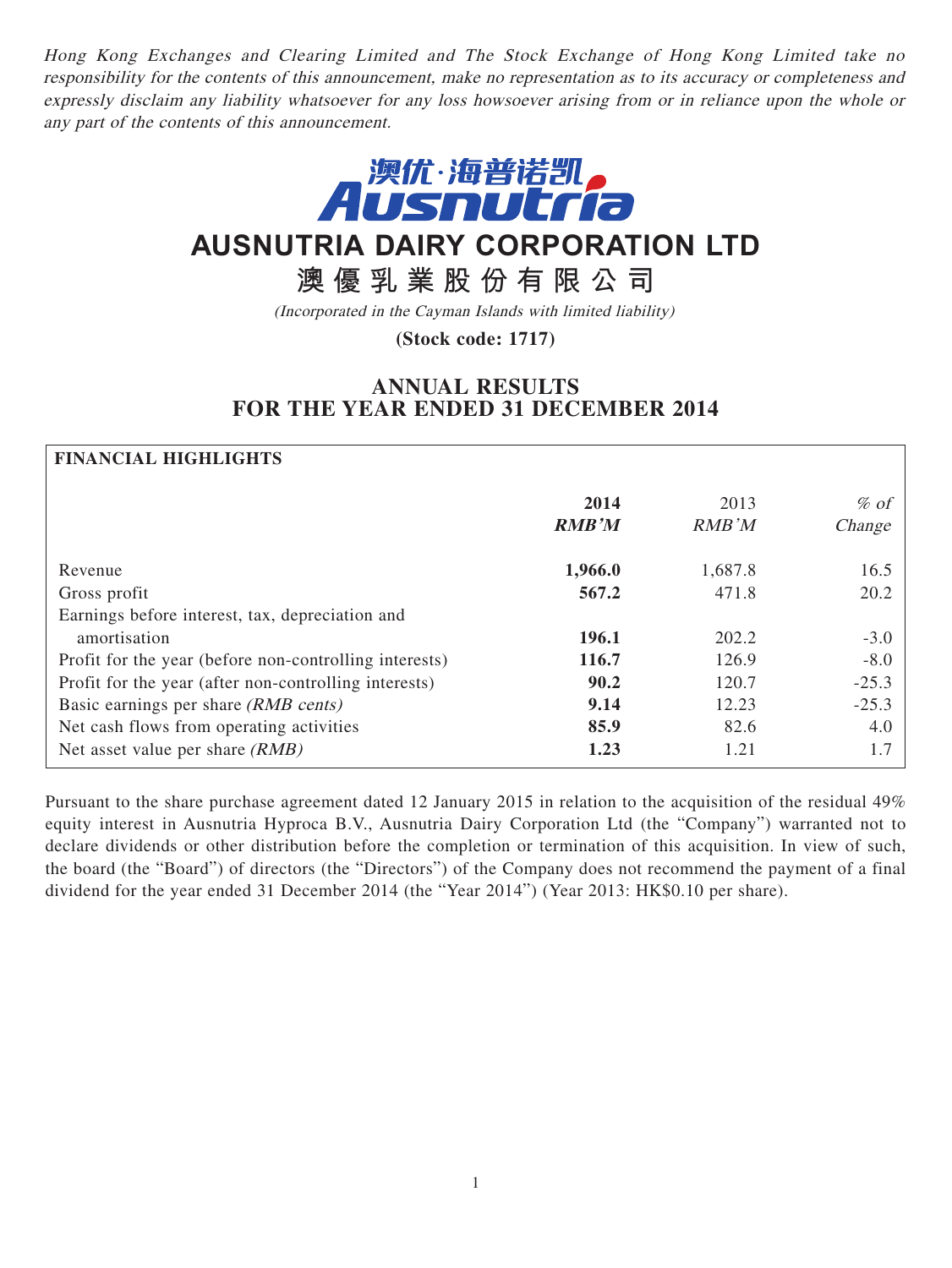The Board is pleased to announce the audited consolidated financial results of the Company and its subsidiaries (the "Group") for the Year 2014 together with the comparative figures for the corresponding year in 2013 (the "Year 2013") as follows:

# **CONSOLIDATED STATEMENT OF PROFIT OR LOSS AND OTHER COMPREHENSIVE INCOME**

Year ended 31 December 2014

|                                                                      |                  | 2014           | 2013        |
|----------------------------------------------------------------------|------------------|----------------|-------------|
|                                                                      | <b>Notes</b>     | <b>RMB'000</b> | RMB'000     |
| <b>REVENUE</b>                                                       | $\mathfrak{I}$   | 1,966,047      | 1,687,781   |
| Cost of sales                                                        |                  | (1,398,842)    | (1,216,026) |
| Gross profit                                                         |                  | 567,205        | 471,755     |
| Other income and gains                                               | $\mathfrak{H}$   | 29,325         | 25,884      |
| Selling and distribution expenses                                    |                  | (336,000)      | (227, 757)  |
| Administrative expenses                                              |                  | (105, 285)     | (84, 742)   |
| Other expenses                                                       |                  | (11, 621)      | (20, 939)   |
| Finance costs                                                        | $\boldsymbol{7}$ | (10, 310)      | (6,406)     |
| Share of profits of associates                                       |                  | 3,959          |             |
| Profit before tax                                                    | 6                | 137,273        | 157,795     |
| Income tax expense                                                   | 8                | (20, 552)      | (30, 930)   |
| PROFIT FOR THE YEAR                                                  |                  | 116,721        | 126,865     |
| Attributable to:                                                     |                  |                |             |
| Owners of the parent                                                 |                  | 90,219         | 120,705     |
| Non-controlling interests                                            |                  | 26,502         | 6,160       |
|                                                                      |                  | 116,721        | 126,865     |
| <b>EARNINGS PER SHARE ATTRIBUTABLE</b><br>TO ORDINARY EQUITY HOLDERS |                  |                |             |
| OF THE PARENT                                                        |                  |                |             |
| $-$ basic and diluted (RMB cents)                                    | 9                | 9.14           | 12.23       |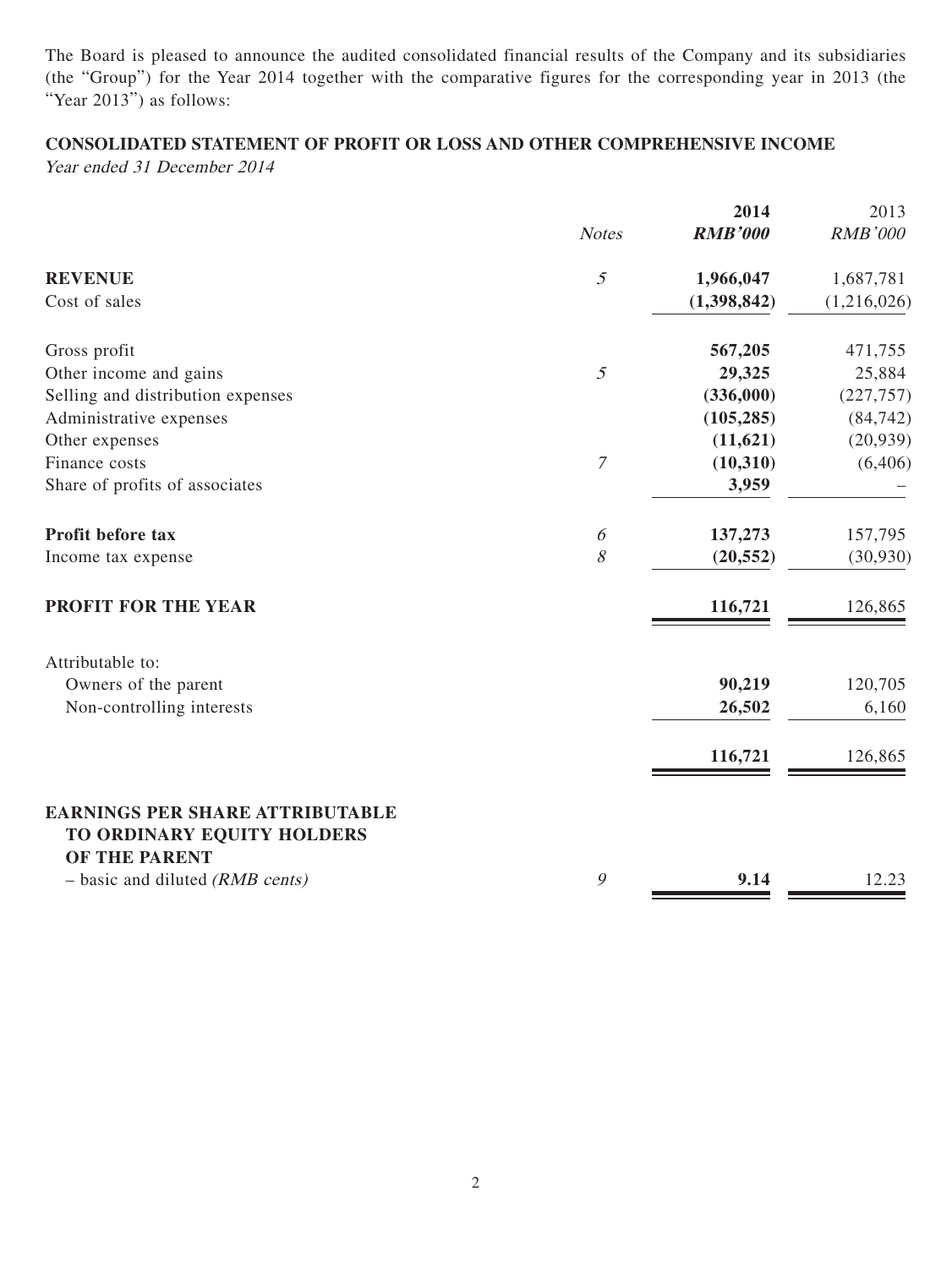|                                                             | 2014<br><b>RMB'000</b> | 2013<br><b>RMB'000</b> |
|-------------------------------------------------------------|------------------------|------------------------|
| <b>PROFIT FOR THE YEAR</b>                                  | 116,721                | 126,865                |
| <b>OTHER COMPREHENSIVE INCOME/(LOSS)</b>                    |                        |                        |
| Other comprehensive income/(loss) to be reclassified        |                        |                        |
| to profit or loss in subsequent periods:                    |                        |                        |
| Exchange differences on translation of foreign operations   | (31, 617)              | 2,889                  |
| Net other comprehensive income/(loss) to be reclassified to |                        |                        |
| profit or loss in subsequent periods                        | (31, 617)              | 2,889                  |
| Other comprehensive loss not to be reclassified             |                        |                        |
| to profit or loss in subsequent periods:                    |                        |                        |
| Remeasurement losses on the defined benefit plan            | (3,047)                | (173)                  |
| Income tax effect                                           | 731                    | 42                     |
| Net other comprehensive loss not to be reclassified to      |                        |                        |
| profit or loss in subsequent periods                        | (2,316)                | (131)                  |
| <b>OTHER COMPREHENSIVE INCOME/(LOSS)</b>                    |                        |                        |
| FOR THE YEAR, NET OF TAX                                    | (33, 933)              | 2,758                  |
| TOTAL COMPREHENSIVE INCOME FOR THE YEAR                     | 82,788                 | 129,623                |
|                                                             |                        |                        |
| Attributable to:                                            |                        |                        |
| Owners of the parent                                        | 72,875                 | 122,278                |
| Non-controlling interests                                   | 9,913                  | 7,345                  |
|                                                             | 82,788                 | 129,623                |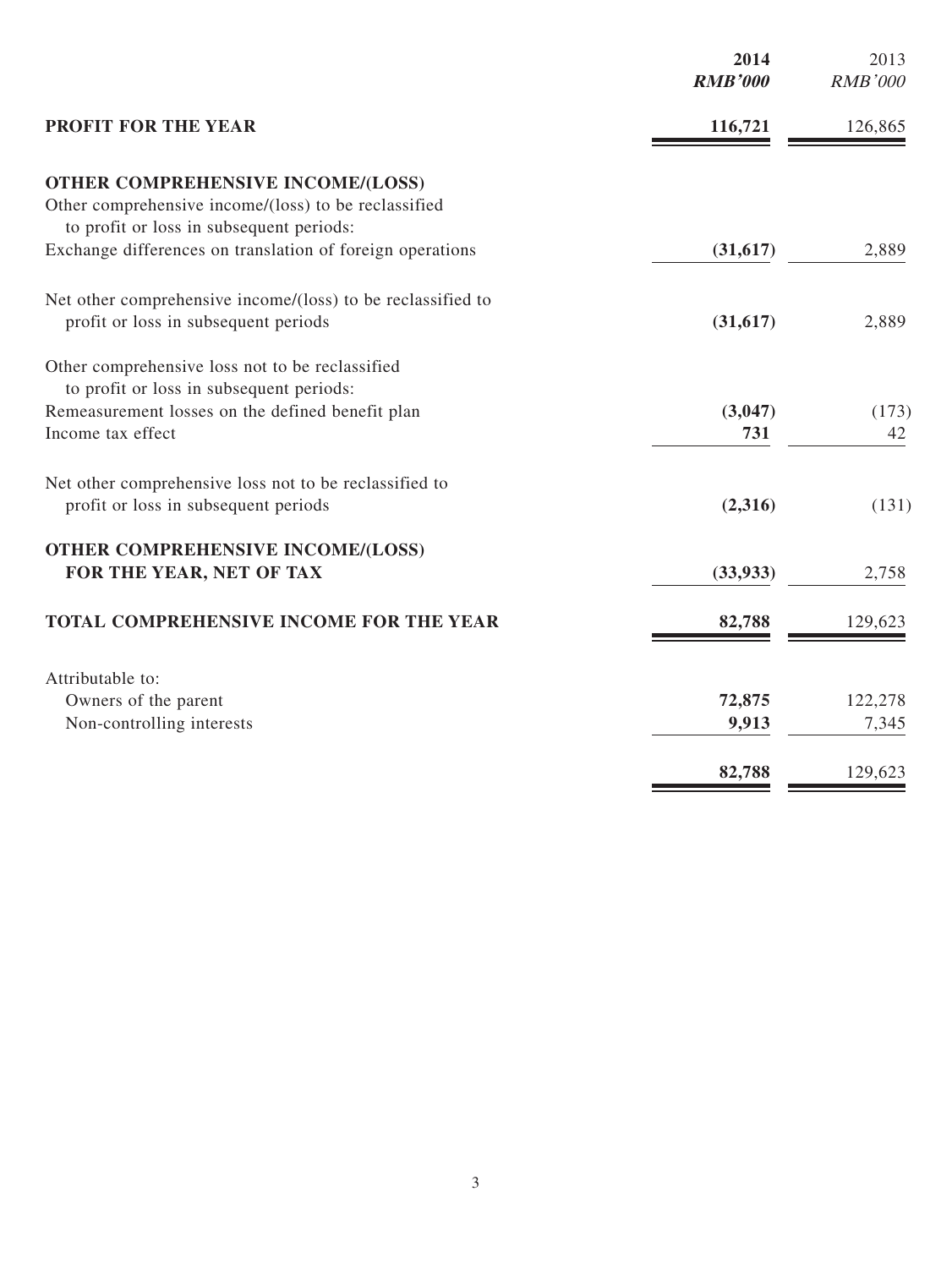# **CONSOLIDATED STATEMENT OF FINANCIAL POSITION**

31 December 2014

|                                                  |              | 2014           | 2013           |
|--------------------------------------------------|--------------|----------------|----------------|
|                                                  | <b>Notes</b> | <b>RMB'000</b> | <b>RMB'000</b> |
| <b>NON-CURRENT ASSETS</b>                        |              |                |                |
| Property, plant and equipment                    |              | 483,162        | 360,996        |
| Prepaid land lease payments                      |              | 2,028          | 2,085          |
| Goodwill                                         |              | 75,713         | 85,495         |
| Other intangible assets                          |              | 44,497         | 33,526         |
| Investments in associates                        |              | 30,101         |                |
| Deferred tax assets                              |              | 47,522         | 29,838         |
| Total non-current assets                         |              | 683,023        | 511,940        |
| <b>CURRENT ASSETS</b>                            |              |                |                |
| Inventories                                      | 10           | 515,559        | 315,653        |
| Trade and bills receivables                      | 11           | 163,562        | 175,647        |
| Prepayments, deposits and other receivables      |              | 104,335        | 120,423        |
| Tax recoverable                                  |              | 6,511          | 8,582          |
| Pledged deposits                                 | 12           | 216,900        | 213,000        |
| Time deposits                                    | 12           | 465,100        | 496,295        |
| Cash and cash equivalents                        | 12           | 278,277        | 161,161        |
| Total current assets                             |              | 1,750,244      | 1,490,761      |
| <b>CURRENT LIABILITIES</b>                       |              |                |                |
| Trade payables                                   | 13           | 184,215        | 167,951        |
| Other payables and accruals                      |              | 373,469        | 256,553        |
| Derivative financial instruments                 |              | 404            | 716            |
| Interest-bearing bank loans and other borrowings |              | 517,197        | 259,986        |
| Tax payable                                      |              | 46,411         | 37,484         |
| Total current liabilities                        |              | 1,121,696      | 722,690        |
| NET CURRENT ASSETS                               |              | 628,548        | 768,071        |
| TOTAL ASSETS LESS CURRENT LIABILITIES            |              | 1,311,571      | 1,280,011      |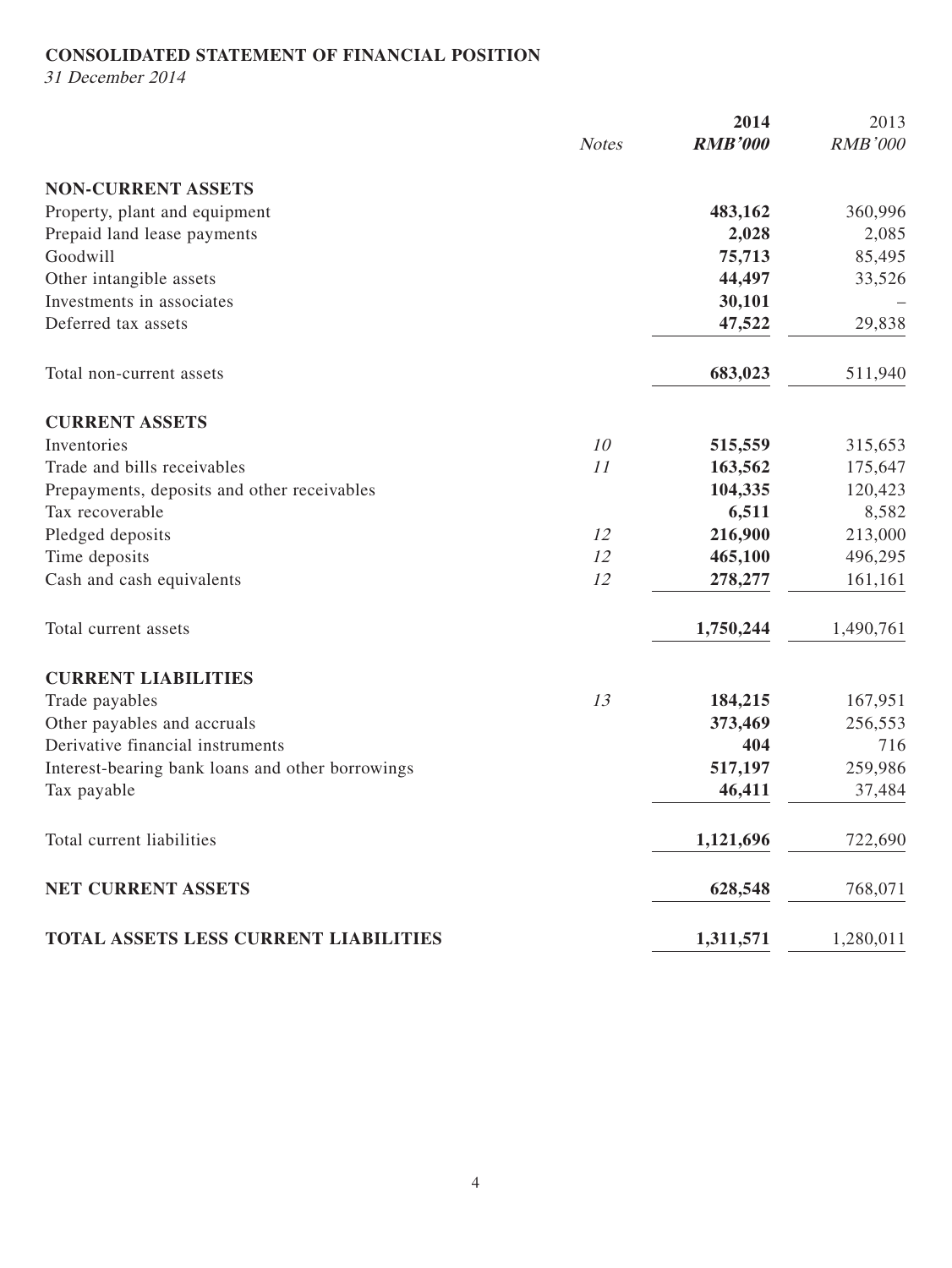|                                                  | 2014<br><b>RMB'000</b> | 2013<br><b>RMB'000</b> |
|--------------------------------------------------|------------------------|------------------------|
|                                                  |                        |                        |
| <b>TOTAL ASSETS LESS CURRENT LIABILITIES</b>     | 1,311,571              | 1,280,011              |
| <b>NON-CURRENT LIABILITIES</b>                   |                        |                        |
| Interest-bearing bank loans and other borrowings | 51,864                 | 36,852                 |
| Defined benefit plan                             | 15,709                 | 18,454                 |
| Deferred tax liabilities                         | 29,070                 | 30,239                 |
| Total non-current liabilities                    | 96,643                 | 85,545                 |
| Net assets                                       | 1,214,928              | 1,194,466              |
| <b>EQUITY</b>                                    |                        |                        |
| Equity attributable to owners of the parent      |                        |                        |
| Issued capital                                   | 86,866                 | 86,866                 |
| Reserves                                         | 1,020,894              | 945,355                |
| Proposed final dividend                          |                        | 77,589                 |
|                                                  | 1,107,760              | 1,109,810              |
| Non-controlling interests                        | 107,168                | 84,656                 |
| Total equity                                     | 1,214,928              | 1,194,466              |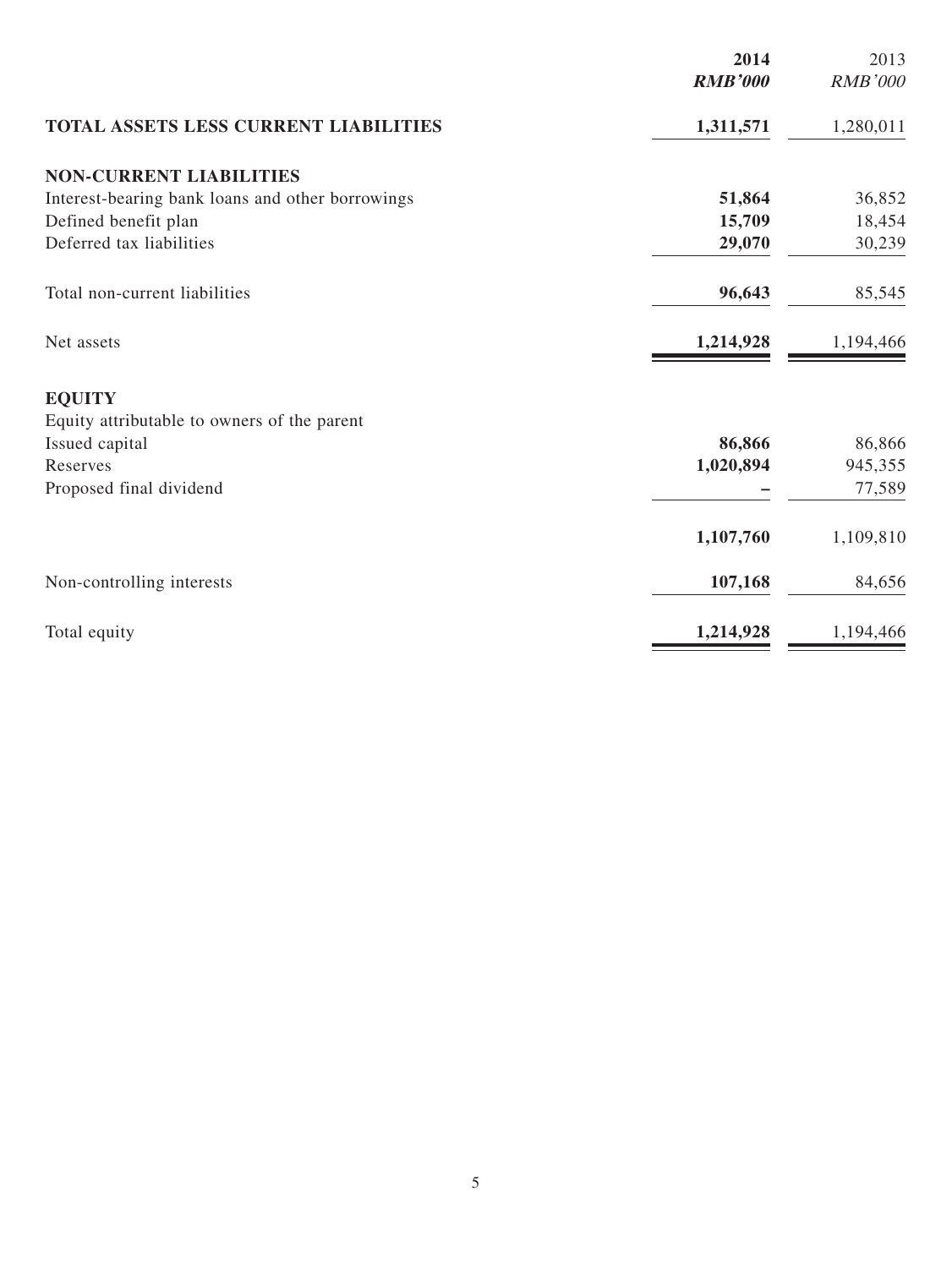#### **NOTES TO THE FINANCIAL STATEMENTS**

31 December 2014

#### **1. CORPORATE INFORMATION**

Ausnutria Dairy Corporation Ltd was incorporated as an exempted company with limited liability in the Cayman Islands on 8 June 2009. The registered office of the Company is located at Cricket Square, Hutchins Drive, P.O. Box 2681, Grand Cayman KY1-1111, Cayman Islands. The principal offices of the Group are located at Floor 8, XinDaXin Building, No. 168, HuangXing Road (M), Changsha City, Hunan Province, Mainland China; at Room 2101, Beautiful Group Tower, 77 Connaught Road Central, Central, Hong Kong; and at Burgemeester Falkenaweg 58-1 (8442LE), Heerenveen, the Netherlands. The shares of the Company (the "Shares") were listed on The Main Board of The Stock Exchange of Hong Kong Limited (the "Stock Exchange") on 8 October 2009.

The Company acts as an investment holding company of the Group. The Group is principally engaged in the production, marketing and distribution of paediatric nutrition products in the People's Republic of China (the "PRC") and in the dairy industry with production facilities based in the Netherlands which conduct activities ranging from research and development, milk collection, processing, production, packaging, marketing and sales of dairy products to customers in the Netherlands and other overseas countries.

#### **2. BASIS OF PREPARATION**

These financial statements have been prepared in accordance with International Financial Reporting Standards ("IFRSs") (which include all International Financial Reporting Standards, International Accounting Standards ("IASs") and Interpretations) issued by the International Accounting Standards Board (the "IASB"). These financial statements also comply with the applicable disclosure requirements of the Hong Kong Companies Ordinance relating to the preparation of financial statements, which for this financial year and the comparative period continue to be those of the predecessor Companies Ordinance (Cap. 32), in accordance with transitional and saving arrangements for Part 9 of the Hong Kong Companies Ordinance (Cap. 622), "Accounts and Audit", which are set out in Sections 76 to 87 of Schedule 11 to that Ordinance. The financial statements have been prepared under the historical cost convention, except for derivative financial instruments, which have been measured at fair value. These financial statements are presented in Renminbi ("RMB") and all values are rounded to the nearest thousand (RMB'000) except when otherwise indicated.

#### **Basis of consolidation**

The consolidated financial statements include the financial statements of the Company and its subsidiaries for the Year 2014. The financial statements of the subsidiaries are prepared for the same reporting period as the Company, using consistent accounting policies. The results of subsidiaries are consolidated from the date on which the Group obtains control, and continue to be consolidated until the date that such control ceases.

Profit or loss and each component of other comprehensive income are attributable to the owners of the parent of the Group and to the non-controlling interests, even if this results in the non-controlling interests having a deficit balance. All intra-group assets and liabilities, equity, income, expenses and cash flows relating to transactions between members of the Group are eliminated in full on consolidation.

The Group reassesses whether or not it controls an investee if facts and circumstances indicate that there are changes to one or more of the three elements of control described in the accounting policy for subsidiaries below. A change in the ownership interest of a subsidiary, without a loss of control, is accounted for as an equity transaction.

If the Group loses control over a subsidiary, it derecognises (i) the assets (including goodwill) and liabilities of the subsidiary, (ii) the carrying amount of any non-controlling interest and (iii) the cumulative translation differences recorded in equity; and recognises (i) the fair value of the consideration received, (ii) the fair value of any investment retained and (iii) any resulting surplus or deficit in profit or loss. The Group's share of components previously recognised in other comprehensive income is reclassified to profit or loss or retained profits, as appropriate, on the same basis as would be required if the Group had directly disposed of the related assets or liabilities.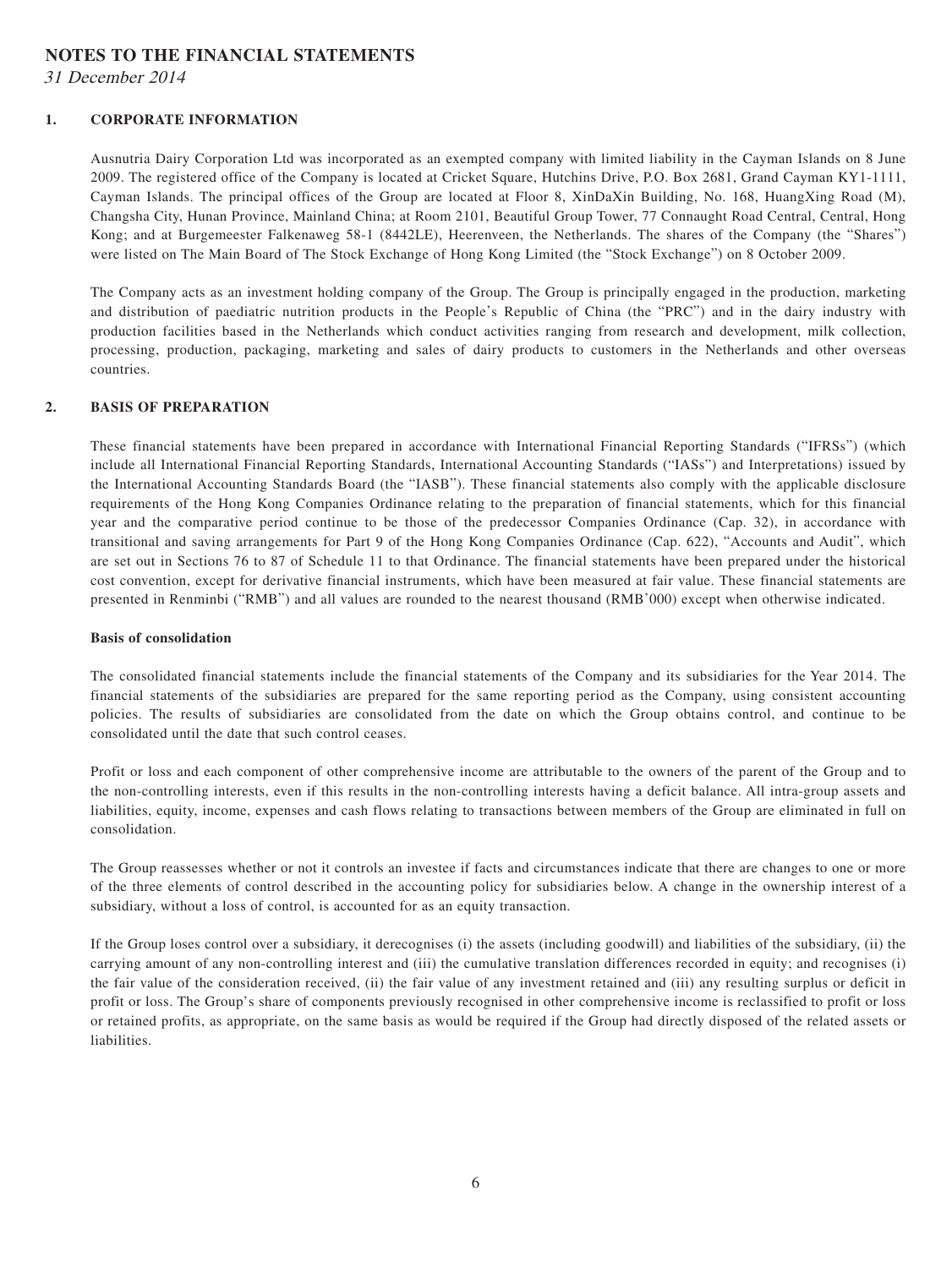#### **3. CHANGES IN ACCOUNTING POLICIES AND DISCLOSURES**

The Group has adopted the following revised standards and a new interpretation for the first time for the current year's financial statements.

| Amendments to IFRS 10,        | <b>Investment Entities</b>                                                     |
|-------------------------------|--------------------------------------------------------------------------------|
| IFRS 12 and IAS 27 (2011)     |                                                                                |
| Amendments to IAS 32          | <b>Offsetting Financial Assets and Financial Liabilities</b>                   |
| Amendments to IAS 36          | Recoverable Amount Disclosures for Non-Financial Assets                        |
| Amendments to IAS 39          | Novation of Derivatives and Continuation of Hedge Accounting                   |
| IFRIC-Int 21                  | Levies                                                                         |
| Amendment to IFRS 2 included  | Definition of Vesting Condition <sup>1</sup>                                   |
| in <i>Annual Improvements</i> |                                                                                |
| 2010-2012 Cycle               |                                                                                |
| Amendment to IFRS 3 included  | Accounting for Contingent Consideration in a Business Combination <sup>1</sup> |
| in <i>Annual Improvements</i> |                                                                                |
| 2010-2012 Cycle               |                                                                                |
| Amendment to IFRS 13 included | <b>Short-term Receivables and Payables</b>                                     |
| in <i>Annual Improvements</i> |                                                                                |
| 2010-2012 Cycle               |                                                                                |
| Amendment to IFRS 1 included  | Meaning of Effective IFRSs                                                     |
| in Annual Improvements        |                                                                                |
| 2011-2013 Cycle               |                                                                                |
|                               |                                                                                |

<sup>1</sup> Effective from 1 July 2014

The adoption of the above revised standards and interpretation has had no significant financial effect on these financial statements.

#### **4. OPERATING SEGMENT INFORMATION**

For management purposes, the Group is organised into business units based on their products and services and has two reportable operating segments in 2014 as follows:

- (a) the Ausnutria segment comprises the manufacture and sale of own-branded paediatric cow milk formula products in Mainland China and Hong Kong; and
- (b) the Ausnutria Hyproca segment comprises the manufacture of dairy products in the Netherlands for sale to its worldwide customers as well as its own-branded products in Mainland China and other overseas countries.

Management monitors the results of the Group's operating segments separately for the purpose of making decisions about resources allocation and performance assessment. Segment performance is evaluated based on reportable segment profit which is a measure of adjusted profit before tax. The adjusted profit before tax is measured consistently with the Group's profit before tax except that interest income, finance costs as well as unallocated head office and corporate results are excluded from such measurement.

Segment assets exclude pledged deposits, cash and cash equivalents and other unallocated head office and corporate assets as these assets are managed on a group basis.

Segment liabilities exclude interest-bearing bank and other borrowings as these liabilities are managed on a group basis.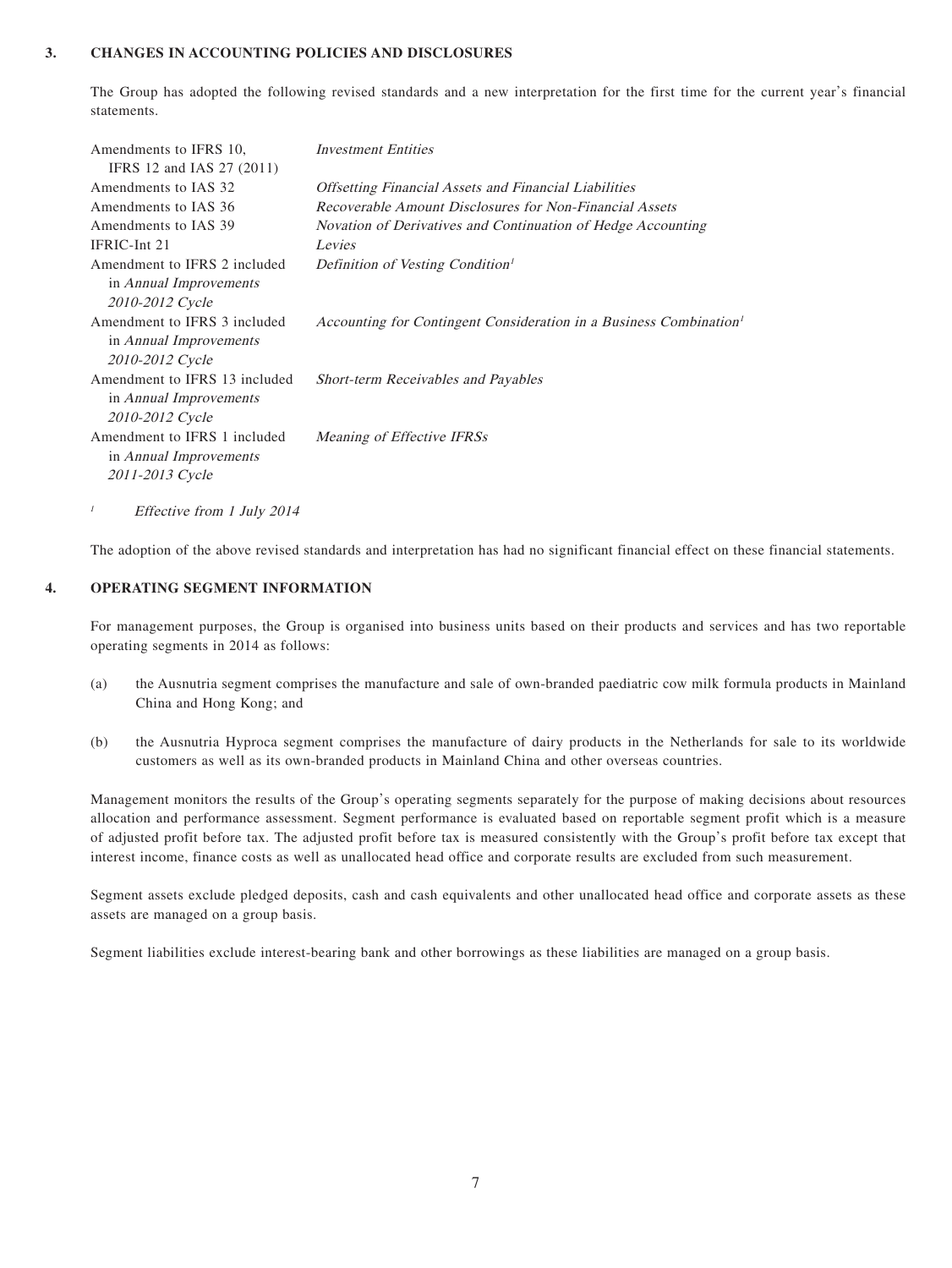#### **Year ended 31 December 2014**

| Ausnutria<br>Hyproca<br><b>RMB'000</b><br><b>RMB'000</b><br><b>Segment revenue</b><br>Sales to external customers<br>575,560<br>1,390,487<br>Intersegment sales<br>101,274<br>575,560<br>1,491,761<br>Reconciliation:<br>Elimination of intersegment sales<br>Revenue from operations<br><b>Segment results</b><br>91,117<br>69,415<br>Reconciliation:<br>Elimination of intersegment results<br>Interest income<br>Finance costs<br>Corporate and other unallocated expenses<br>Profit before tax<br><b>Segment assets</b><br>304,790<br>1,157,726<br>Reconciliation:<br>Elimination of intersegment receivables<br>Corporate and other unallocated assets<br>Total assets<br>606,222<br><b>Segment liabilities</b><br>59,624<br>Reconciliation:<br>Elimination of intersegment payables<br>Corporate and other unallocated liabilities<br>Total liabilities<br>Other segment information<br>Impairment losses recognised in profit or loss<br>9,624<br>260<br>Impairment losses written back in profit or loss<br>(1, 335)<br>Share of profits of associates<br>3,959<br>Investments in associates<br>26,142<br>Depreciation and amortisation<br>10,467<br>38,075 |                      | Ausnutria |                |
|---------------------------------------------------------------------------------------------------------------------------------------------------------------------------------------------------------------------------------------------------------------------------------------------------------------------------------------------------------------------------------------------------------------------------------------------------------------------------------------------------------------------------------------------------------------------------------------------------------------------------------------------------------------------------------------------------------------------------------------------------------------------------------------------------------------------------------------------------------------------------------------------------------------------------------------------------------------------------------------------------------------------------------------------------------------------------------------------------------------------------------------------------------------------|----------------------|-----------|----------------|
|                                                                                                                                                                                                                                                                                                                                                                                                                                                                                                                                                                                                                                                                                                                                                                                                                                                                                                                                                                                                                                                                                                                                                                     |                      |           | <b>Total</b>   |
|                                                                                                                                                                                                                                                                                                                                                                                                                                                                                                                                                                                                                                                                                                                                                                                                                                                                                                                                                                                                                                                                                                                                                                     |                      |           | <b>RMB'000</b> |
|                                                                                                                                                                                                                                                                                                                                                                                                                                                                                                                                                                                                                                                                                                                                                                                                                                                                                                                                                                                                                                                                                                                                                                     |                      |           |                |
|                                                                                                                                                                                                                                                                                                                                                                                                                                                                                                                                                                                                                                                                                                                                                                                                                                                                                                                                                                                                                                                                                                                                                                     |                      |           | 1,966,047      |
|                                                                                                                                                                                                                                                                                                                                                                                                                                                                                                                                                                                                                                                                                                                                                                                                                                                                                                                                                                                                                                                                                                                                                                     |                      |           | 101,274        |
|                                                                                                                                                                                                                                                                                                                                                                                                                                                                                                                                                                                                                                                                                                                                                                                                                                                                                                                                                                                                                                                                                                                                                                     |                      |           | 2,067,321      |
|                                                                                                                                                                                                                                                                                                                                                                                                                                                                                                                                                                                                                                                                                                                                                                                                                                                                                                                                                                                                                                                                                                                                                                     |                      |           |                |
|                                                                                                                                                                                                                                                                                                                                                                                                                                                                                                                                                                                                                                                                                                                                                                                                                                                                                                                                                                                                                                                                                                                                                                     |                      |           | (101, 274)     |
|                                                                                                                                                                                                                                                                                                                                                                                                                                                                                                                                                                                                                                                                                                                                                                                                                                                                                                                                                                                                                                                                                                                                                                     |                      |           | 1,966,047      |
|                                                                                                                                                                                                                                                                                                                                                                                                                                                                                                                                                                                                                                                                                                                                                                                                                                                                                                                                                                                                                                                                                                                                                                     |                      |           | 160,532        |
|                                                                                                                                                                                                                                                                                                                                                                                                                                                                                                                                                                                                                                                                                                                                                                                                                                                                                                                                                                                                                                                                                                                                                                     |                      |           |                |
|                                                                                                                                                                                                                                                                                                                                                                                                                                                                                                                                                                                                                                                                                                                                                                                                                                                                                                                                                                                                                                                                                                                                                                     |                      |           | (11, 649)      |
|                                                                                                                                                                                                                                                                                                                                                                                                                                                                                                                                                                                                                                                                                                                                                                                                                                                                                                                                                                                                                                                                                                                                                                     |                      |           | 22,821         |
|                                                                                                                                                                                                                                                                                                                                                                                                                                                                                                                                                                                                                                                                                                                                                                                                                                                                                                                                                                                                                                                                                                                                                                     |                      |           | (10, 310)      |
|                                                                                                                                                                                                                                                                                                                                                                                                                                                                                                                                                                                                                                                                                                                                                                                                                                                                                                                                                                                                                                                                                                                                                                     |                      |           | (24, 121)      |
|                                                                                                                                                                                                                                                                                                                                                                                                                                                                                                                                                                                                                                                                                                                                                                                                                                                                                                                                                                                                                                                                                                                                                                     |                      |           | 137,273        |
|                                                                                                                                                                                                                                                                                                                                                                                                                                                                                                                                                                                                                                                                                                                                                                                                                                                                                                                                                                                                                                                                                                                                                                     |                      |           | 1,462,516      |
|                                                                                                                                                                                                                                                                                                                                                                                                                                                                                                                                                                                                                                                                                                                                                                                                                                                                                                                                                                                                                                                                                                                                                                     |                      |           |                |
|                                                                                                                                                                                                                                                                                                                                                                                                                                                                                                                                                                                                                                                                                                                                                                                                                                                                                                                                                                                                                                                                                                                                                                     |                      |           | (16, 568)      |
|                                                                                                                                                                                                                                                                                                                                                                                                                                                                                                                                                                                                                                                                                                                                                                                                                                                                                                                                                                                                                                                                                                                                                                     |                      |           | 987,319        |
|                                                                                                                                                                                                                                                                                                                                                                                                                                                                                                                                                                                                                                                                                                                                                                                                                                                                                                                                                                                                                                                                                                                                                                     |                      |           | 2,433,267      |
|                                                                                                                                                                                                                                                                                                                                                                                                                                                                                                                                                                                                                                                                                                                                                                                                                                                                                                                                                                                                                                                                                                                                                                     |                      |           | 665,846        |
|                                                                                                                                                                                                                                                                                                                                                                                                                                                                                                                                                                                                                                                                                                                                                                                                                                                                                                                                                                                                                                                                                                                                                                     |                      |           |                |
|                                                                                                                                                                                                                                                                                                                                                                                                                                                                                                                                                                                                                                                                                                                                                                                                                                                                                                                                                                                                                                                                                                                                                                     |                      |           | (16, 568)      |
|                                                                                                                                                                                                                                                                                                                                                                                                                                                                                                                                                                                                                                                                                                                                                                                                                                                                                                                                                                                                                                                                                                                                                                     |                      |           | 569,061        |
|                                                                                                                                                                                                                                                                                                                                                                                                                                                                                                                                                                                                                                                                                                                                                                                                                                                                                                                                                                                                                                                                                                                                                                     |                      |           | 1,218,339      |
|                                                                                                                                                                                                                                                                                                                                                                                                                                                                                                                                                                                                                                                                                                                                                                                                                                                                                                                                                                                                                                                                                                                                                                     |                      |           |                |
|                                                                                                                                                                                                                                                                                                                                                                                                                                                                                                                                                                                                                                                                                                                                                                                                                                                                                                                                                                                                                                                                                                                                                                     |                      |           | 9,884          |
|                                                                                                                                                                                                                                                                                                                                                                                                                                                                                                                                                                                                                                                                                                                                                                                                                                                                                                                                                                                                                                                                                                                                                                     |                      |           | (1, 335)       |
|                                                                                                                                                                                                                                                                                                                                                                                                                                                                                                                                                                                                                                                                                                                                                                                                                                                                                                                                                                                                                                                                                                                                                                     |                      |           | 3,959          |
|                                                                                                                                                                                                                                                                                                                                                                                                                                                                                                                                                                                                                                                                                                                                                                                                                                                                                                                                                                                                                                                                                                                                                                     |                      |           | 26,142         |
|                                                                                                                                                                                                                                                                                                                                                                                                                                                                                                                                                                                                                                                                                                                                                                                                                                                                                                                                                                                                                                                                                                                                                                     |                      |           | 48,542         |
| 188,815<br>24,863                                                                                                                                                                                                                                                                                                                                                                                                                                                                                                                                                                                                                                                                                                                                                                                                                                                                                                                                                                                                                                                                                                                                                   | Capital expenditure* |           | 213,678        |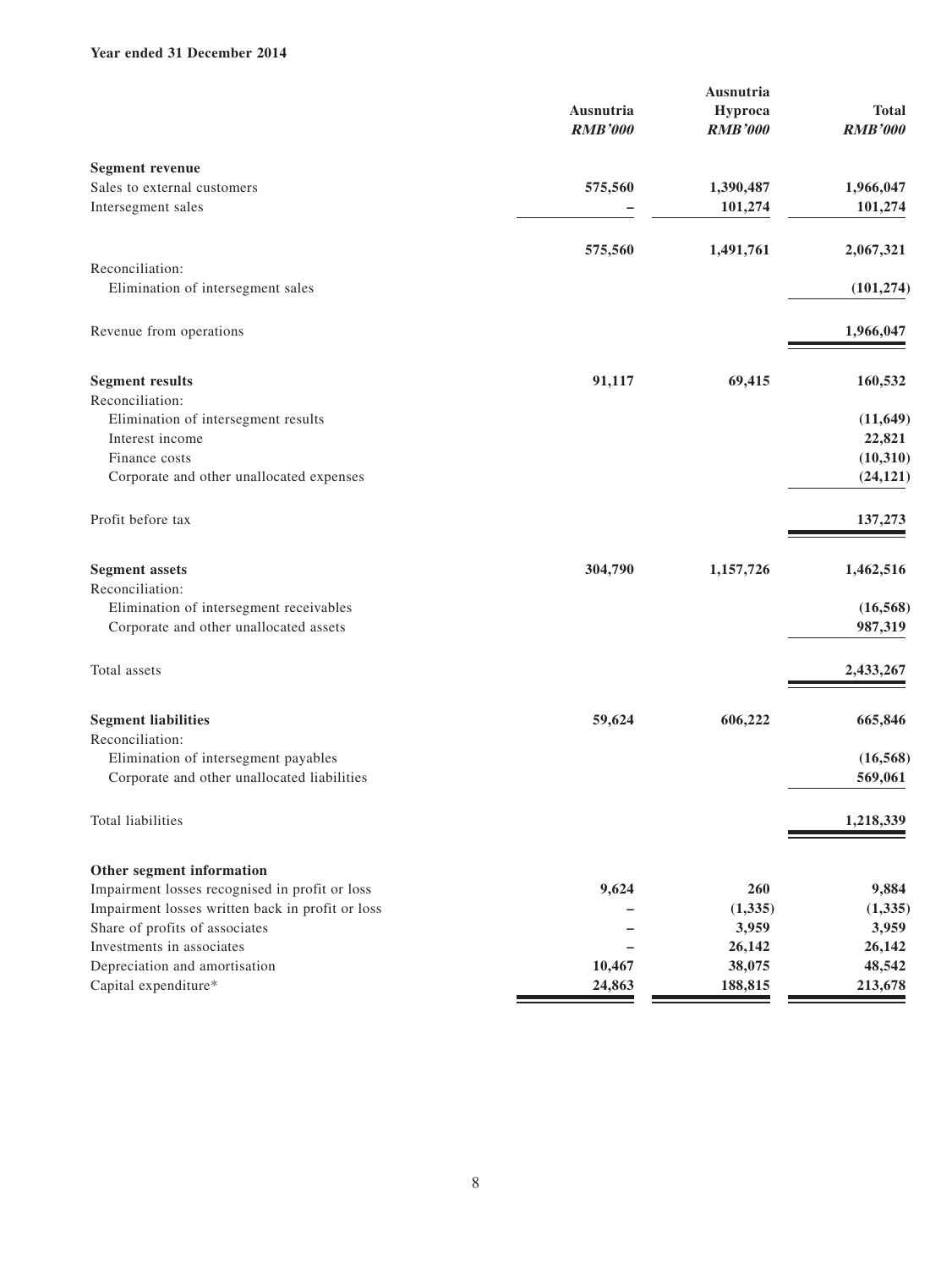|                                                |                | Ausnutria |                |
|------------------------------------------------|----------------|-----------|----------------|
|                                                | Ausnutria      | Hyproca   | Total          |
|                                                | <b>RMB'000</b> | RMB'000   | <b>RMB'000</b> |
| <b>Segment revenue</b>                         |                |           |                |
| Sales to external customers                    | 586,602        | 1,101,179 | 1,687,781      |
| Intersegment sales                             |                | 47,210    | 47,210         |
|                                                | 586,602        | 1,148,389 | 1,734,991      |
| Reconciliation:                                |                |           |                |
| Elimination of intersegment sales              |                |           | (47,210)       |
| Revenue from operations                        |                |           | 1,687,781      |
| <b>Segment results</b>                         | 147,518        | 23,507    | 171,025        |
| Reconciliation:                                |                |           |                |
| Elimination of intersegment results            |                |           | (2,605)        |
| Interest income                                |                |           | 21,350         |
| Finance costs                                  |                |           | (6, 406)       |
| Corporate and other unallocated expenses       |                |           | (25, 569)      |
| Profit before tax                              |                |           | 157,795        |
| <b>Segment assets</b>                          | 269,932        | 842,949   | 1,112,881      |
| Reconciliation:                                |                |           |                |
| Elimination of intersegment receivables        |                |           | (8, 837)       |
| Corporate and other unallocated assets         |                |           | 898,657        |
| Total assets                                   |                |           | 2,002,701      |
| <b>Segment liabilities</b>                     | 124,201        | 396,033   | 520,234        |
| Reconciliation:                                |                |           |                |
| Elimination of intersegment payables           |                |           | (8, 837)       |
| Corporate and other unallocated liabilities    |                |           | 296,838        |
| Total liabilities                              |                |           | 808,235        |
| Other segment information                      |                |           |                |
| Impairment losses recognised in profit or loss | 2,781          | 2,880     | 5,661          |
| Depreciation and amortisation                  | 9,382          | 28,635    | 38,017         |
| Capital expenditure*                           | 9,319          | 126,177   | 135,496        |

\* Capital expenditure consists of additions to property, plant and equipment and intangible assets.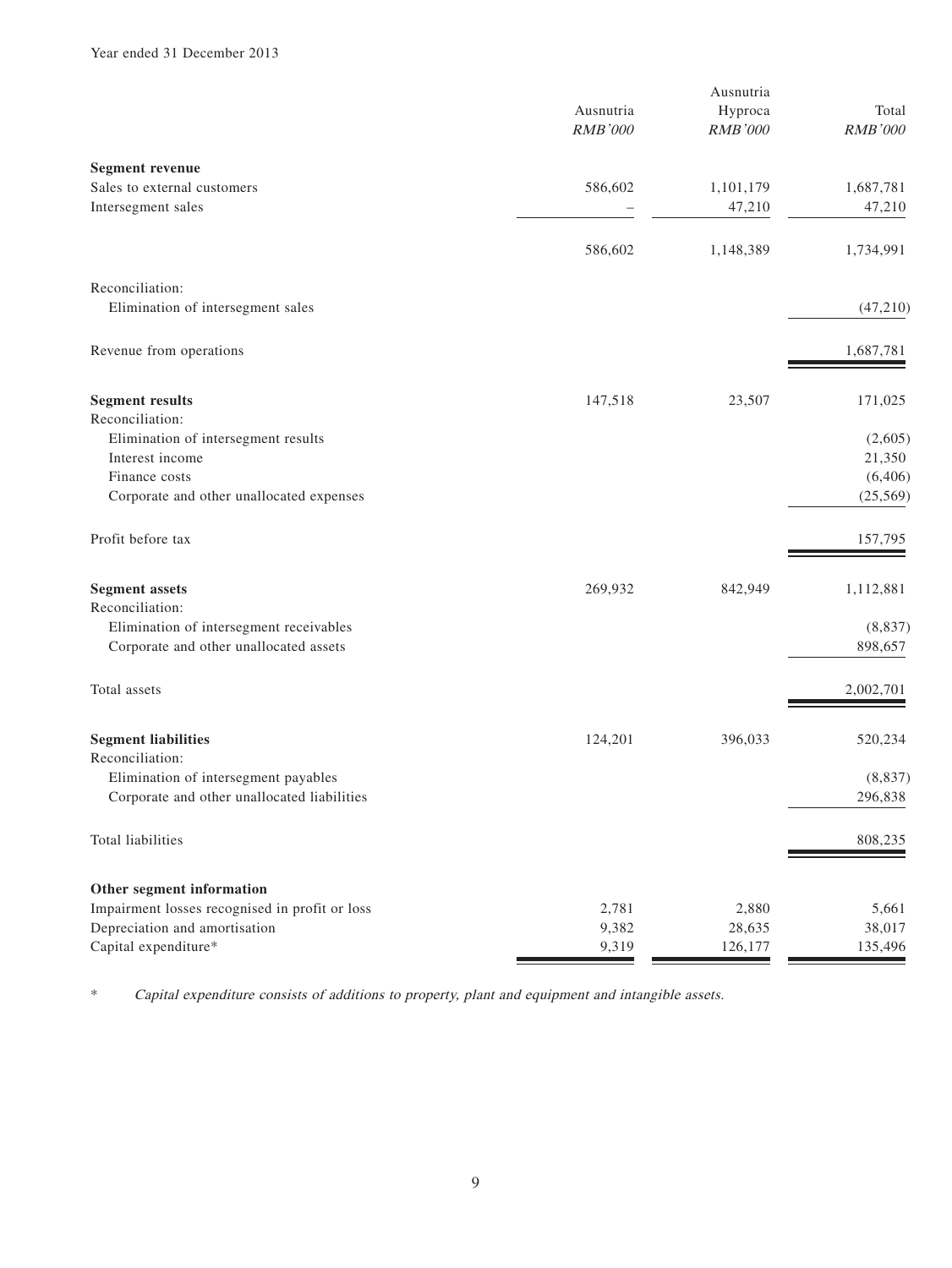#### **Geographical information**

#### **(a) Revenue from external customers**

|                | 2014           | 2013           |
|----------------|----------------|----------------|
|                | <b>RMB'000</b> | <b>RMB'000</b> |
| The PRC        | 1,080,192      | 878,180        |
| European Union | 536,681        | 567,854        |
| Middle East    | 98,782         | 80,969         |
| United States  | 103,996        | 74,025         |
| Others         | 146,396        | 86,753         |
|                | 1,966,047      | 1,687,781      |

The revenue information is based on the locations of the customers.

#### **(b) Non-current assets**

|                 | 2014<br><b>RMB'000</b> | 2013<br><b>RMB'000</b> |
|-----------------|------------------------|------------------------|
| The PRC         | 78,295                 | 78,955                 |
| The Netherlands | 557,206                | 403,147                |
|                 | 635,501                | 482,102                |

The non-current asset information above is based on the locations of the assets and excludes deferred tax assets.

#### **Information about a major customer**

During the year, there was no revenue from a single external customer accounted for 10% or more of the Group's total revenue (2013: Nil).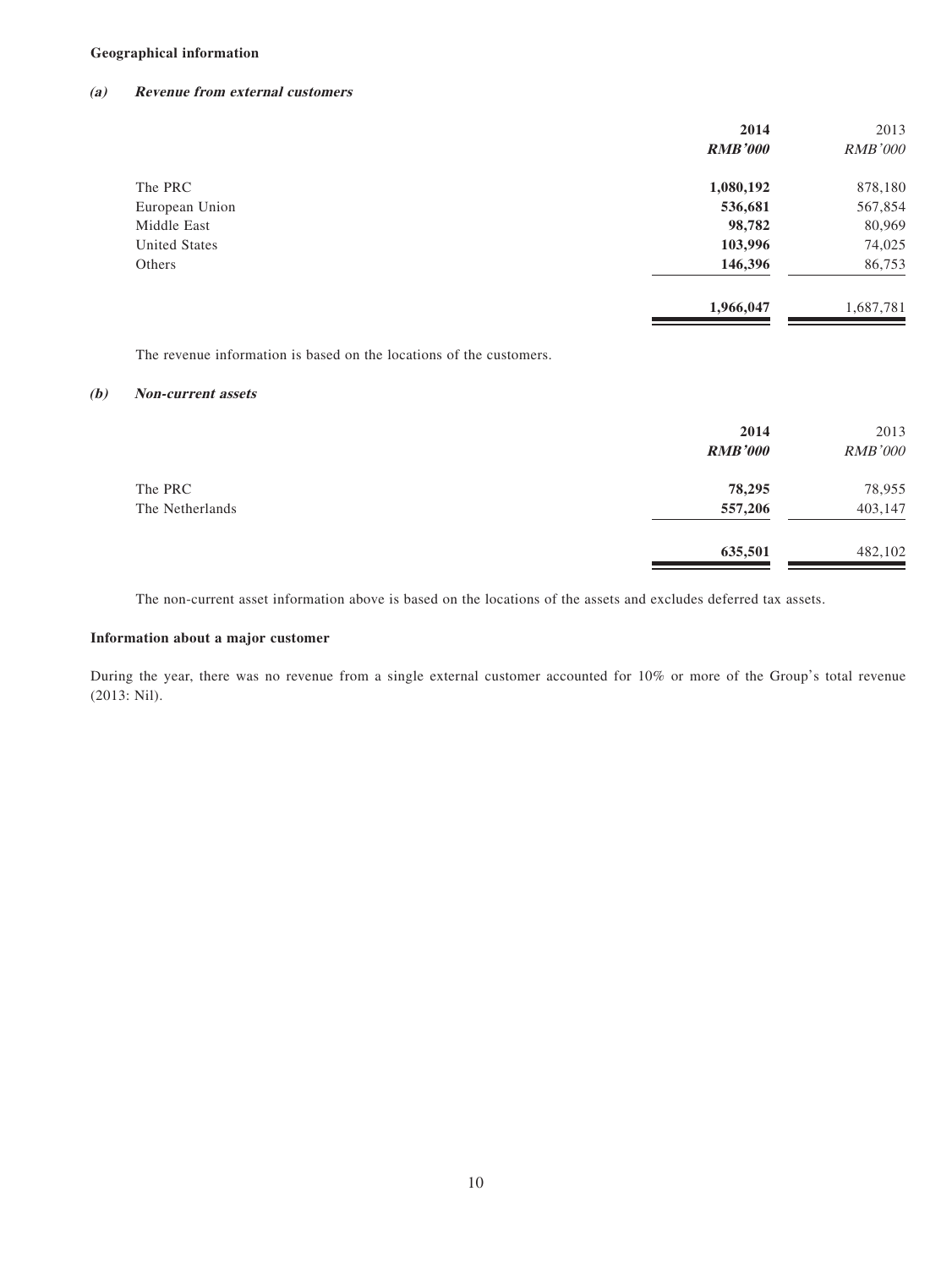#### **5. REVENUE, OTHER INCOME AND GAINS**

Revenue represents the net invoiced value of goods sold, after deduction of allowances for returns and trade discounts.

An analysis of the Group's revenue, other income and gains is as follows:

|             | 2014           | 2013              |
|-------------|----------------|-------------------|
| <b>Note</b> | <b>RMB'000</b> | <b>RMB'000</b>    |
|             |                |                   |
|             | 1,966,047      | 1,687,781         |
|             |                |                   |
|             |                |                   |
|             | 22,821         | 21,350            |
|             |                | 2,564             |
|             | 2,634          | $\hspace{0.05cm}$ |
| (i)         | 930            | 1,426             |
|             | 910            |                   |
|             | 2,030          | 544               |
|             | 29,325         | 25,884            |
|             |                |                   |

(i) Various government grants have been received for investments in Hunan province in the PRC in which the Company's subsidiaries operate. There were no unfulfilled conditions or contingencies relating to these grants.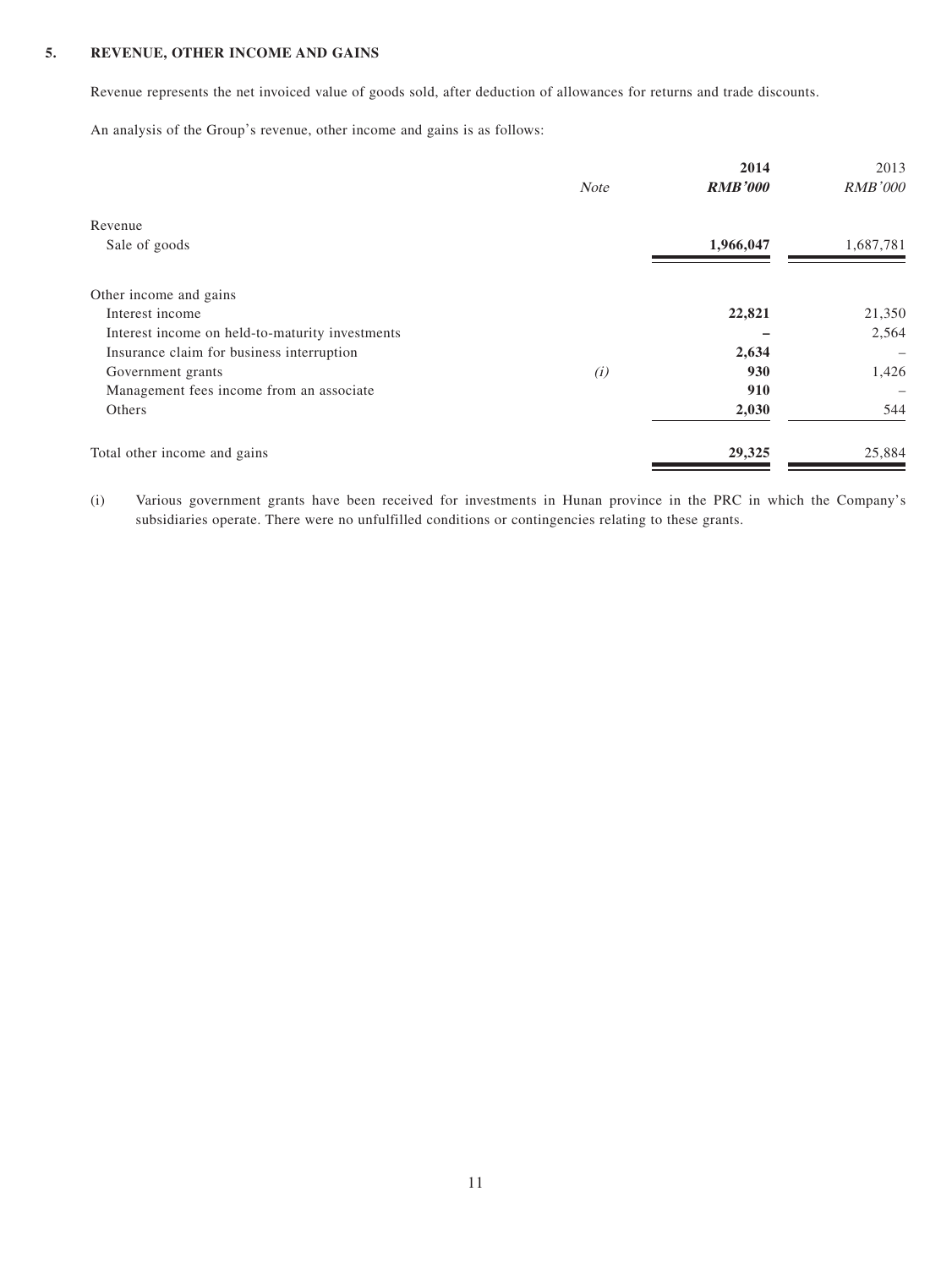#### **6. PROFIT BEFORE TAX**

The Group's profit before tax is arrived at after charging:

|                                                                | 2014           | 2013           |
|----------------------------------------------------------------|----------------|----------------|
|                                                                | <b>RMB'000</b> | <b>RMB'000</b> |
| Cost of inventories sold                                       | 1,391,670      | 1,214,996      |
| Write-down of inventories to net realisable value              | 7,172          | 1,030          |
| Cost of sales                                                  | 1,398,842      | 1,216,026      |
| Depreciation                                                   | 40,208         | 32,172         |
| Amortisation of lease prepayments for land use rights          | 57             | 57             |
| Amortisation of other intangible assets                        | 8,277          | 5,788          |
| Research and development costs                                 | 15,933         | 16,937         |
| Minimum lease payments under operating leases:                 |                |                |
| <b>Buildings</b>                                               | 2,909          | 3,241          |
| Foreign exchange differences, net*                             | 74             | 1,079          |
| Write-off of trade receivables*                                | 397            | 2,781          |
| Write-off of other receivables*                                | 720            |                |
| Loss on disposal of items of other intangible assets*          | 442            |                |
| Impairment of property, plant and equipment*                   | 260            | 1,850          |
| Auditors' remuneration:                                        |                |                |
| Current charge for the year                                    | 3,551          | 4,766          |
| Underprovisions in prior years                                 | 1,750          |                |
|                                                                | 5,301          | 4,766          |
| Advertising and promotion expenses                             | 146,372        | 83,962         |
| Professional fees*                                             | 9,449          | 11,243         |
| Employee benefit expenses (including directors' remuneration): |                |                |
| Wages, salaries and staff welfare                              | 215,189        | 174,463        |
| Pension scheme contributions**                                 | 18,070         | 15,331         |
|                                                                |                |                |
|                                                                | 233,259        | 189,794        |

\* The write-off of trade receivables, write-off of other receivables, foreign exchange differences, impairment of property, plant and equipment, loss on disposal of items of other intangible assets and professional fees in relation to the handling of the issues in relation to suspension in the trading of the Company's shares on the Stock Exchange (the "Unresolved Issues") are included in other expenses in the consolidated statement of profit or loss and other comprehensive income.

\*\* At 31 December 2014, the Group had no forfeited contributions available to reduce its contributions to the pension schemes in future years (2013: Nil).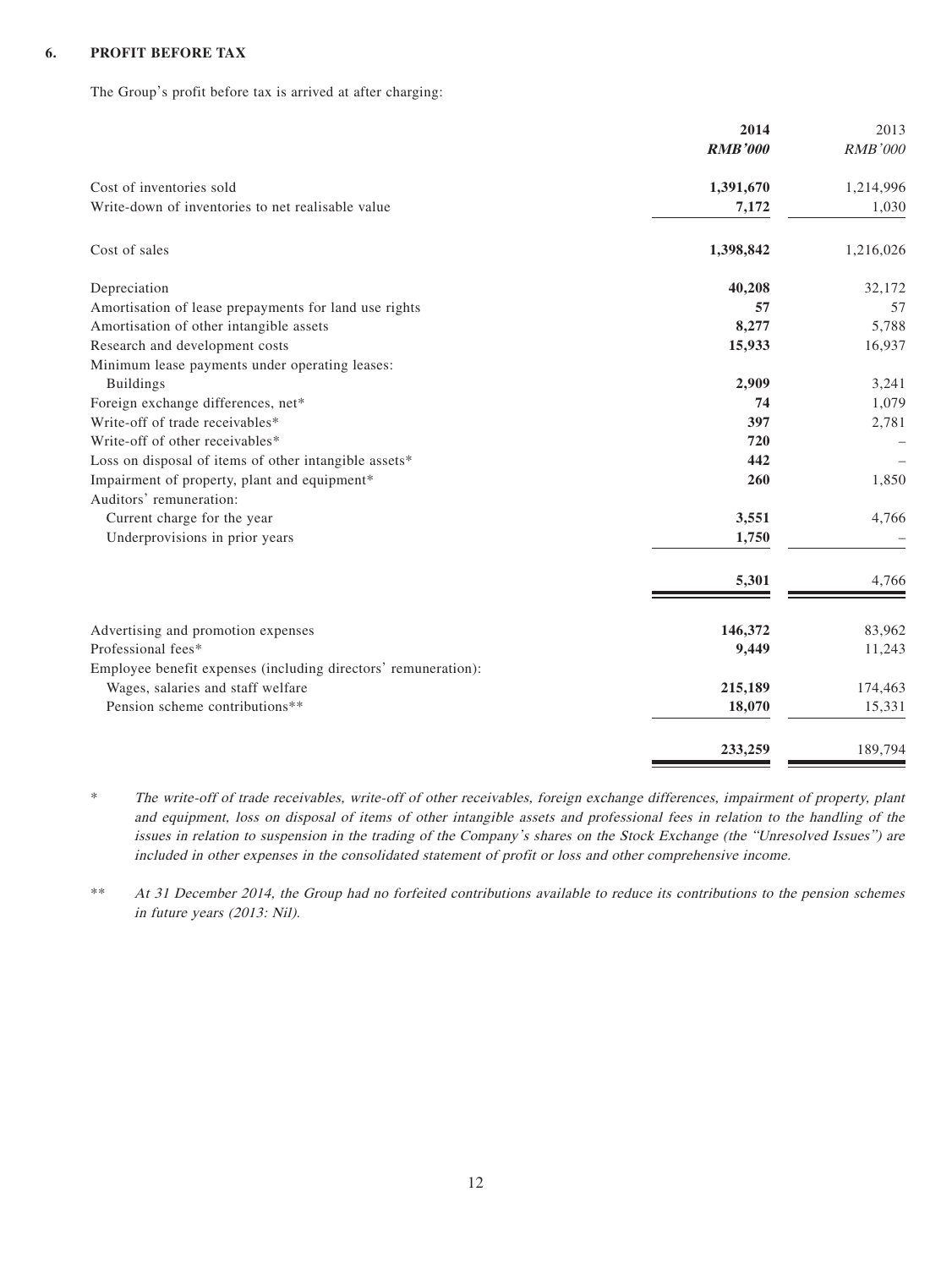#### **7. FINANCE COSTS**

An analysis of finance costs is as follows:

|                                                                                          | 2014           | 2013           |
|------------------------------------------------------------------------------------------|----------------|----------------|
|                                                                                          | <b>RMB'000</b> | <b>RMB'000</b> |
| Interest on bank loans, overdrafts and other loans                                       | 14,740         | 6,251          |
| Interest on finance leases                                                               | 607            | 573            |
| Total interest expense on financial liabilities not at fair value through profit or loss | 15,347         | 6,824          |
| Less: Interest capitalised                                                               | (4,787)        |                |
|                                                                                          | 10,560         | 6,824          |
| Other finance costs:                                                                     |                |                |
| Unrealised gain on an interest rate swap                                                 | (250)          | (418)          |
|                                                                                          | 10,310         | 6,406          |

#### **8. INCOME TAX**

Hong Kong profits tax has not been provided as the Group did not generate any assessable profits arising in Hong Kong during the year (2013: Nil).

Taxes on profits assessable elsewhere have been calculated at the rates of tax prevailing in the jurisdictions in which the Group operates. Under the PRC income tax laws, enterprises are subject to corporate income tax ("CIT") at a rate of 25%. Under the Netherlands income tax laws, enterprises are subject to the Netherlands corporate income tax rate of 20% for the first EUR200,000 taxable profits and 25% for taxable profits exceeding EUR200,000. Under the USA tax laws, enterprises are subject to the USA corporate income tax rate of 34%. Under the Canada tax laws, enterprises are subject to the Canada corporate income tax rate of 38%.

Ausnutria Dairy (China) Co., Ltd ("Ausnutria China") was designated as a High-tech Enterprise from 2010, and was granted a preferential CIT tax rate of 15% for the three years ended 31 December 2012. In March 2014, the application for the renewal of the designation of Ausnutria China as a High-tech Enterprise has been approved and Ausnutria China is granted the preferential CIT tax rate of 15% for another three years ending 31 December 2015.

| 2014           | 2013           |
|----------------|----------------|
| <b>RMB'000</b> | <i>RMB'000</i> |
|                |                |
| 40,480         | 35,101         |
| (692)          | (2,706)        |
|                |                |
| 2,921          | 527            |
| (871)          | (74)           |
| (21, 286)      | (1,918)        |
| 20,552         | 30,930         |
|                |                |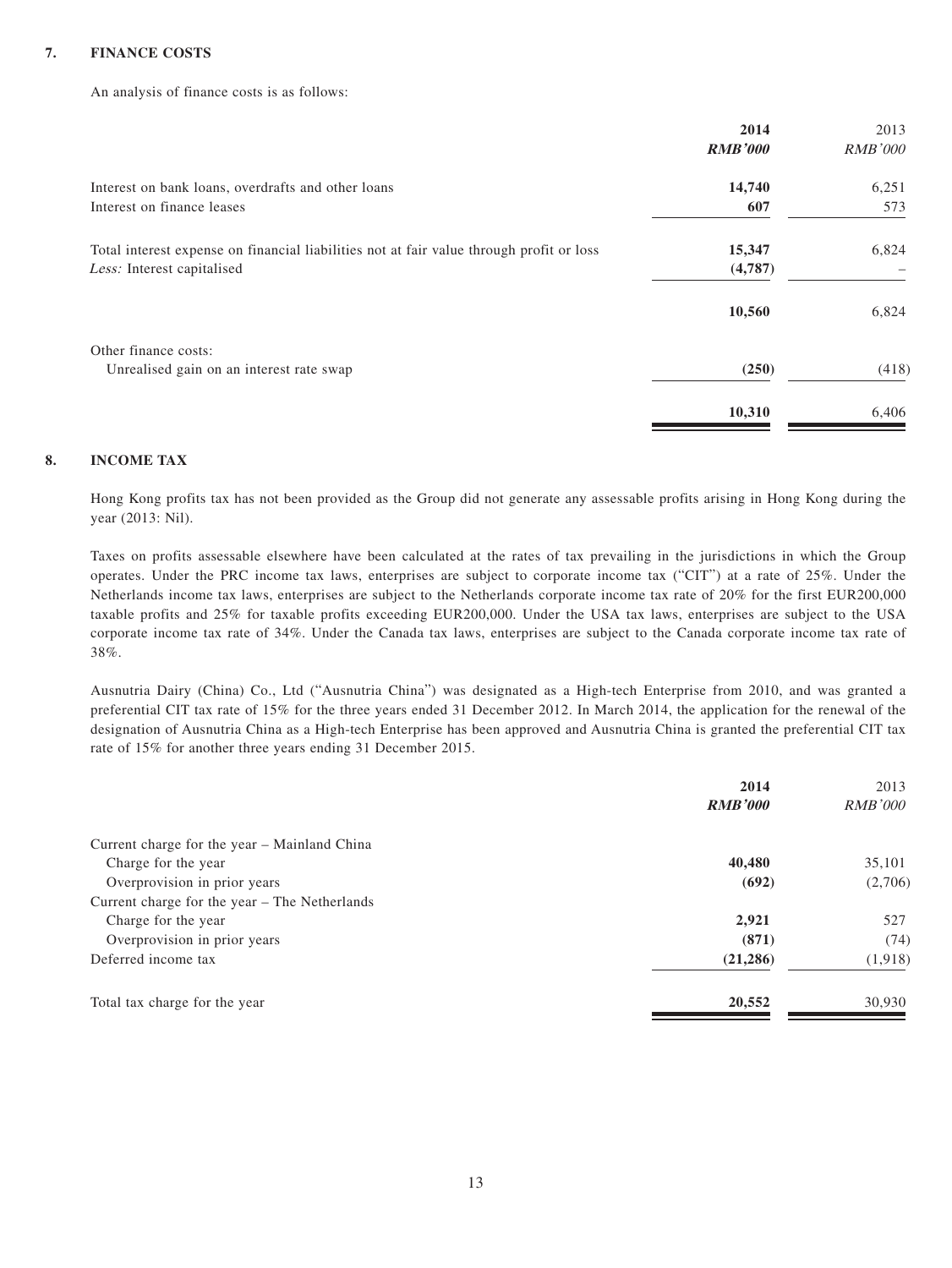#### **9. EARNINGS PER SHARE ATTRIBUTABLE TO ORDINARY EQUITY HOLDERS OF THE PARENT**

The calculation of the basic earnings per share amount is based on the profit for the year attributable to ordinary equity holders of the parent and the weighted average number of ordinary Shares of 986,843,000 (2013: 986,843,000) in issue during the year.

#### **Earnings**

|                                                                  | 2014           | 2013           |
|------------------------------------------------------------------|----------------|----------------|
|                                                                  | <b>RMB'000</b> | <i>RMB'000</i> |
| Profit attributable to ordinary equity holders of the parent,    |                |                |
| used in the basic earnings per share calculation                 | 90.219         | 120,705        |
|                                                                  |                |                |
| <b>Shares</b>                                                    |                |                |
|                                                                  | 2014           | 2013           |
| Weighted average number of ordinary Shares in issue              |                |                |
| during the year used in the basic earnings per share calculation | 986,843,000    | 986,843,000    |

No adjustment has been made to the basic earnings per share amounts presented for the years ended 31 December 2014 and 2013 in respect of a dilution as the Company had no potentially dilutive ordinary Shares in issue during those years.

#### **10. INVENTORIES**

|     |                             | 2014<br><b>RMB'000</b> | 2013<br><b>RMB'000</b> |
|-----|-----------------------------|------------------------|------------------------|
|     |                             |                        |                        |
|     | Raw materials               | 184,909                | 154,771                |
|     | Finished goods              | 326,969                | 156,885                |
|     | Others                      | 3,681                  | 3,997                  |
|     | Total                       | 515,559                | 315,653                |
| 11. | TRADE AND BILLS RECEIVABLES |                        |                        |
|     |                             | 2014                   | 2013                   |
|     |                             | <b>RMB'000</b>         | <b>RMB'000</b>         |
|     | Trade receivables           | 124,115                | 140,528                |
|     | Bills receivable            | 39,447                 | 35,119                 |
|     | Total                       | 163,562                | 175,647                |

The Group normally allows a credit period from 1 to 12 months (2013: from 1 to 12 months) to certain customers. The Group seeks to maintain strict control over its outstanding receivables. Overdue balances are reviewed regularly by senior management. In view of the aforementioned and the fact that the Group's trade receivables relate to a large number of diversified customers, there is no significant concentration of credit risk. Trade receivables are non-interest-bearing.

Included in the Group's trade receivables, amounts due from associates of EUR602,000 (equivalent to approximately RMB4,491,000) (2013: Nil) which are repayable on similar credit terms to those offered to the major customers of the Group.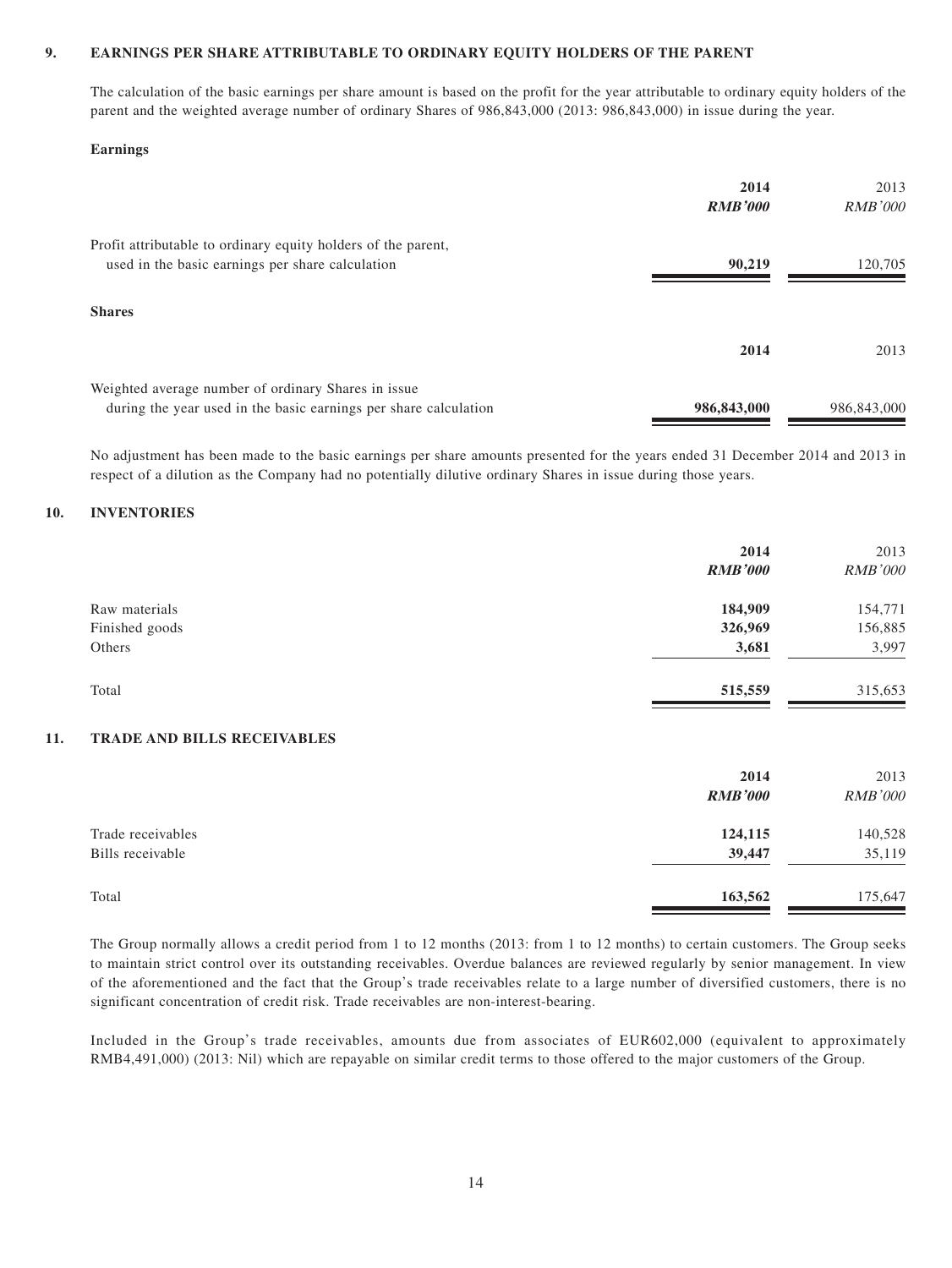An aged analysis of the trade receivables of the Group as at the end of the reporting period, based on the invoice date and net of provisions, is as follows:

| 2014           | 2013           |
|----------------|----------------|
| <b>RMB'000</b> | <b>RMB'000</b> |
| 106,602        | 105,426        |
| 11,396         | 16,762         |
| 3,146          | 18,044         |
| 2,971          | 296            |
| 124,115        | 140,528        |
|                |                |

There was no provision for impairment as at 31 December 2014 (2013: Nil). The carrying amounts of the trade and bills receivables approximate to their fair values.

#### **12. CASH AND CASH EQUIVALENTS AND OTHER BANK DEPOSITS AND PLEDGED DEPOSITS**

|                                                                          | 2014<br><b>RMB'000</b> | 2013<br><i>RMB'000</i> |
|--------------------------------------------------------------------------|------------------------|------------------------|
| Cash and bank balances                                                   | 278,277                | 161,161                |
| Time deposits                                                            | 682,000                | 709,295                |
|                                                                          | 960,277                | 870,456                |
| Less: Pledged deposits                                                   | (216,900)              | (213,000)              |
| Non-pledged time deposits with maturity of between 3 months to 12 months | (465, 100)             | (496, 295)             |
| Cash and cash equivalents in the consolidated                            |                        |                        |
| statement of financial position                                          | 278,277                | 161,161                |

#### **13. TRADE PAYABLES**

An aged analysis of the trade payables of the Group as at the end of the reporting period, based on the invoice date, is as follows:

|                  | 2014           | 2013           |
|------------------|----------------|----------------|
|                  | <b>RMB'000</b> | <b>RMB'000</b> |
| Within 12 months | 184,107        | 167,942        |
| Over 12 months   | 108            | 9              |
|                  | 184,215        | 167,951        |

Included in the trade payables, amount due to associates of EUR4,215,000 (equivalent to approximately RMB31,425,000) (2013: Nil) are repayable within 45 days.

Trade payables are interest-free and are normally settled within 12 months.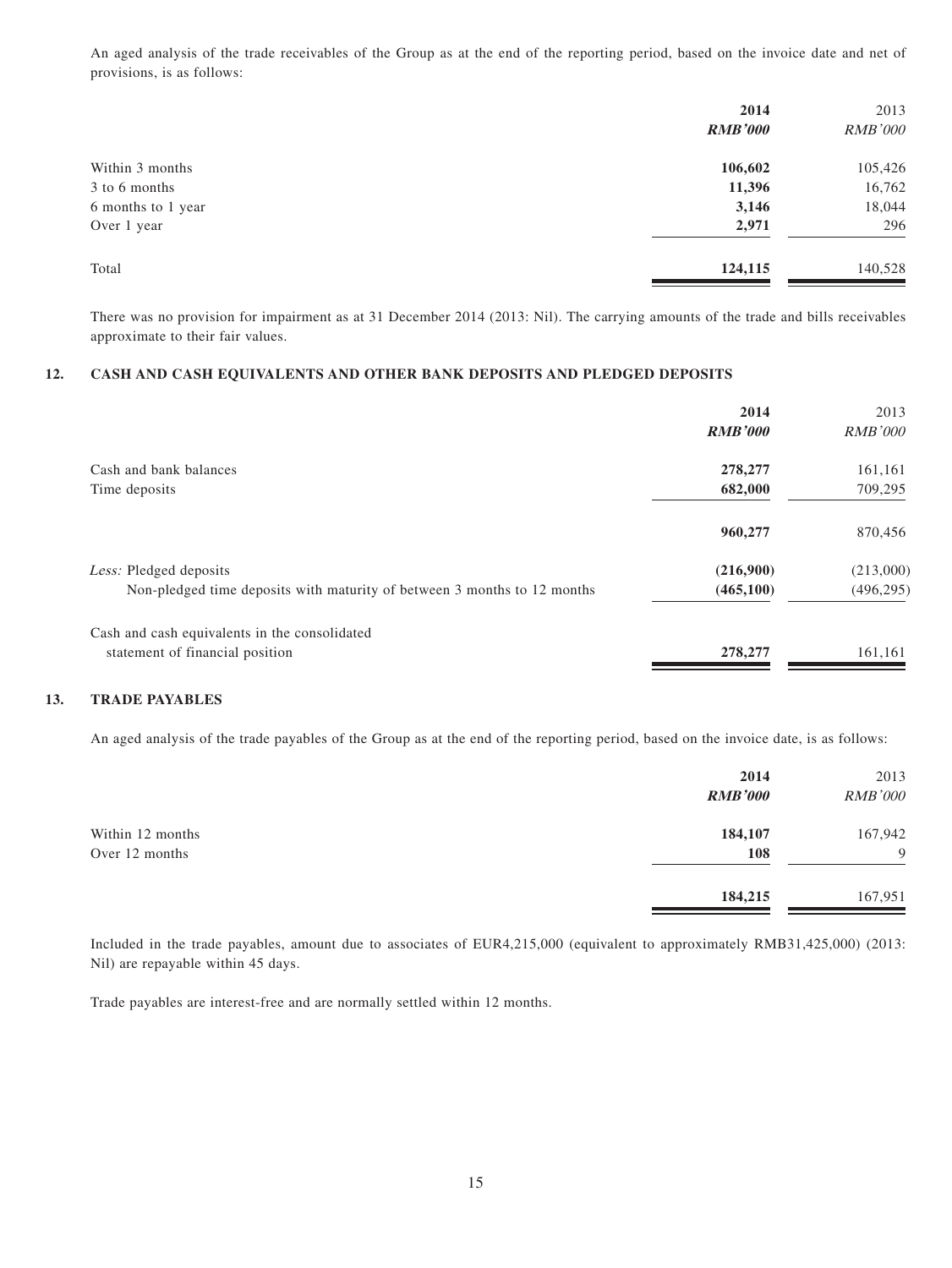#### **14. BUSINESS COMBINATION**

During 2014, Hyproca Goat Milk B.V. ("HGM"), a subsidiary within the Ausnutria Hyproca Group, acquired 100% equity interest in Sanimel B.V. ("Sanimel") from independent third parties (the "Sanimel Acquisition"). Sanimel is engaged in the collection and trading of cow and goat milk. The Sanimel Acquisition was made as part of the Ausnutria Hyproca Group's strategy to expand its market share on the production and sale of cow and goat milk based dairy products. The consideration for the Sanimel Acquisition was settled by the issuance of new shares of HGM to the two former shareholders of Sanimel. Upon completion of the Sanimel Acquisition, the interest of Ausnutria Hyproca Group in HGM was diluted from 100% to 56%.

The fair values of the identifiable assets and liabilities of Sanimel as at the date of acquisition were as follows:

|                                             | Fair value<br>recognised on<br>acquisition<br><b>RMB'000</b> |
|---------------------------------------------|--------------------------------------------------------------|
| Other intangible assets                     | 16,366                                                       |
| Trade and bills receivables                 | 3,401                                                        |
| Deferred tax liabilities                    | (3,928)                                                      |
| Tax payable                                 | (14)                                                         |
| Other liabilities                           | (1,171)                                                      |
| Total identifiable net assets at fair value | 14,654                                                       |
| Satisfied by fair values of shares of HGM   | 14,654                                                       |

The fair values of the trade receivables as at the date of acquisition amounted to RMB3,401,000. None of the receivables is expected to be uncollectible.

The transaction costs incurred in respect of the Sanimel Acquisition is considered to be insignificant.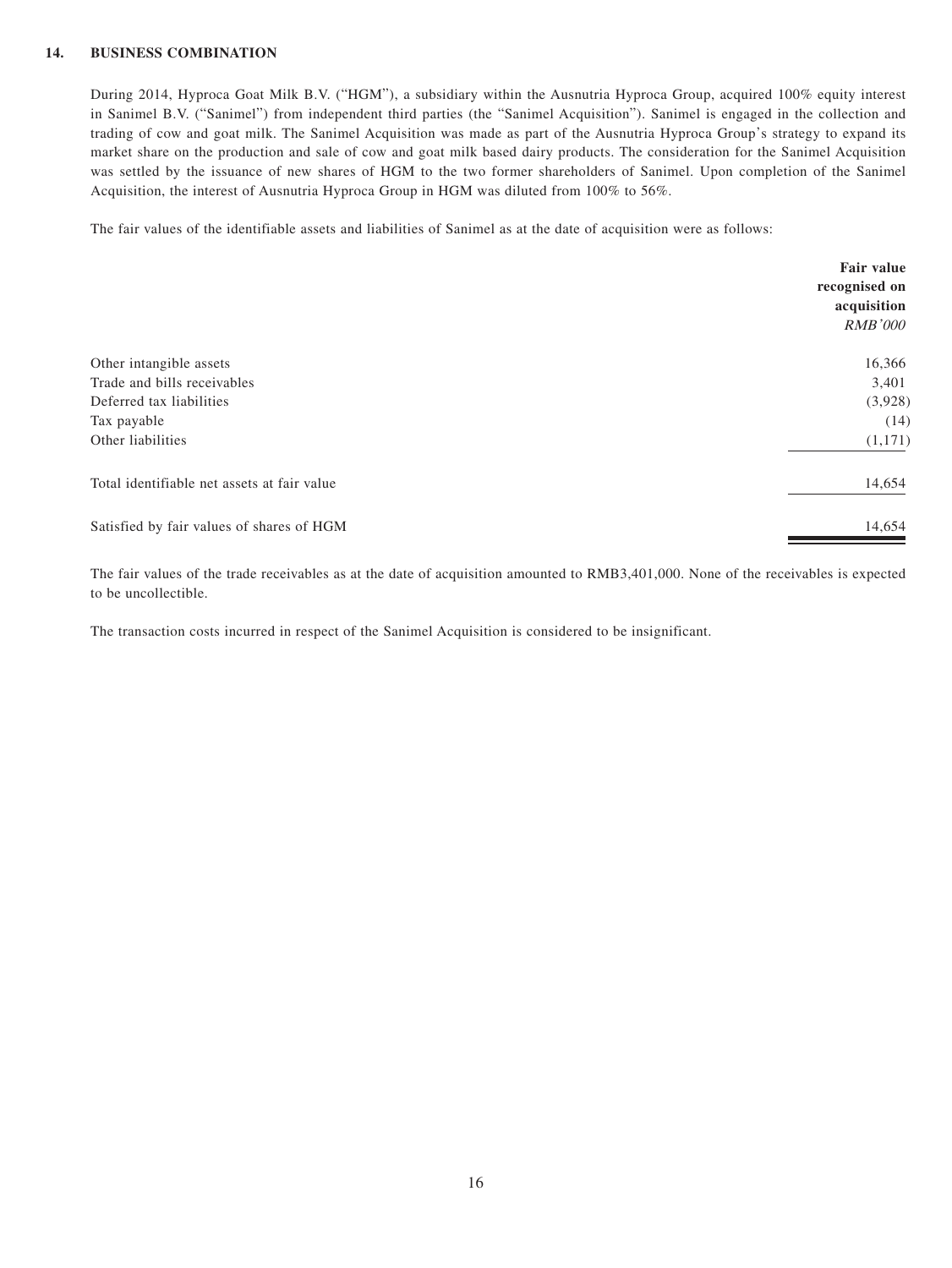#### **BUSINESS REVIEW**

Despite the global dairy market's continued growth, particularly in the PRC, 2014 was another challenging year for the Company. Nevertheless, the Company was able to accomplish a number of major steps that the Board believes will strengthen its foundation and bring about critical successes leading to long-term growth.

#### **Industry Overview**

In order to maintain the industry's healthy growth and improve quality and safety standards in paediatric milk formula, the PRC government launched a series of new policies (the "New Policies"), including (i) raising standards on granting/renewing production licenses for paediatric milk powder manufacturers in the PRC; (ii) requiring that paediatric milk powder manufacturers establish comprehensive tracking systems from production to distribution in the PRC; and (iii) requiring that foreign enterprises obtain registration of their dairy products, now regulated by a more stringent set of new rules and regulations, before their products can be imported into the PRC.

In accordance with various announcements by the General Administration of Quality Supervision, Inspection and Quarantine of the PRC (the "AQSIQ")(國家質量監督檢驗檢疫總局), in order to strengthen the inspection and quarantine of dairy products for import and export, unregistered foreign enterprises that produce dairy products were prohibited from importing their products into the PRC from 8 May 2014 onwards.

In May 2014, the PRC government announced the first batch of 115 imported brands that were granted approval to import paediatric milk formula into the PRC. They include all of the Group's brands: Allnutria, Augood, Hyproca 1897, Kabrita, Puredo, Mygood, Eurolate and Neolac.

Furthermore, on 6 May 2014, three of the Company's subsidiaries incorporated in the Netherlands that are whollyowned by Ausnutria Hyproca B.V. ("Ausnutria Hyproca") – namely, (i) Lypack Leeuwarden B.V.; (ii) Hyproca Dairy B.V.; and (iii) Lyempf Kampen B.V. – were listed in the first batch of registered overseas dairy products producers as approved for importing their products into the PRC. Ausnutria Hyproca and its subsidiaries are hereinafter collectively referred to as the Ausnutria Hyproca Group.

The New Policies triggered momentary market instability in the PRC's dairy industry last year as distributors adopted a more conservative stance in placing orders during this period pending further clarification and details on how the New Policies would be implemented. In addition, industry participants who failed to obtain import approval took to offering price reductions and rebates in order to clear their inventories.

The granting of the import approval of all the brands and the successful registrations of the overseas factories of the Group has further assured and recognised the good quality of the dairy products of the Group which the Company believes is one of the major factors leading to the long-term success of the Group.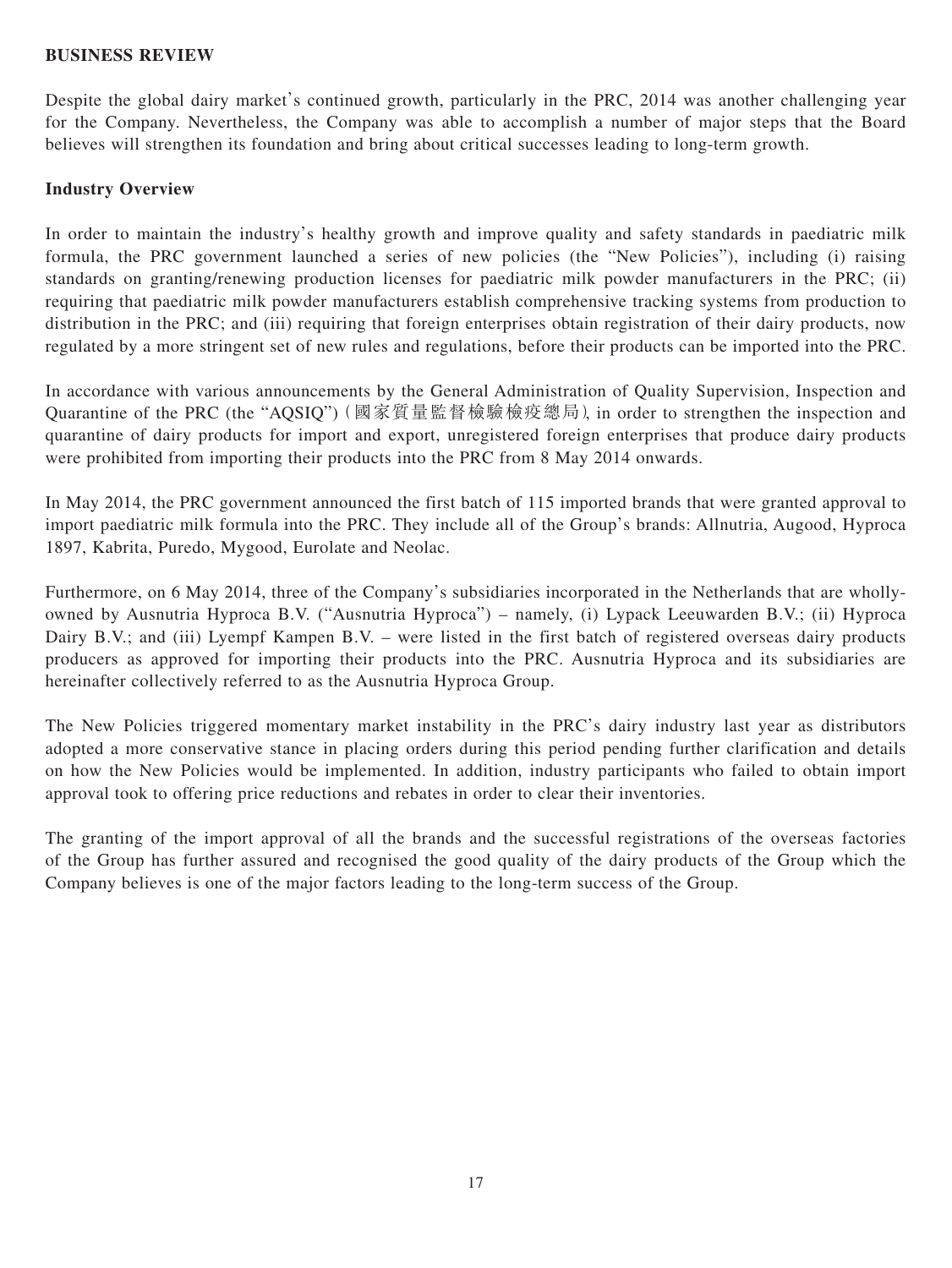# **Production**

The Group currently has four production facilities: one in the PRC and three in the Netherlands. The production facility in the PRC is primarily engaged in the dry blending and packaging of imported paediatric milk formula for sale in the PRC. The production facilities in the Netherlands are primarily engaged in the production of milk powder and other dairy products, such as butter and cream, as well as the blending and packaging of milk powder (including paediatric milk formula) for sale to worldwide customers.

In accordance with the circular issued by the China Food and Drug Administration with respect to the Promulgation of the General Principles (the "General Principles") for the Examination of Production Approval for Paediatric Milk Formula Powder (the "Circular") promulgated by the PRC government on 16 December 2013, the paediatric milk powder enterprises in the PRC were required to complete the renewal review process for production licenses by 31 May 2014. An application submitted by a paediatric milk formula powder manufacturer for the renewal of its production license is now subject to the General Principles, which impose more stringent criteria for granting a production license.

On 14 March 2014, Ausnutria China, a wholly-owned subsidiary of the Company, completed its renewal review process for production licensing. It obtained a renewed production license in accordance with the Circular and other relevant PRC laws and regulations. The license is valid for a three-year period, i.e. until 13 March 2017. Further details regarding the granted production license were set forth in the announcement of the Company dated 24 March 2014.

The renewed production license and the approval given to product importation into the PRC for the Group's three production facilities in the Netherlands confirm that all the Group's production facilities have satisfied all the New Policies' requirements.

The Ausnutria Hyproca Group is located in the Netherlands, where there is an ample supply of quality cow and goat milk. Demand for dairy products by the Ausnutria Hyproca Group has been increasing in recent years. To cater to this increasing demand and the Group's long-term growth, the Company approved a capital expenditure plan (the "CAPEX Plan") in 2013 for upgrading two milk powder spray towers and purchasing new machinery to increase the Ausnutria Hyproca Group's blending and packaging capacity. The total investments for the CAPEX Plan amounted to approximately EUR19.7 million (equivalent to approximately RMB146.8 million), of which approximately EUR11.5 million (equivalent to approximately RMB85.7 million)and approximately EUR8.2 million (equivalent to approximately RMB61.1 million) were invested in 2013 and 2014, respectively.

The trial running and streamlining of the production facilities were substantially completed in the second half of 2014. As a result of the CAPEX Plan, the annualised milk powder and blending and packaging production capacity of the Ausnutria Hyproca Group (based on existing product mix) increased from approximately 15,000 tons and approximately 16,000 tons to approximately 30,000 tons and approximately 28,000 tons, respectively.

Despite the CAPEX Plan's leading to a temporary production interruption at Ausnutria Hyproca Group's two milk spray towers in 2013 and 2014, the plan's completion achieved two goals. It increased production capacity and improved the Group's dairy product quality standards. These achievements are critical success factors for the Group's long-term growth.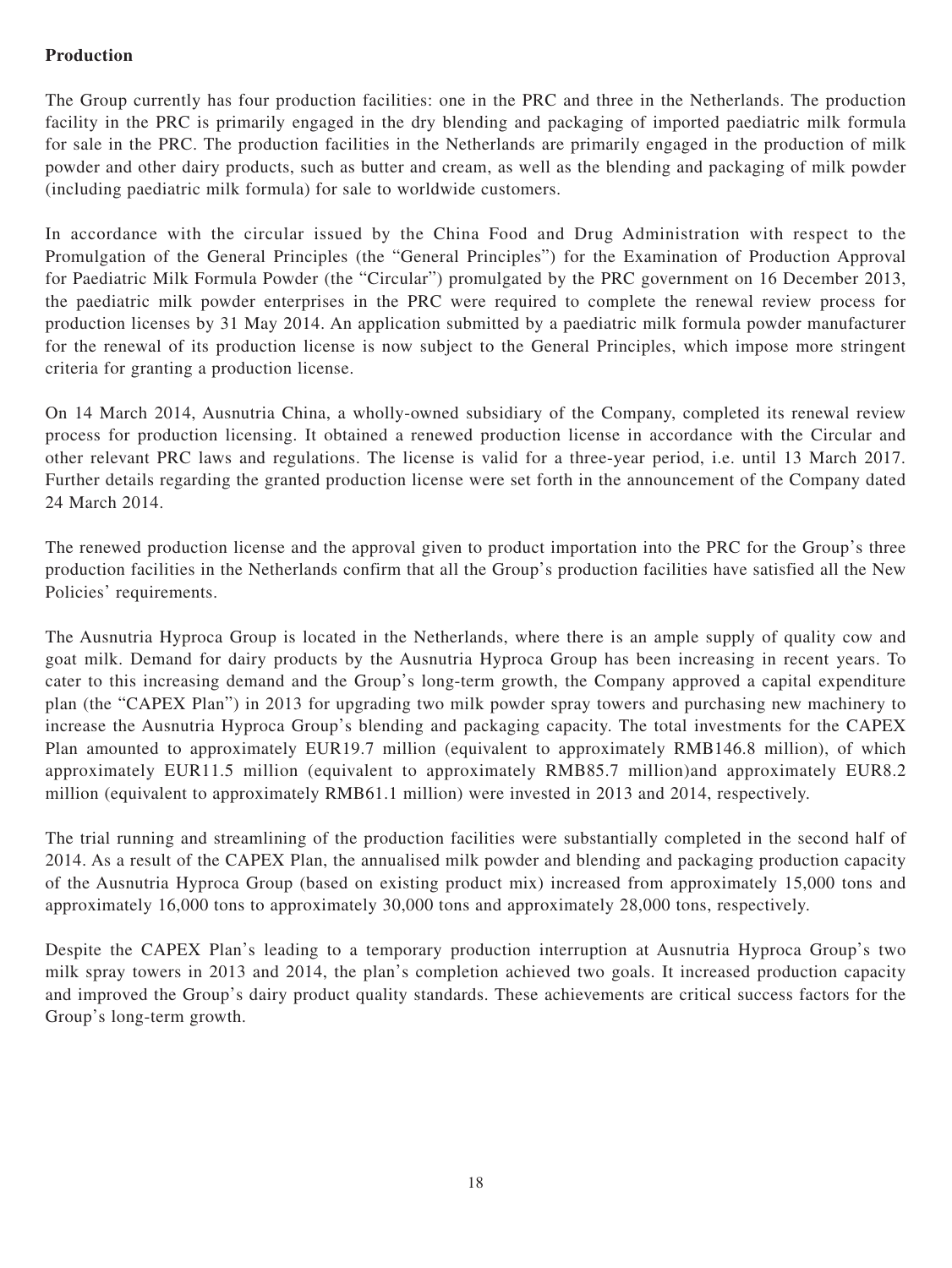# **Sales**

# **Ausnutria China**

Ausnutria China is principally engaged in the production, marketing and distribution of imported paediatric cow milk formula in the PRC. Ausnutria China's products are produced by the Ausnutria Hyproca Group as well as other independent third-party suppliers from France, Denmark, Australia and New Zealand.

The Allnutria series continued to be the major product line of Ausnutria China, and it was launched since the establishment of Ausnutria China. In the past, the Allnutria series was mainly produced by the supplier in Australia (the "Australia Supplier"). During the Year 2014, the import of Allnutria series products were temporarily interrupted as the Australia Supplier was not included in the first batch of registered overseas dairy products producers as announced by AQSIQ in May 2014.

In 2014, Ausnutria China, with the cooperation of Beijing University, succeeded in developing the fourth generation of Allnutria series products (the "New Allnutria"). The New Allnutria, produced by the Ausnutria Hyproca Group, was launched in late 2014. During the transition period of introducing the New Allnutria, Ausnutria China had to temporarily suspend the sale of the Allnutria series products in order to allow sufficient time for the market to digest all the old version Allnutria. In 2014, total sales of the Allnutria series products amounted to approximately RMB293.0 million, representing a decline of approximately 30.2% when compared with the Year 2013.

In order to enhance its competitiveness, Ausnutria China launched a number of new infant formula products in recent years under different brands managed by different business divisions, namely, the Puredo and the 1897 divisions. Different business divisions were set up to facilitate the marketing and distribution of different infant formula into different consumer sectors in order to address the PRC consumers' wide-ranging demands. In 2012, Ausnutria China launched the Puredo series products (managed by the Puredo division) with newly developed infant formula at a competitive price to penetrate third and fourth-tier cities in the PRC. In 2013, Ausnutria China launched the 1897 series (managed by the 1897 division) comprising the Hyproca 1897 and Lacfor branded products. All the 1897 series products are produced by the Group's factories in the Netherlands and contain newly-developed infant formula targeting high-end consumers looking for premium-quality products and superior after-sales services. The retail prices of the Hyproca 1897 branded products are currently the highest among all the Group's products sold in the PRC. For the Year 2014, total sales of the Puredo and 1897 series products amounted to approximately RMB101.4 million and approximately RMB130.3 million, representing an increase of approximately 18.7% and approximately 222.5%, respectively, when compared with the Year 2013.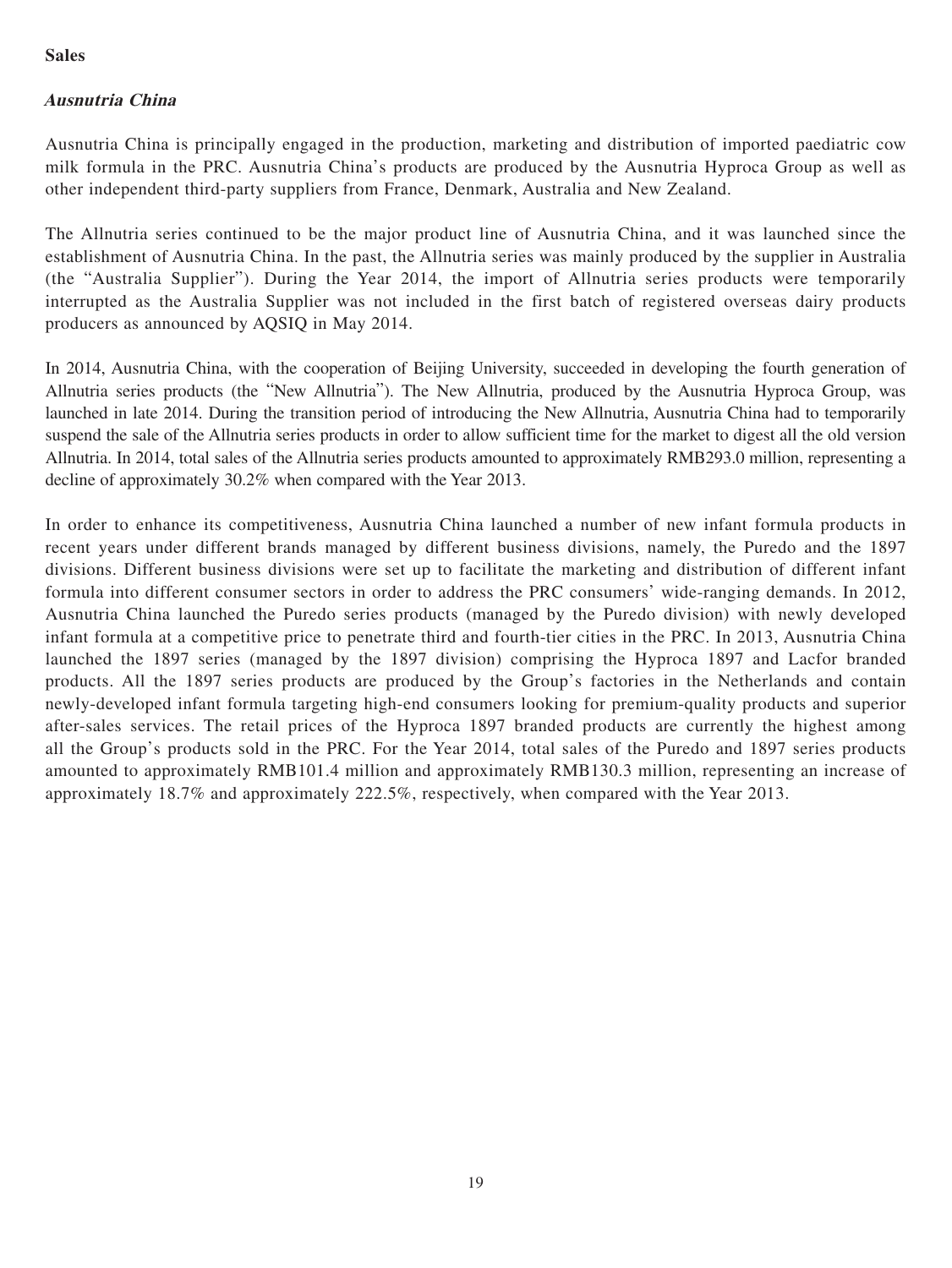In 2014, Ausnutria China worked with Southern Media Corporation to launch a "charity-sponsored" celebrity program called "Star Citizens" (明星公民) with TV star Ms. Li Xiaolu (李小璐) invited to serve as the charity ambassador. In addition, Ausnutria China joined hands with the Health Science Center of Beijing University to establish the 2014 celebrity charity scheme themed on "Protecting the first sip of milk, giving the best start possible in life(守護第一口奶 ─ 給生命更好的開始)". Ausnutria China helped publish a breastfeeding survey to draw public awareness to maternal and children's nutrition and health.

Ausnutria China also sponsored the first domestic maternal and children's entertainment show called "Super Mum College"(辣媽學院開課啦), which promoted the most advanced world-class information on maternal and children's issues and delivered it in a stimulating way. Furthermore, Ausnutria China actively took part in industrial exhibitions, including the launch of the latest and best fourth-generation Allnutria series products, all of which upheld world-class standards, at Shanghai Kids Expo. The products were well-received by the market, and these helped strengthen employees' and distributors' confidence in Ausnutria China as well as in its brand image.

# **Ausnutria Hyproca Group**

The Ausnutria Hyproca Group is principally engaged in the dairy industry through research and development, milk collection, processing, production and packaging of dairy products with production facilities and milk sources in the Netherlands and customers based in most of the world's major countries. The Ausnutria Hyproca Group sells the dairy products under its own brands, namely, Kabrita for goat infant formula, and Neolac for cow infant formula, as well as under private label and contract manufacturing arrangements. The private label and contract manufacturing arrangements serve customers in the Netherlands and other countries, such as the PRC, Taiwan, as well as other European and Middle Eastern countries. The Kabrita-branded businesses serve customers in the PRC, Russia and Middle Eastern countries, whereas Neolac serves customer in the PRC. In August 2014, the Ausnutria Hyproca Group commenced the sale of Stage 3-Kabrita infant formula and goat milk-based yogurt in the United States.

(i) Branded Business – For the Year 2014, total sales of the Kabrita series products amounted to approximately RMB302.1 million, representing an increase of approximately 97.3% when compared with the Year 2013. The increase was mainly attributable to the increasing recognition of the good quality of goat milk formula which is reported in a number of researches and studies to have a high nutrition, digestion and the better development of immune system than cow milk formula and the effective marketing strategies deployed by the Group since the products was launched in 2011.

(ii) Private Label and Contract Manufacturing Businesses – For the Year 2014, the total sales of private label and contract manufacturing businesses amounted to approximately RMB515.6 million, representing an increase of approximately 16.6% when compared with the Year 2013. Such increase was mainly contributed by the increase in the production capacities of the Ausnutria Hyproca Group as a result of the CAPEX Plan and the Ausnutria Hyproca Group were able to meet the continuous increase in demand from its customers worldwide.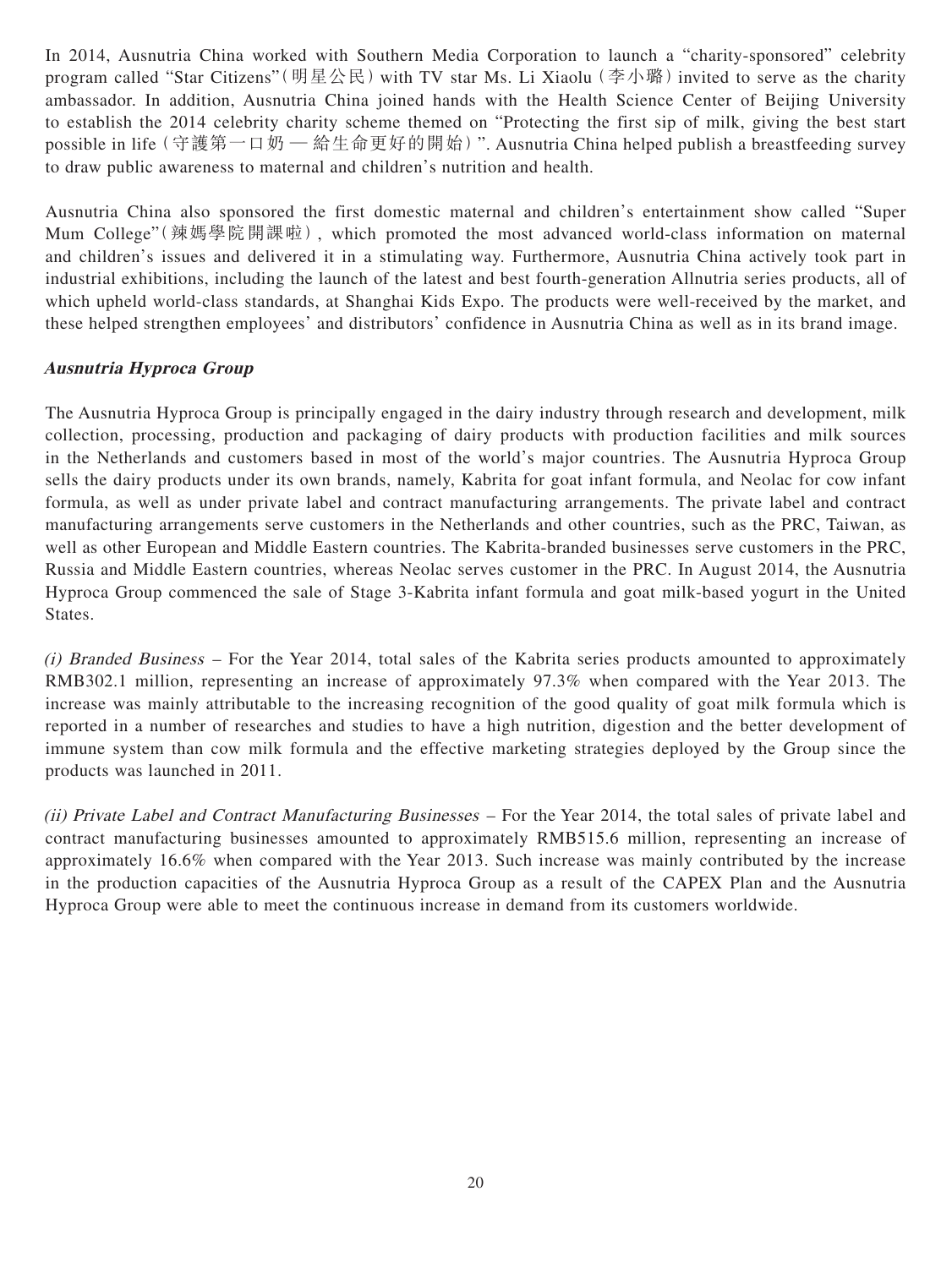# **Research and Development**

During the Year 2014, the Group continued to place strong emphasis on research and development (the "R&D") with respect to paediatric milk formula. As at the end of the reporting period, the Group has filed application for 36 patents for its research results. The New Allnutria launched by Ausnutria China during the Year 2014 has been awarded the second prize of Changsha City Science and Technology Progress Award (長沙市科技進步二等獎). Further, the Technology Centre of Ausnutria China, which was established in 2003, was granted the Provinciallevel Enterprise Technology Centre(省級企業技術中心)by Hunan Economic and Information Technology Commission(湖南省經濟和信息化委員會)in September 2014.

In March 2012, the Group entered into an agreement with the medical school of Beijing University to form a 10 year strategic cooperation for the joint R&D of paediatric milk formula in the PRC. During the Year 2014, the Group further cooperates with the medical school of Beijing University in the establishment of human breast milk bank. The purposes of establishing human breast milk bank are to (i) collect a representative population of human breast milk; (ii) establish a database of human breast milk ingredients and a platform for its biological samples; (iii) understand the ingredients of human breast milk (e.g. amino acids), the dynamic change and the relevant factors of types of minerals and vitamins and trace elements in human breast milk; (iv) evaluate the impact of human breast milk affects in different stages of the development of infants in order to formulate the guidelines for feeding infants in the PRC and revise the guidelines for the appropriate infant dietary nutrition intakes; and (v) research and develop infant formula food and functional foods more similar to the nutrition content of human breast milk.

The clinical trials of the Kabrita series products, principally conducted by research teams in Europe and the United States, are being carried out as planned to apply for approval by the U.S. Food and Drug Administration ("FDA") for the launch of stages 1 and 2 of the Kabrita series products in the United States.

The Group will continue to increase its investment in R&D to improve products and will periodically adjust its research and development focus in response to industry trends and market demands. This approach will help the Group maintain and strengthen its market position in the paediatric nutrition products industry.

### **Investment**

The Company considers the ability to secure quality milk source is one of the fundamental success factors in the industry. During the Year 2014, HGM, and two parties independent of the Group (the "Sanimel Sellers"), entered into a share purchase agreement, pursuant to which HGM issued new shares to the Sanimel Sellers in exchange of 100% equity interest in Sanimel held by the Sanimel Sellers. Upon the completion of the Sanimel Acquisition, Sanimel became a wholly-owned subsidiary of HGM and the Ausnutria Hyproca Group's interest in HGM was diluted from 100% to 56%. Both Sanimel and HGM have long term contracts with farmers in the Netherlands for the supply of cow and goat milk. In addition, the Ausnutria Hyproca Group also invested EUR3.55 million (equivalent to approximately RMB26.1 million) for the participation in 50% of the equity interest in Farmel Holding B.V. (the "Farmel Investment"), a company also incorporated in the Netherlands, during the Year 2014. The Farmel Holding B.V. and two of its wholly-owned subsidiaries (the "Farmel Group") which was founded in 2007 are principally engaged in collection and trading of cow and goat milk.

The primary objective of the Sanimel Acquisition and the Farmel Investment is to ensure a stable future supply of quality cow and goat milk for the production of dairy products by the Ausnutria Hyproca Group to its customers. Upon the completion of the Sanimel Acquisition and the Farmel Investment, the Ausnutria Hyproca Group now has access to approximately 20% of the total goat milk supply in the Netherlands.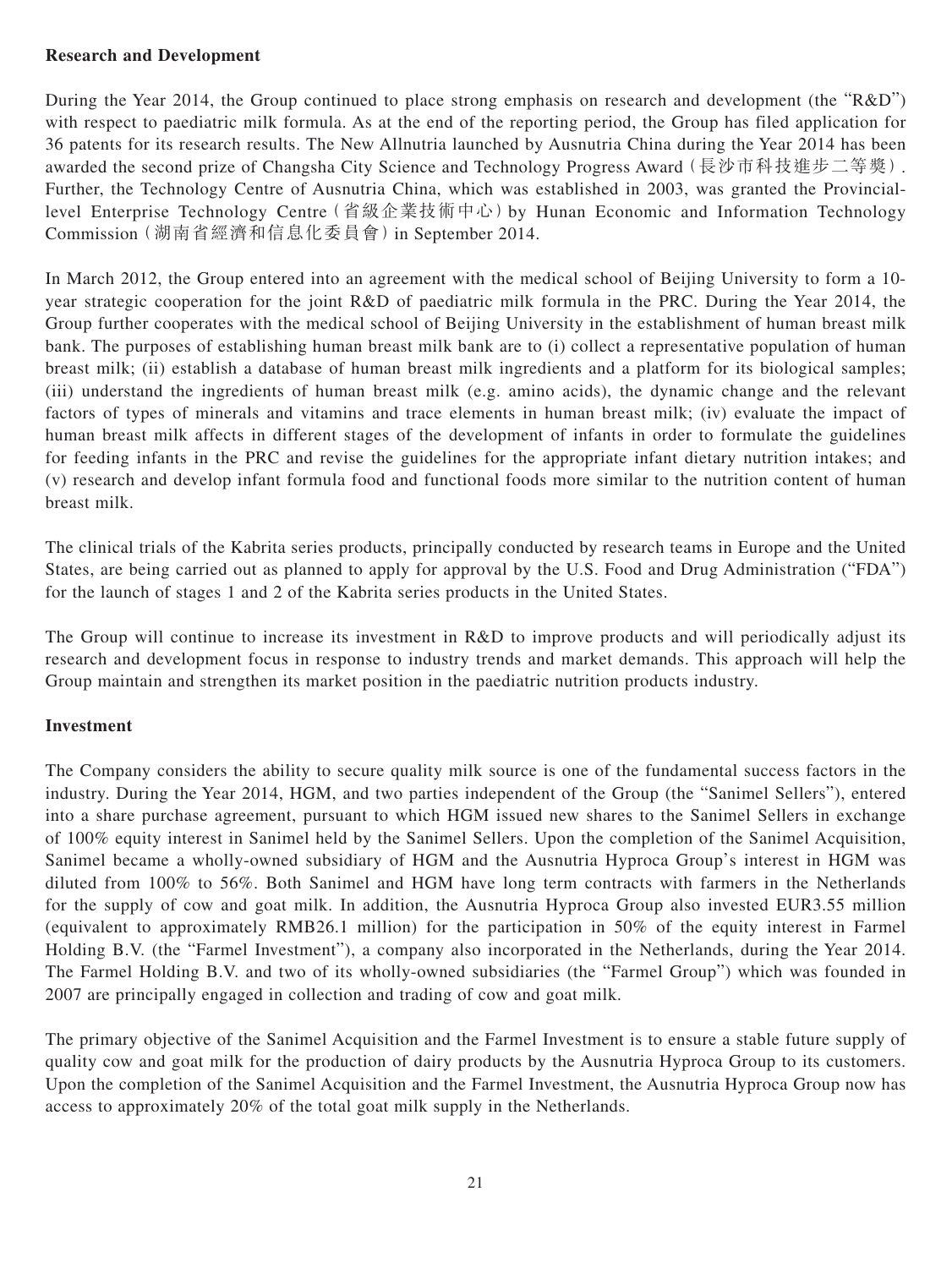## **Corporate Governance and Others**

During the Year 2014, the Company fulfilled all its resumption conditions imposed by the Stock Exchange, including but not limited to, showing there were no significant deficiencies in the Group's corporate governance. The Company also demonstrated that it had put in place adequate financial reporting procedures and internal control systems to meet the Rules Governing the Listing of Securities on the Stock Exchange (the "Listing Rules") obligations. Trading in the Shares was resumed on 4 August 2014.

On 11 November 2014, Center Laboratories, Inc. ("Center Lab") with its subsidiary (the "Center Lab Group") through the acquisition of 107.0 million and approximately 148.0 million issued Shares from two substantial shareholders of the Company (the "Shareholders"), acquired approximately 25.8% equity interest in the Company. On 12 December 2014, the Company appointed Mr. Lin Jung-chin ("Mr. Lin"), the chairman and executive director of Center Lab, as an executive Director.

Center Lab was founded in 1959 and is a limited liability company incorporated under the laws of Taiwan. Center Lab's shares have been listed on Taiwan's GreTai Securities Market since 2003. Center Lab is an industrial biotechnological company that specializes in manufacturing liquid oral drugs including capsule and tablet formulations for infants, children, the elderly and special-care patients.

Mr. Lin graduated with a bachelor's degree in pharmacy from Taipei Medical University in 1977 and was awarded an honorary doctorate in medicine by Taipei Medical University in 2010. He held several chief executive management positions in various pharmaceutical companies in Taiwan for more than 30 years. Mr. Lin is also the director of several companies listed on the GreTai Securities Market and in Taiwan's emerging stock market.

The Company believes that the Center Lab Group's investment and Mr. Lin's appointment as an executive Director who possesses extensive experience in managing companies will broaden the Shareholder base and further strengthen the Company's corporate governance.

# **OUTLOOK**

During the PRC President Xi Jinping's visit to the Netherlands in March 2014, a joint statement was issued by the two countries to enhance their economic co-operation on a wider scale, including additional exports of Dutch dairy products to the PRC. The Group believes that the New Policies and its success in obtaining renewed production licenses for Ausnutria China, coupled with its gaining import licenses for the aforementioned subsidiaries, will create greater opportunities and increase the Group's competitiveness, thus facilitating the Group's future growth.

In order to cater to the long-term growth and demand for paediatric nutritional products, the Group has adopted the following strategies:

### **Continue upward integration**

In 2011, the Group acquired a 51% equity interest in Ausnutria Hyproca, and Ausnutria Hyproca became a subsidiary of the Company thereafter. During the Year 2014 and up to the end of the reporting period, the Group advanced a total of EUR22.1 million (equivalent to approximately RMB164.8 million) to finance the CAPEX Plan and the working capital of the Ausnutria Hyproca Group. Details regarding the provision of financial assistance to the Ausnutria Hyproca Group were set out in the announcements of the Company dated 7 June 2013, 5 November 2013 and 23 September 2014.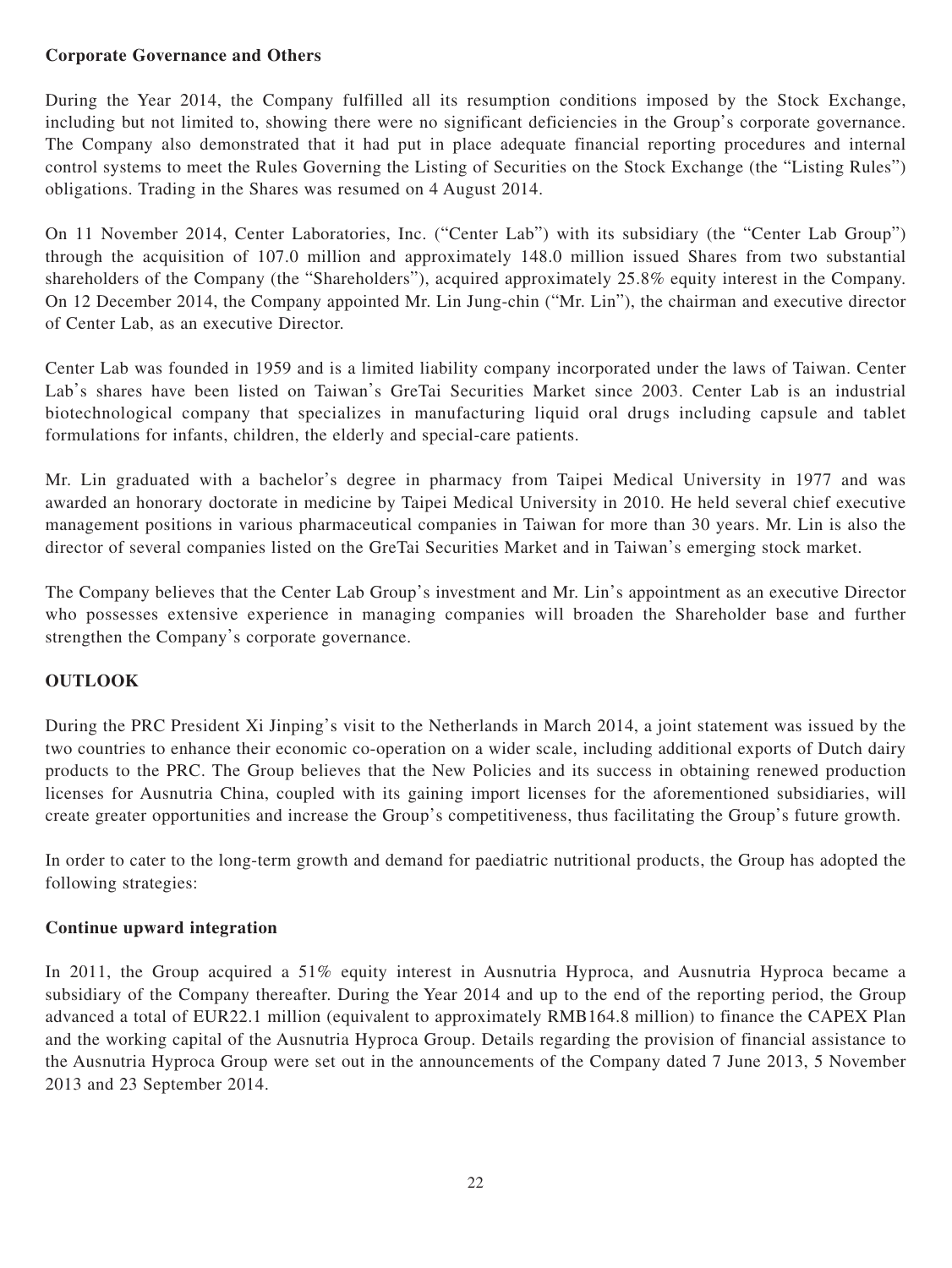In anticipation of increasing demand and a growing market for dairy industry products worldwide, the Company and Ausnutria Dairy (Dutch) Coöpertief U.A., a wholly-owned subsidiary of the Company, entered into a share purchase agreement on 12 January 2015 with Dutch Dairy Investments B.V. ("DDI") for the acquisition of the residual 49% equity interest in Ausnutria Hyproca (the "Ausnutria Hyproca Acquisition"). Upon completion, this acquisition will further consolidate the business currently conducted by the Ausnutria Hyproca Group into the Group. The consideration for the Ausnutria Hyproca Acquisition will be settled by the issuance of 200 million new Shares and by a cash consideration at HK\$20,125,000.

As the Ausnutria Hyproca Acquisition constitutes a major transaction under the Listing Rules, it is subject to Shareholders' approval at an extraordinary general meeting of the Company. Details of the Ausnutria Hyproca Acquisition will be included in a circular to be despatched to the Shareholders in due course.

The Board believes that the ability to ensure a stable and quality supply of infant formula milk powder is one of the Group's critical success factors. The Group will continue to explore investment opportunities in upstream milk powder-related assets and operations to broaden the Group's milk powder supply sources. This will also diversify the Group's risks and ensure a stable and quality supply of milk powder to support its business growth.

# **Increase production capacity in the Netherlands**

As disclosed in the announcement of the Company dated 24 April 2013, the Ausnutria Hyproca Group planned to further expand its production capacity through the construction of new production facilities (the "New Factory") in response to an anticipated increase in demand for infant and toddler nutrition product worldwide. In 2014, the Ausnutria Hyproca Group acquired a parcel of land in Heerenveen, the Netherlands, with a total area measuring approximately 140,000 square meters (the "Land") for construction of the New Factory that the Board had approved for the Ausnutria Hyproca Group's investment plan (the "Factory Investment Plan").

Under the Factory Investment Plan, the total investment cost (including the Land and all the production facilities) is estimated to be approximately EUR83.0 million (equivalent to approximately RMB618.8 million), which will be financed by banking facilities granted to the Ausnutria Hyproca Group as well as to the Group's internal working capital. The New Factory, which has a maximum blending and packaging capacity of approximately 90,000 tons per annum, is expected to commence operation in 2016.

# **Focus on goat milk-based infant formula**

The Ausnutria Hyproca Group specialises in a complete chain of production from collecting fresh Dutch goat milk from farms to supplying finished goods. As such, it is one of the leading producers of goat milk products in the world. The Group introduced the Kabrita series products in the PRC from the fourth quarter of 2011. In the same year and 2012, the Group entered into agreements with the medical school of Beijing University for conducting a series of clinical trials of the Kabrita products. The trials' results revealed that goat milk-based powder is a good alternative to cow milk-based powder in a number of different aspects, including nutrition, digestion and development of one's immune system.

In October 2013, the Group approved clinical trials to apply for approval by the FDA for the sale of the Kabrita series products in the United States.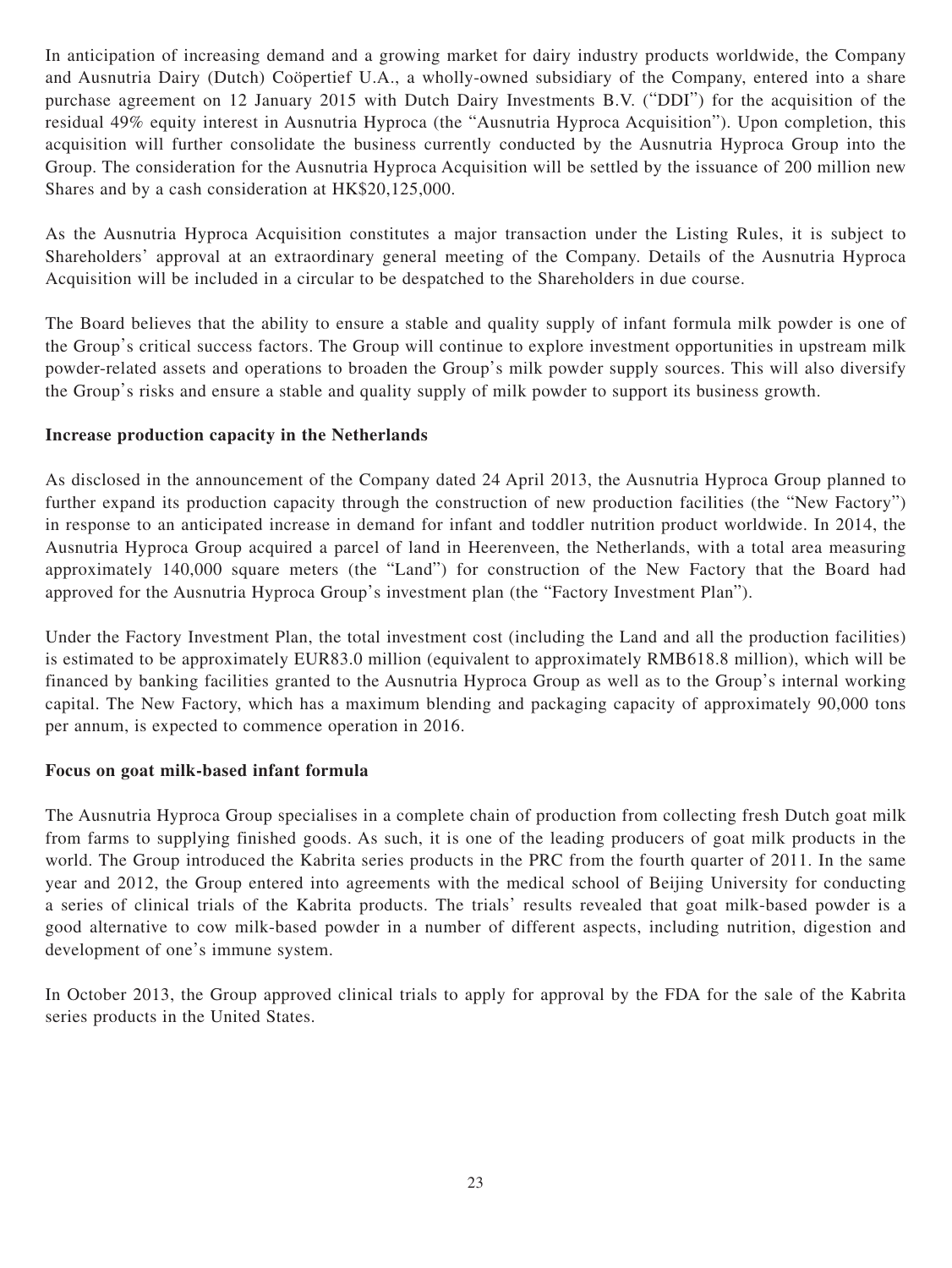The Group has also established subsidiaries with independent third parties for the sale of the Kabrita series products in Russia and the Commonwealth of Independent States, the Middle East, the United States and Canada in 2012, 2013 and 2014, respectively. The Group will continue to launch the Kabrita series products in other major countries and aims to become a global market leader in goat milk-based paediatric nutrition products. This ambition will be leveraged by the studies and clinical trial results conducted by (i) the medical school of Beijing University; (ii) clinical studies in Europe; and (iii) the in-house R&D team in the Netherlands and in North America during the course of applying for FDA approval.

### **Continue to invest in information technology**

The Group has continued to place strong emphasize on the development of information technology systems (the "IT Systems") in order to cater for the changes in purchasing patterns of consumers and the development of e-commerce of the Group. During the year, the Group has launched a number of mobile applications and has cooperated with a number of leading e-commerce platform providers in the PRC like TMALL.COM, JD.COM, Yihaodian, Amazon.cn and Dangdang.com for the development of its e-commerce business.

Through the IT Systems, the Board believes that the Group will be able to establish in the long run a closer relationship with its customers and distributors by means of implementing the membership program and reward system for the customers; better understand the consumer behavior by analyzing the data collected in the IT Systems to facilitate the implementation of marketing strategies; and exercise effective inventory controls over the order status and inventory level of its sales channels by analyzing the data through the real-time inventory tracking system to avoid channel conflicts and over stocking.

The Group will continue to enhance the IT Systems to cater for the fast growing but rapid changing e-commerce sector.

### **Proposed transaction**

Last but not the least, on 21 January 2015, the Company was informed by two substantial Shareholders (the "Sellers") that a non-binding letter of intent (the "LOI") was entered into between the Sellers and Center Lab whereby the Sellers intend to sell and Center Lab intends to purchase a number of Shares held by the Sellers representing 15% to 20% of the issued Shares (the "Proposed Transaction"). If the Proposed Transaction materialises, Center Lab is required to make a mandatory offer of all the Shares (other than those already owned or agreed to be acquired by the purchaser or parties acting in concert with it) in accordance with Rule 26.1 of the Hong Kong Code on Takeovers and Mergers. Further announcement(s) will be made to inform the Shareholders when the formal agreement is entered.

Details regarding the LOI was set out in the announcement of the Company dated 21 January 2015.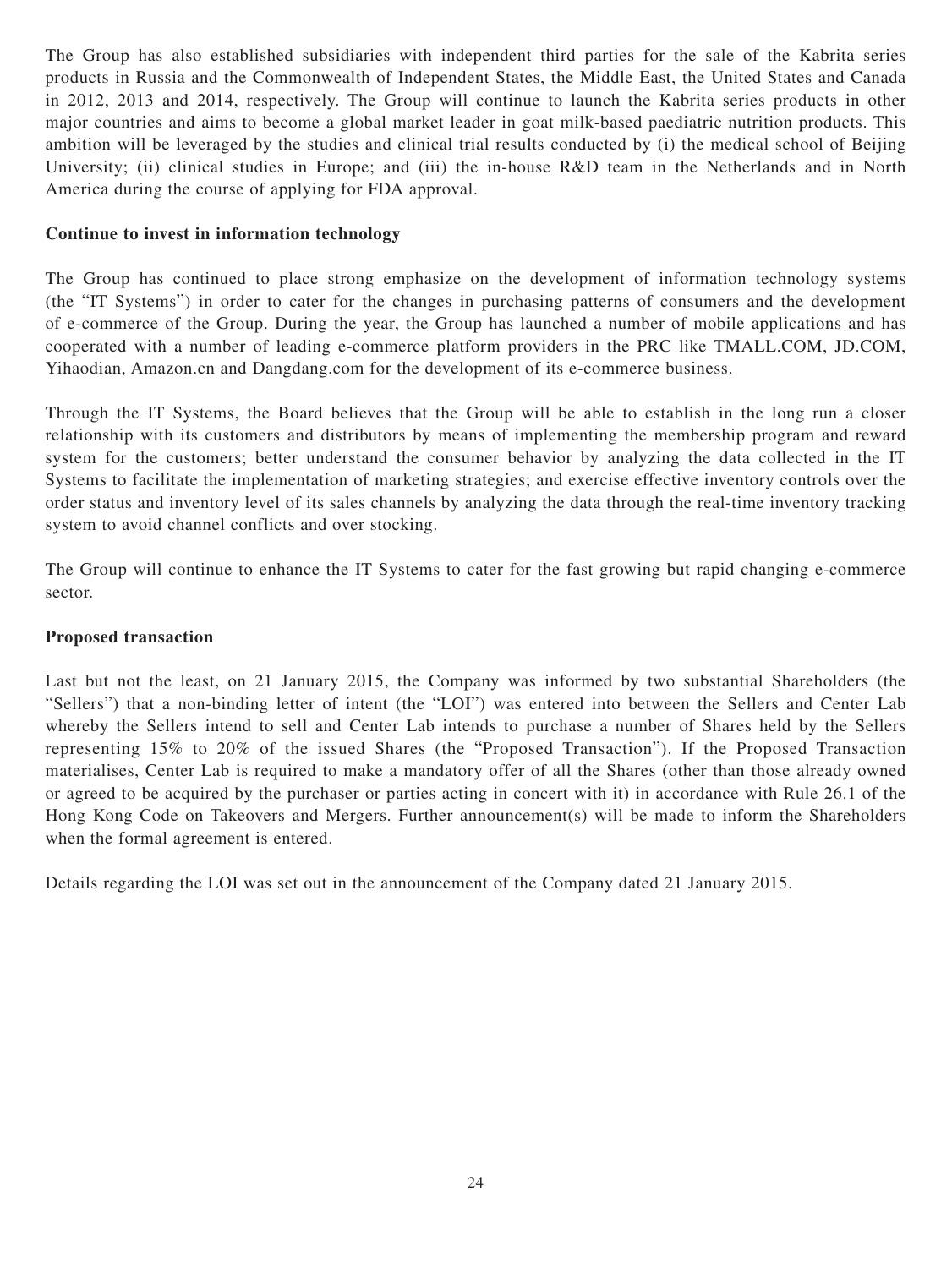# **MANAGEMENT DISCUSSION AND ANALYSIS**

### **FINANCIAL REVIEW**

### **Overall performance**

| 2014<br><b>RMB'M</b> | 2013<br>RMB'M |
|----------------------|---------------|
|                      |               |
| 575.5                | 586.6         |
| 1,491.8              | 1,148.4       |
| 2,067.3              | 1,735.0       |
| (101.3)              | (47.2)        |
| 1,966.0              | 1,687.8       |
|                      |               |

### **Revenue – Overall**

For the Year 2014, the Group recorded revenue of approximately RMB1,966.0 million, representing an increase of approximately RMB278.2 million, or approximately 16.5%, from approximately RMB1,687.8 million for the Year 2013.

### **Revenue – Ausnutria China**

Ausnutria China is principally engaged in the production, marketing and distribution of imported paediatric cow milk formula in the PRC. In order to increase the competitiveness of Ausnutria China, Ausnutria China has launched a number of new infant formula under different brands in recent years in order to better penetrate into the different consumer sectors and to fulfill the wide range of demands of the consumers in the PRC.

An analysis of the Ausnutria China's revenue is as follows:

|                    |              | 2014         | 2013  | Change   |
|--------------------|--------------|--------------|-------|----------|
|                    | <b>Notes</b> | <b>RMB'M</b> | RMB'M | $\%$     |
| Allnutria division | (i)          | 293.0        | 419.8 | $-30.2%$ |
| Puredo division*   | (ii)         | 101.4        | 85.4  | 18.7%    |
| 1897 division#     | (iii)        | 130.3        | 40.4  | 222.5%   |
| Others             |              | 50.8         | 41.0  | 23.9%    |
| Total              |              | 575.5        | 586.6 | $-1.9\%$ |

\* Established in June 2012

# Established in April 2013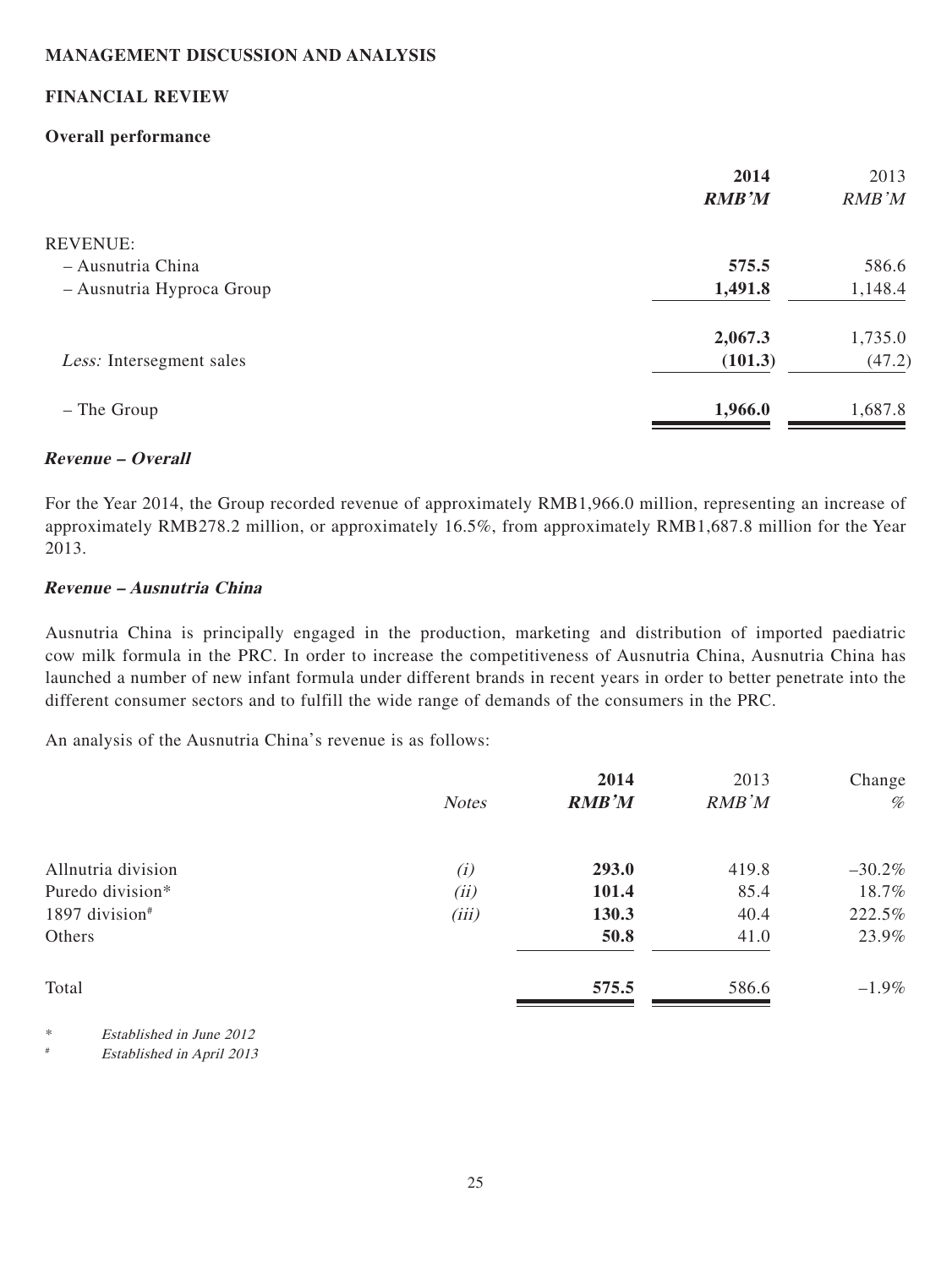# Notes:

(i) Allnutria division – mainly responsible for the sale and marketing of Ausnutria China's Allnutria, organic Allnutria and Augood branded cow milk infant formula in the PRC.

In 2014, the PRC government launched the New Policies to improve the national standard for the safety of dairy products, including but not limited to, that overseas infant formula producers are now required to be certified and registered by the Certification and Accreditation Administration of the People's Republic of China before the goods can be imported into the PRC. The New Policies have resulted in a short term pressure in the industry and distributors in the PRC were more conservative in placing their orders during the early implementation stage of the New Policies.

In the past, the Allnutria series was mainly produced by the Australia Supplier. During the Year 2014, the import of Allnutria series products was temporarily interrupted as the Australia Supplier was not included in the first batch of registered overseas dairy products producers as announced by AQSIQ in May 2014.

In 2014, Ausnutria China, with the cooperation of Beijing University, succeeded in developing the New Allnutria series products. The New Allnutira was launched in late 2014. During the transition period of introducing the New Allnutria, Ausnutria China had to temporary suspend the sale of the Allnutria series products in order to allow sufficient time for the market to digest all the old version Allnutria.

As a result of the above adverse impact, sales of the Allnutria division decreased by approximately 30.2% to approximately RMB293.0 million for the Year 2014.

- (ii) Puredo division mainly responsible for the sale and marketing of Ausnutria China's Puredo and A Series branded cow milk infant formula in the PRC. In the past, Ausnutria China mainly focused on the sale and marketing of premium infant formula. In order to cater for the needs of the consumers who are looking for import infant formula with a more affordable price, Ausnutria China launched the Puredo series products under newly developed infant formula with a competitive cost in 2012. The markets of the Puredo series products are mainly to the third and fourth-tier cities in the PRC.
- (iii) The 1897 division mainly responsible for the sale and marketing of Ausnutria China's Hyproca 1897 and Lacfor branded cow milk infant formula in the PRC. The Hyproca 1897 and Lacfor series products were launched in the PRC in April 2013 and August 2013, respectively. All the products of the 1897 division are produced by the Group's own factories in the Netherlands under newly developed infant formula. The purpose to launch the Hyproca 1897 series is to meet the needs of the high-end consumers who are willing to pay a premium for best quality and superior after sales services of infant formula. The retail prices of the Hyproca 1897 branded products are currently the highest among all of the products of the Group that are selling in the PRC.

With the more innovative and end consumers focused marketing strategies formulated by the newly established sales divisions, sales of the Puredo division and the 1897 division increased by 18.7% and 222.5% respectively for the Year 2014. The increase was adversely affected by the decrease in sales of the Allnutria division for the factors mentioned above. Sales of Ausnutria China decreased by approximately 1.9% to approximately RMB575.5 million for the Year 2014 when compared with the Year 2013.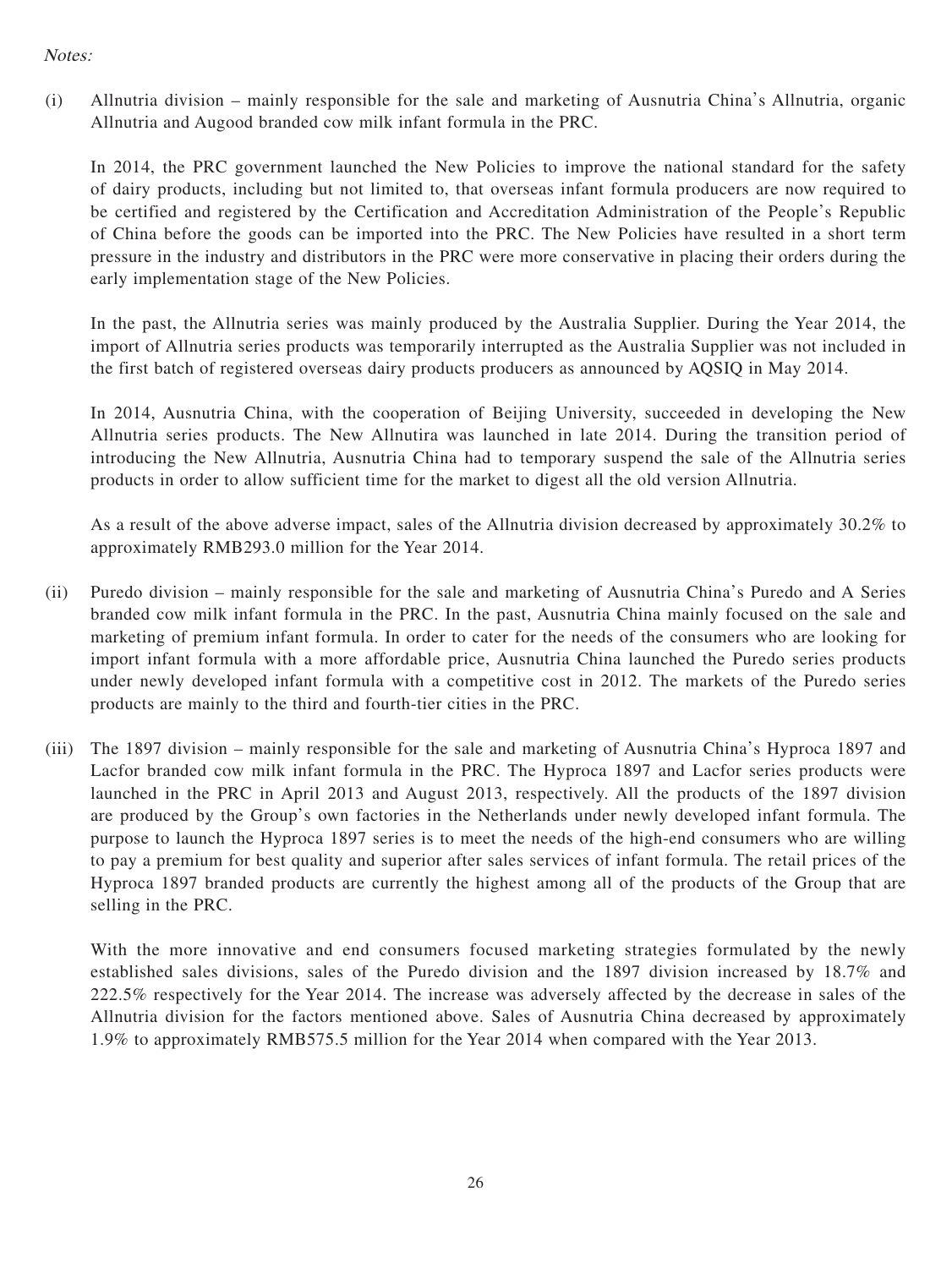#### **Revenue – Ausnutria Hyproca Group**

The Ausnutria Hyproca Group is principally engaged in the dairy industry from research and development, milk collection, processing, production and packaging of dairy products with production facilities and milk sources in the Netherlands and customers based in most of the major countries of the world. All the three factories of the Ausnutria Hyproca Group were among those listed in the first batch of registered overseas dairy producers that were granted the registration for importing the products into the PRC.

An analysis of the Ausnutria Hyproca Group's revenue is as follows:

|              | 2014         | 2013    | Change   |
|--------------|--------------|---------|----------|
| <b>Notes</b> | <b>RMB'M</b> | RMB'M   | %        |
|              |              |         |          |
| (i)          | 486.5        | 347.3   | 40.1%    |
| (ii)         | 325.8        | 165.5   | 96.9%    |
| (iii)        | 101.3        | 47.2    | 114.6%   |
| (iv)         | 228.5        | 189.7   | 20.5%    |
| (V)          | 29.1         | 94.9    | $-69.3%$ |
| (vi)         | 123.0        | 129.1   | $-4.7\%$ |
|              | 1,294.2      | 973.7   | 32.9%    |
|              |              |         |          |
|              |              |         |          |
| (vii)        | 197.6        | 174.7   | 13.1%    |
|              | 1,491.8      | 1,148.4 | 29.9%    |
|              |              |         |          |

Notes:

- (i) Represented the sale of cow infant formula under the customers' own brands in the Netherlands and other overseas countries, such as the PRC, Taiwan, other European and Middle East countries.
- (ii) Represented the sale of the Ausnutria Hyproca Group's own brands Kabrita in the PRC, Russia, United States and the Middle East countries and Neolac for cow infant formula in the PRC.
- (iii) Represented the sale of the cow infant formula to Ausnutria China under the brand names (such as the New Allnutria, Hyproca 1897 and Lacfor).
- (iv) Represented the sale of semi-finished and finished milk powder to the worldwide customers.
- (v) Represented the processing and sub-contracting fees for the blending and packaging services provided to leading industry participants.
- (vi) Represented the sale of butter which is a by-product produced during the milk treatment process.
- (vii) Mainly represented the processing of condensed milk and the trading of fresh milk, etc.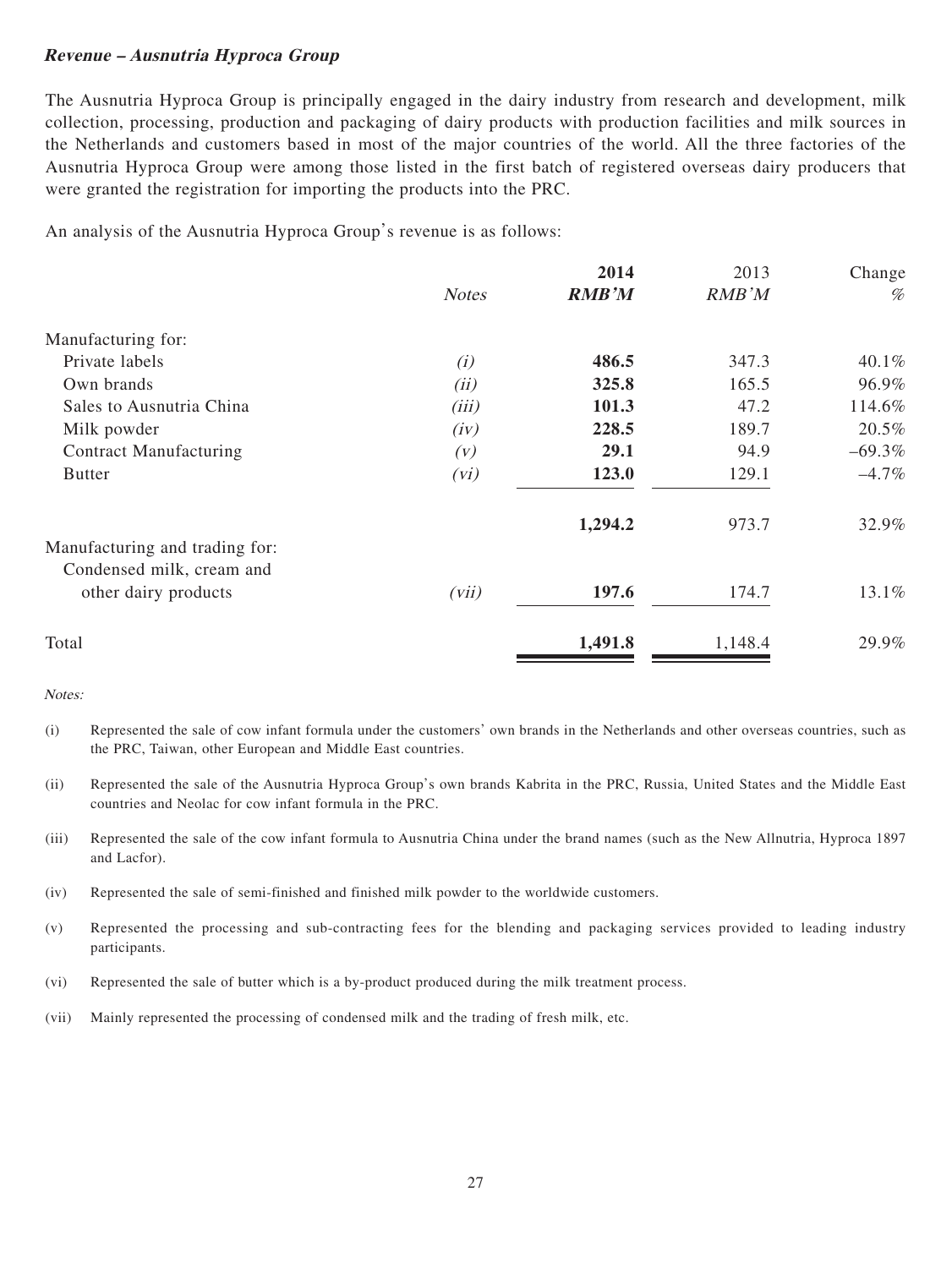In late 2013, the Ausnutria Hyproca Group commenced the upgrading of one of the two milk powder production towers. In early 2014, the upgrading of the other milk powder production tower commenced shortly after the completion of the first tower and the upgrading of the second tower has been substantially completed in June 2014. The upgrading of the two production towers have caused a temporary interruption in the production of the Ausnutria Hyproca Group as the two towers have been temporary suspended for production for a few months in the first half of Year 2014.

Despite there was a temporary impact on the production caused by the upgrading plan, revenue of the Ausnutria Hyproca Group increased by approximately 29.9% to approximately RMB1,491.8 million for the Year 2014. The increase in the revenue of the Ausnutria Hyproca Group for the Year 2014 was primarily attributed to (i) the continuous increase in the revenue of Kabrita in the PRC from approximately RMB137.7 million for the Year 2013 to approximately RMB259.4 million for the Year 2014; (ii) the increase in production volume due to the increase in production capacity after the upgrading plan was substantially completed in the first half of the Year 2014; and (iii) the continuous increase in the demand for paediatric nutrition products from the customers in the Netherlands and other overseas countries due to the increasing recognition of the good quality of milk supply in the Netherlands and the reputation of good quality products delivered by the Ausnutria Hyproca Group that was built up since the establishment in 1897.

The Ausnutria Hyproca Group also provides blending and packaging services for other industry participants on a subcontracting basis. As a result of the impact on the CAPEX Plan and the increase in orders of the Group's own brands and the private label businesses, the Ausnutria Hyproca Group decreased the subcontracting activities during the year. The revenue of the contract manufacturing sector (mainly comprised subcontracting fees) decreased by approximately 69.3% for the Year 2014.

## Gross profit and gross margin

|                         | 2014         | 2013          | 2014                             | 2013                |
|-------------------------|--------------|---------------|----------------------------------|---------------------|
|                         | <b>RMB'M</b> | <b>RMB</b> 'M | gross<br>$\boldsymbol{margin}$ % | gross<br>margin $%$ |
| Ausnutria China         | 296.8        | 309.9         | 51.6                             | 52.8                |
| Ausnutria Hyproca Group | 270.4        | 161.9         | 19.4                             | 14.7                |
| The Group               | 567.2        | 471.8         | 28.9                             | 28.0                |

The Group's gross profit for the Year 2014 was approximately RMB567.2 million, representing an increase of approximately RMB95.4 million, or approximately 20.2%, when compared with the Year 2013.

The slight decrease in the gross profit margin of Ausnutria China was mainly due to the increase in rebate granted to distributors/consumers in order for the markets to digest all the old version Allnutria inventories prior to the launch of the New Allnutria in late 2014. Besides, a provision for inventories (mainly attributable to the old version Allnutria) of approximately RMB8.5 million, representing approximately 1.5% of the gross profit margin, that was made during the Year 2014 also attributed for the decrease in the gross profit margin.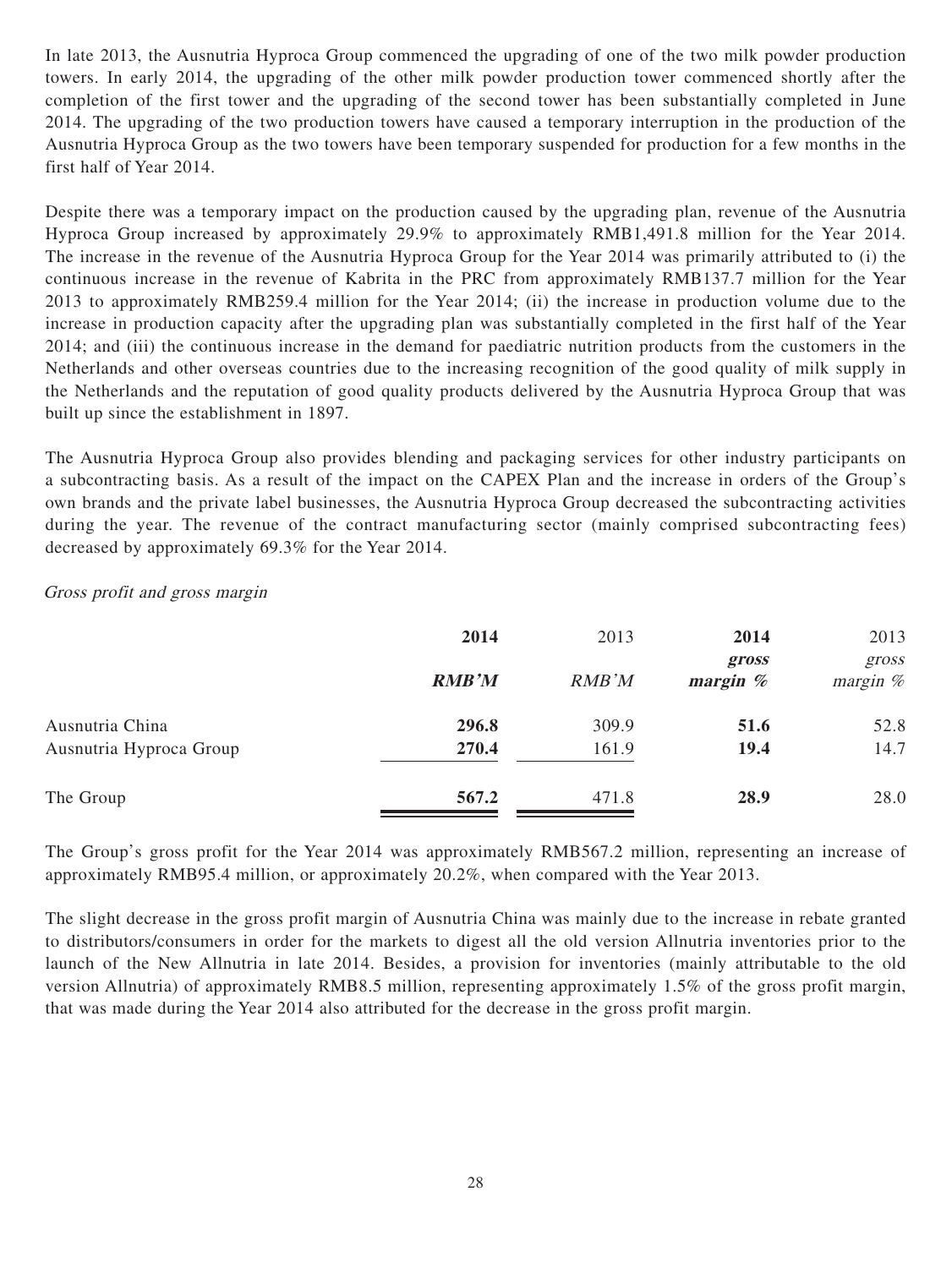The increase in the gross profit margin of the Ausnutria Hyproca Group for the Year 2014 was mainly attributable to the proportionate increase in sales contributed by the own branded business (mainly Kabrita) from approximately 14.4% of the total revenue in the Year 2013 to approximately 21.8% in the Year 2014 with comparatively much higher gross profit margin than the private label and other businesses. The increase in the gross profit margin contributed by the own branded businesses was partly offset by the adverse impact caused by temporary suspension of the production as a result of the CAPEX Plan.

#### **Other income and gains**

An analysis of other income and gains is as follows:

|                                                 |              | 2014         | 2013  |
|-------------------------------------------------|--------------|--------------|-------|
|                                                 | <b>Notes</b> | <b>RMB'M</b> | RMB'M |
| Interest income on bank deposits                | (i)          | 22.8         | 21.4  |
| Interest income on held-to-maturity investments |              |              | 2.6   |
| Insurance claim for business interruption       | (ii)         | 2.6          |       |
| Government grants                               |              | 0.9          | 1.4   |
| Others                                          |              | 3.0          | 0.5   |
|                                                 |              | 29.3         | 25.9  |

(i) Balance mainly represented the interest income derived from the bank deposits of Ausnutria China that were placed with banks in the PRC. The increase in interest income was a result of the continuous improvements in the average bank balances.

(ii) Balance represented compensation from insurance company for machineries malfunctioning in one of the production facilities of the Ausnutria Hyproca Group.

#### **Selling and distribution expenses**

An analysis of selling and distribution expenses is as follows:

|                         | 2014         | 2013  |
|-------------------------|--------------|-------|
|                         | <b>RMB'M</b> | RMB'M |
| Ausnutria China         | 173.6        | 130.9 |
| Ausnutria Hyproca Group | 162.4        | 96.9  |
|                         | 336.0        | 227.8 |

Selling and distribution expenses mainly comprised advertising and promotion expense, salaries and travelling costs of the sales and marketing staff and delivery costs. Selling and distribution costs represented approximately 17.1% and 13.5% of revenue for the Year 2014 and the Year 2013, respectively.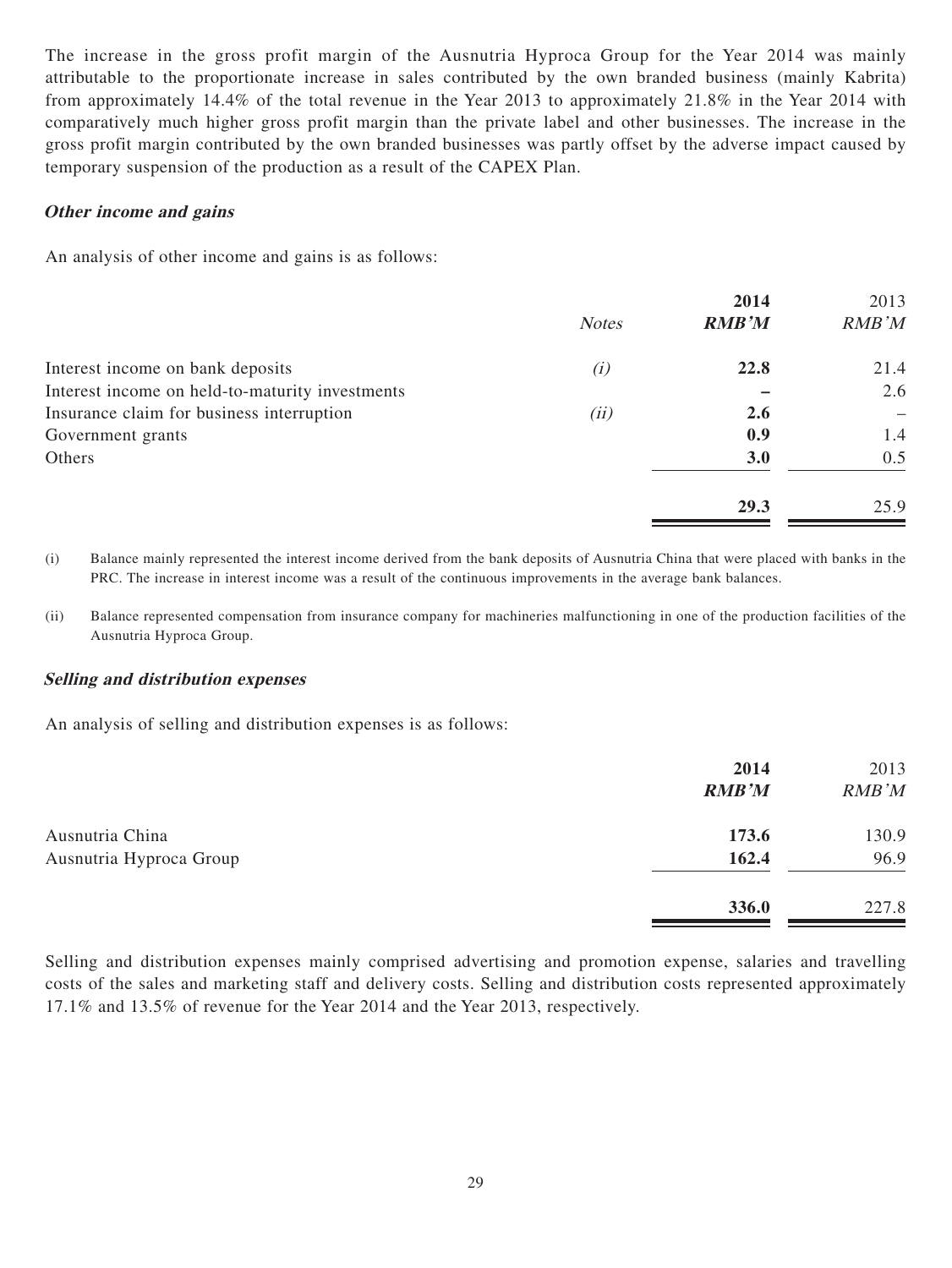The selling and distribution expenses of Ausnutria China represented approximately 30.2% (Year 2013: 22.3%) of Ausnutria China's revenue for the Year 2014. The increase in selling and distribution expenses of Ausnutria China was mainly due to the increase in salaries and marketing costs as a result of the setting up of the two new sales divisions, namely the Puredo division and the 1897 division, for the launch of a number of new series of cow milk infant formula to target the different sectors of the consumers in the PRC. Besides, Ausnutria China incurred additional marketing and promotion costs such as the sponsoring of various TV programs in the PRC, including the "Star Citizens" (明星公民) and "Super Mum College" (辣媽學院開課啦), for brand building to cope with the intense market competition during the year.

The selling and distribution expenses of the Ausnutria Hyproca Group represented approximately 10.9% (Year 2013: 8.4%) of the Ausnutria Hyproca Group's revenue (before elimination of intersegment sales) for the Year 2014. Included in the selling and distribution expenses of the Ausnutria Hyproca Group, approximately RMB86.3 million (Year 2013: RMB53.9 million) representing approximately 53.1% (Year 2013: 55.6%) related to the sales and marketing of Kabrita in the PRC. Kabrita series has been one of the core products of the Group since it was launched in 2011. In order to further increase the Ausnutria Hyproca Group's market share of goat infant milk formula in the PRC, the Ausnutria Hyproca Group continued to allocate more of its resources on the marketing and promotion of its product in order to enhance its market awareness. Besides, as a result of the production interruption caused by the CAPEX Plan, the Ausnutria Hyproca Group incurred additional air freight charges for the delivery of its products in order to meet the schedule of its customers. Selling and distribution costs of the Ausnutria Hyproca Group increased during the year.

### **Administrative expenses**

An analysis of the administrative expenses is as follows:

|                         | 2014<br><b>RMB'M</b> | 2013<br>RMB'M |
|-------------------------|----------------------|---------------|
| Ausnutria China         | 54.2                 | 45.1          |
| Ausnutria Hyproca Group | 51.1                 | 39.6          |
|                         | 105.3                | 84.7          |

Administrative expenses mainly comprised staff costs, travelling expenses, auditors' remuneration, professional fees, depreciation and research and development costs.

The increase in the administrative expenses was primarily attributed to the increase in headcounts on both the managerial and administrative staff to cope with the continuous increase in the scale of operations of the Group, particularly in the Netherlands, to cope with the business expansion (including the construction of the New Factory); the increase in the research and development costs for the newly launched products such as the New Allnutria; bank charges for the new financing obtained by the Group; and the professional fees for the business development and tax advisory services to the Group.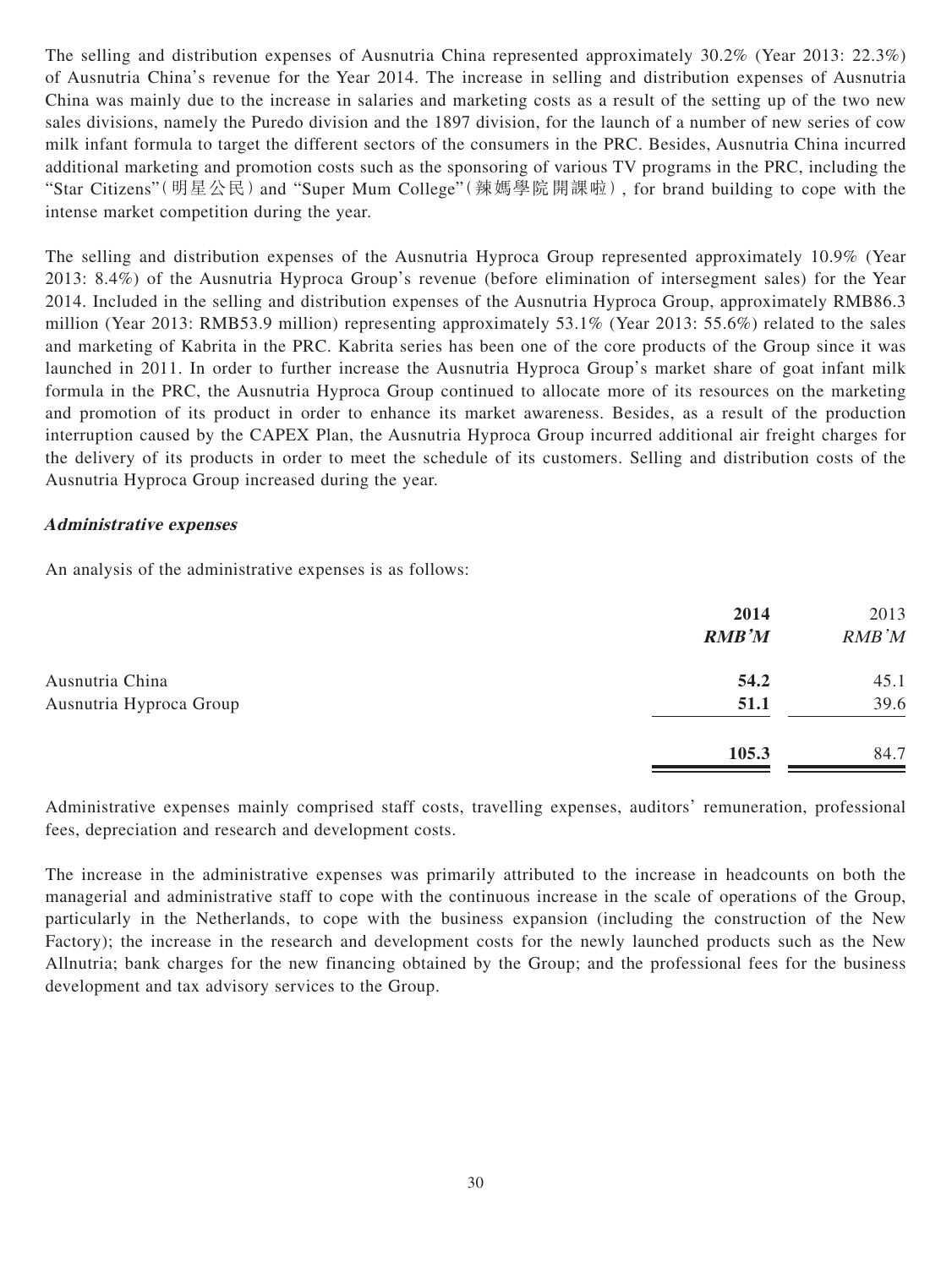### **Other expenses**

Other expenses mainly comprised legal and professional fees incurred as a result of the Unresolved Issues of approximately RMB9.4 million (Year 2013: RMB11.2 million); write-off of trade receivables attributed to a number of distributors who have ceased trading with Ausnutria China of approximately RMB0.4 million (Year 2013: RMB2.8 million); and loss on impairment of plant and equipment of approximately RMB0.3 million (Year 2013: RMB1.9 million).

## **Finance costs**

The finance costs of the Group for the Year 2014 amounted to approximately RMB10.3 million (Year 2013: RMB6.4 million), representing the interest on bank loans and other borrowings raised principally for the financing of the working capital and the production expansion plan of the Ausnutria Hyproca Group and the distribution of 2013 final dividend of the Company.

The increase in finance costs was mainly attributable to the drawdown of additional bank loans for the financing the working capital and the CAPEX Plan and the distribution of the 2013 final dividends. In view that most of the funding of the Group is denominated in RMB and placed in the PRC, the Group has pledged its RMB deposits in the PRC to obtain the bank facilities for the financing of the Ausnutria Hyproca Group and the 2013 dividend payment.

## **Share of profit of an associate**

During the Year 2014, the Ausnutria Hyproca Group invested in 50% of the equity interest in the Farmel Group for a consideration of EUR3.55 million (equivalent to approximately RMB26.1 million). Balance represented the share of profits of the Farmel Group for the year ended 31 December 2014. The Farmel Group, which has entered into long-term contracts with farmers, is principally engaged in the collection and trading of milk in Europe.

### **Income tax expenses**

The profits generated by the Group were mainly derived from operations in the PRC and the Netherlands. Under the PRC income tax laws, enterprises are subject to CIT at a rate of 25%. Ausnutria China was designated as a High-tech Enterprise and was granted a preferential CIT tax rate of 15% for the years ending 31 December 2015. All other subsidiaries established in the PRC are subject to the standard CIT rate of 25%. The standard CIT rate in the Netherlands was applied at 20% for the first EUR200,000 taxable profits and 25% for the taxable profits exceeding EUR200,000.

An analysis of the effective income tax rate by jurisdiction is as follows:

|                                       | <b>Mainland China</b> |       | The Netherlands |      | <b>Others</b> |                              | Group |       |
|---------------------------------------|-----------------------|-------|-----------------|------|---------------|------------------------------|-------|-------|
|                                       | 2014                  | 2013  | 2014            | 2013 | 2014          | 2013                         | 2014  | 2013  |
| Profit/(loss) before tax $(RMB'M)$    | 140.8                 | 171.2 | 30.2            | 7.4  | (33.7)        | (20.8)                       | 137.3 | 157.8 |
| Income tax expense/(credit) $(RMB'M)$ | 24.9                  | 30.2  | (0.4)           | 0.7  | (3.9)         | $\qquad \qquad \blacksquare$ | 20.6  | 30.9  |
| Effective income tax rate $(\%)$      | 17.7                  | 17.6  | (1.3)           | 9.5  | 11.6          |                              | 15.0  | 19.6  |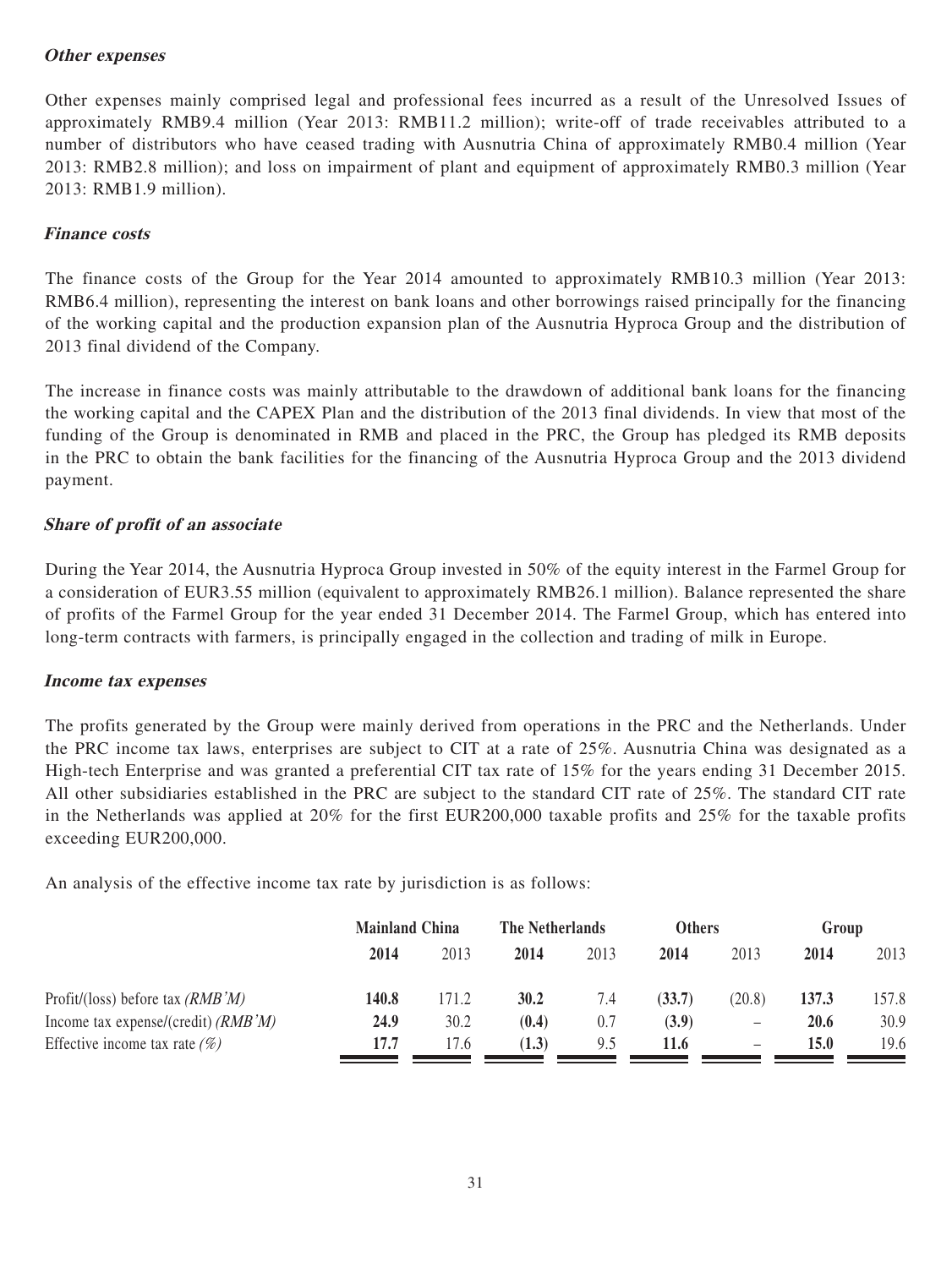The effective income tax rate for profit generated from Mainland China for the Year 2014 at 17.7% remained fairly stable when compared with the Year 2013. The effective income tax rate was slightly above the preferential CIT tax rate of 15% as part of the profit was contributed by the other operating subsidiary established in the PRC for the sale of Kabrita products which are subject to the standard CIT rate of 25%.

The effective income tax rate for profit generated from the Netherlands for the Year 2014 was negative 1.3%, representing a decrease of 10.8% when compared with the Year 2013. During the Year 2014, Ausnutria Hyproca Group has undergone significant CAPEX Plan including the upgrade of milk powder production towers and setting up the New Factory. Part of the expenditures qualified as being designated investments which is eligible for CIT deduction under the Netherlands tax law. The effective tax rate in the Netherlands decreased accordingly.

The Group's effective tax rate for the Year 2014 decreased by approximately 4.6% to 15.0% when compared with the Year 2013.

## **Profit attributable to equity holders of the Company**

|                                                     | 2014         | 2013  |
|-----------------------------------------------------|--------------|-------|
|                                                     | <b>RMB'M</b> | RMB'M |
| Profit for the year:                                |              |       |
| The Group (other than the Ausnutria Hyproca Group)  | 69.8         | 115.5 |
| Ausnutria Hyproca Group                             | 46.9         | 11.4  |
|                                                     | <b>116.7</b> | 126.9 |
| <i>Less:</i> non-controlling interests              | (26.5)       | (6.2) |
| Profit attributable to equity owners of the Company | 90.2         | 120.7 |

The Group's profit attributable to equity holders of the Company for the Year 2014 amounted to approximately RMB90.2 million, representing a decrease of approximately 25.3% when compared with the Year 2013. The decrease in net profit was mainly attributed by the decrease in the operating performance of the Allnutria division. The decrease was partly compensated by (i) the gradually improving financial performance of the Ausnutria Hyproca Group as a result of the completion of the CAPEX Plan; and (ii) the continuous growth in sale of Kabrita, the Puredo and the 1897 divisions.

# **Analysis on Consolidated Statement of Financial Position**

### **Non-current assets**

As at 31 December 2014, the total non-current assets of the Group amounted to approximately RMB683.0 million (31 December 2013: approximately RMB511.9 million), mainly comprised property, plant and equipment of approximately RMB483.2 million (31 December 2013: approximately RMB361.0 million), goodwill arising from the acquisition of Ausnutria Hyproca of approximately RMB75.7 million (31 December 2013: approximately RMB85.5 million), other intangible assets of approximately RMB44.5 million (31 December 2013: approximately RMB33.5 million), interests in the Farmel Group of approximately RMB30.1 million (31 December 2013: Nil) and deferred tax assets of approximately RMB47.5 million (31 December 2013: approximately RMB29.8 million).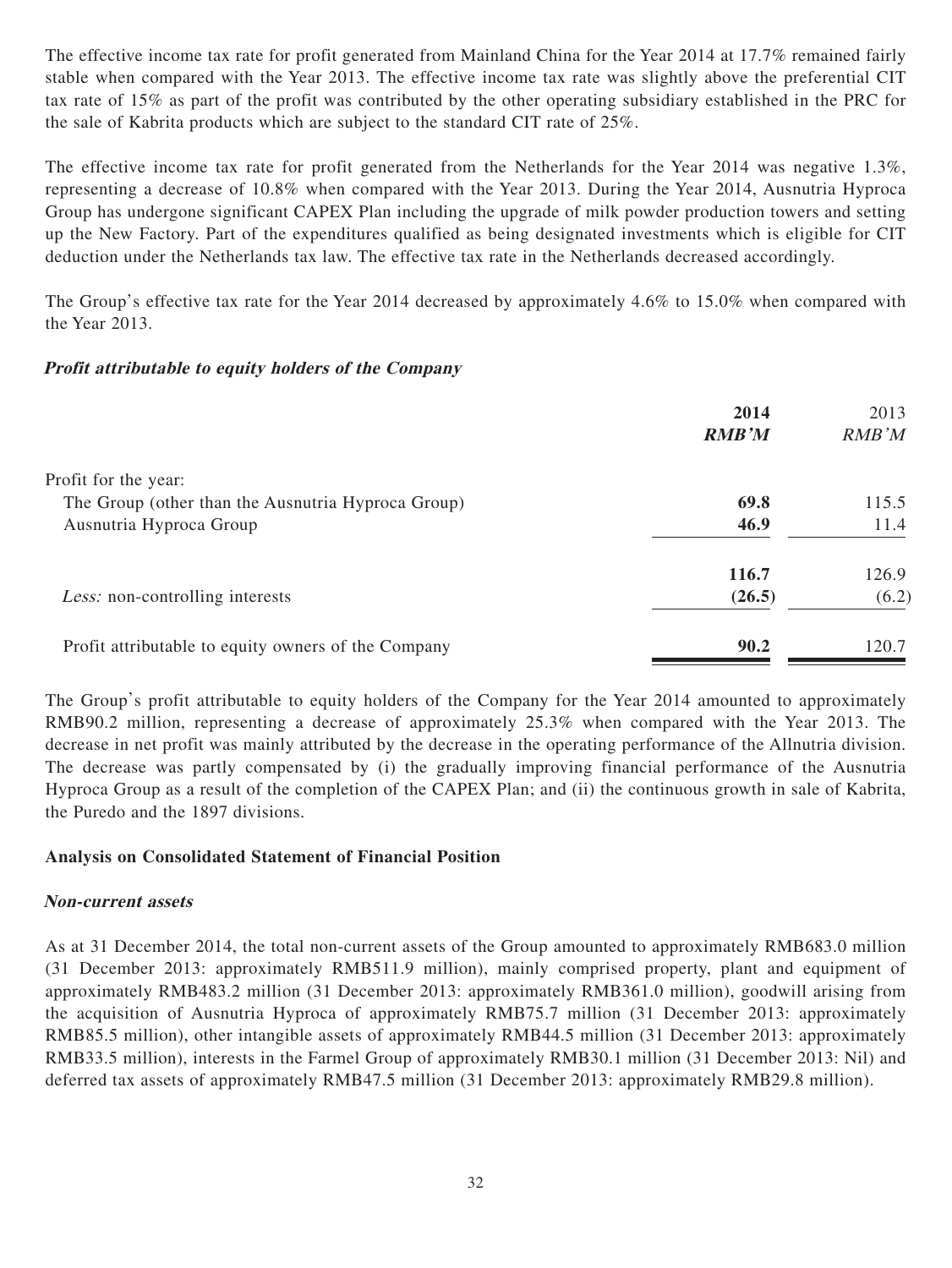The increase in the non-current assets of the Group as at 31 December 2014 was principally due to the increase in property, plant and equipment of the Ausnutria Hyproca Group as a result of (i) the CAPEX Plan for the increase in the production capacity of two milk powder production towers and the blending and packaging facilities in order to cope with the increasing demand of its products from the worldwide customers; and (ii) the purchase of a plot of land in Heerenveen, the Netherlands, with a total area of approximately 140,000 square meters and part of the building construction cost of approximately EUR5.2 million (equivalent to approximately RMB38.8 million) (31 December 2013: Nil) and approximately EUR6.9 million (equivalent to approximately RMB51.4 million) (31 December 2013: Nil), respectively, for the construction of the New Factory.

As at 31 December 2014, the CAPEX Plan was completed and the amount invested during the Year 2014 for the two milk production towers and the blending and packaging facilities amounted to approximately RMB55.9 million (2013: approximately RMB67.1 million) and approximately RMB5.2 million (2013: approximately RMB18.6 million), respectively, and the amount invested in the New Factory during the Year 2014 amounted to approximately RMB124.0 million (2013: Nil).

The increase in deferred tax assets resulting from deferred income recognised for accounting purpose that were attributable to the bonus points earned by distributors and customers and rebates to distributors also contributed for the increase in the total non-current assets. Other non-current assets position of the Group as at 31 December 2014 remained fairly stable when compared with that as at 31 December 2013.

## **Current assets**

As at 31 December 2014, the total current assets of the Group amounted to approximately RMB1,750.2 million (31 December 2013: approximately RMB1,490.8 million), mainly comprised inventories of approximately RMB515.6 million (31 December 2013: approximately RMB315.7 million), trade receivables of approximately RMB124.1 million (31 December 2013: approximately RMB140.5 million), bills receivable of approximately RMB39.4 million (31 December 2013: approximately RMB35.1 million), pledged time deposits of approximately RMB216.9 million (31 December 2013: RMB213.0 million), time deposits with banks in the PRC of approximately RMB465.1 million (31 December 2013: approximately RMB496.3 million) and cash and cash equivalents of approximately RMB278.3 million (31 December 2013: approximately RMB161.2 million).

### **Inventories**

An analysis of the inventories is as follows:

|                         | 2014<br><b>RMB'M</b> | 2013<br>RMB'M |
|-------------------------|----------------------|---------------|
| Ausnutria China         | 120.7                | 90.4          |
| Ausnutria Hyproca Group | 394.9                | 225.3         |
|                         | 515.6                | 315.7         |

The inventory turnover days of Ausnutria China and the Ausnutria Hyproca Group as at 31 December 2014 was approximately 138 days (31 December 2013: approximately 93 days) and approximately 101 days (31 December 2013: approximately 71 days), respectively.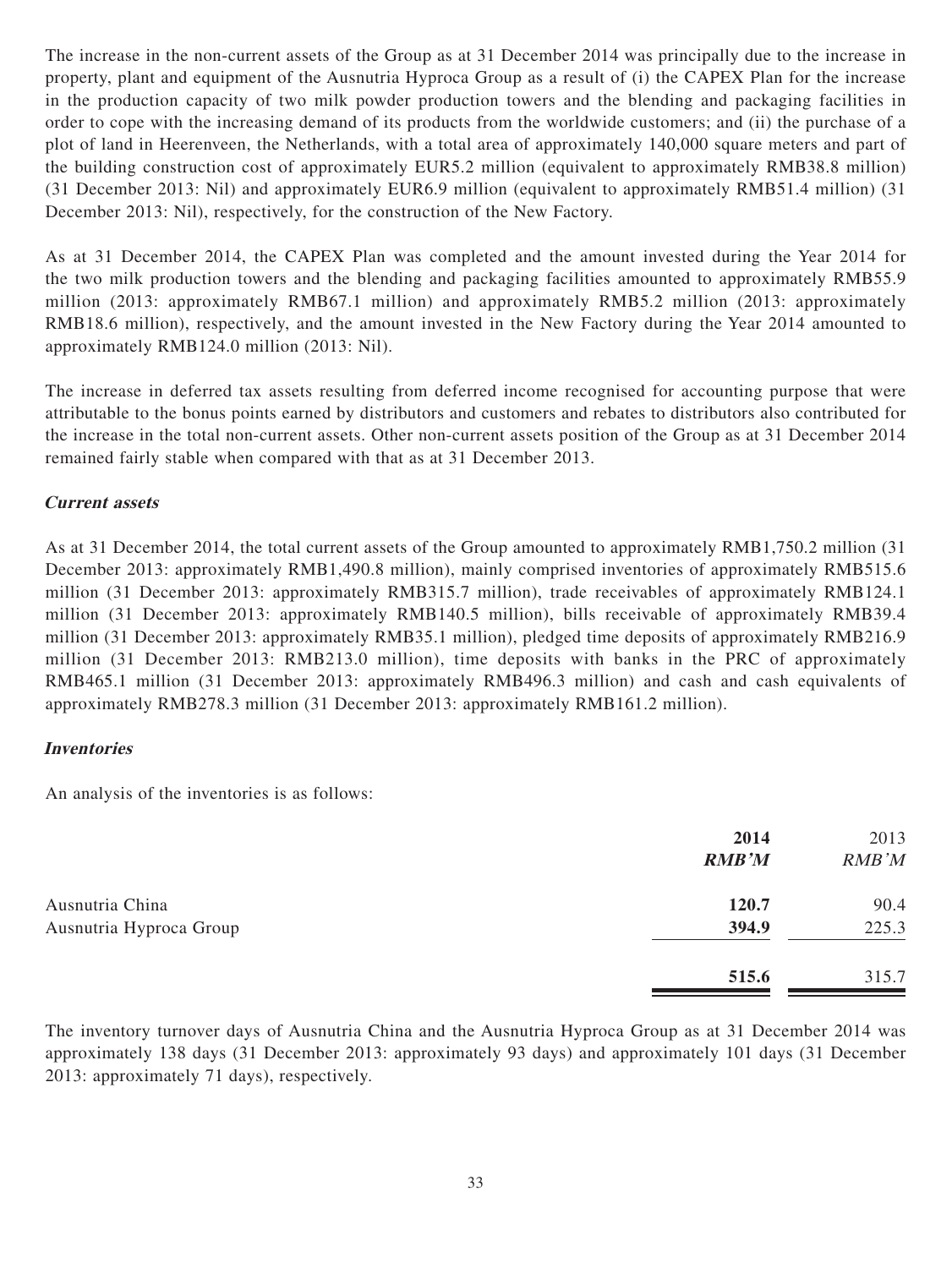The increase in inventories and the inventory turnover days of Ausnutria China was primarily attributed to (i) the increase in brands and product series that were launched in recent years; and (ii) the slower than expected sales of the Allnutria division for the Year 2014.

The increase in inventories and the inventory turnover days of the Ausnutria Hyproca Group was primarily attributed to (i) the increase in the scale of productions as a result of the CAPEX Plan; (ii) the change in the sales composition by focusing more on the development of own branding business which requires the Ausnutria Hyproca Group to maintain a certain level of inventory to meet the growing demand of its customers; and (iii) the impact of the New Policies, which requires the products to go through a more detailed and longer quality testing procedures before importing into the PRC.

## Trade and bills receivables

An analysis of the trade and bills receivables is as follows:

|                           | 2014         | 2013  |
|---------------------------|--------------|-------|
|                           | <b>RMB'M</b> | RMB'M |
| Trade receivables:        |              |       |
| - Ausnutria China         | 24.5         | 28.0  |
| - Ausnutria Hyproca Group | 99.6         | 112.5 |
|                           | 124.1        | 140.5 |
| Bills receivable          | 39.4         | 35.1  |
|                           | 163.5        | 175.6 |
|                           |              |       |

In order to mitigate the impact of the New Policies on the cash flows which increased the production lead time before the goods can be despatched to customers, the Ausnutria Hyproca Group tightened the credit terms granted to customers by gradually requesting prepayments from the private label customers in the PRC. The trade receivable turnover days of the Ausnutria Hyproca Group decreased by 5 days to 28 days as at 31 December 2014.

The trade receivable turnover days of Ausnutria China as at 31 December 2014 was approximately 17 days (31 December 2013: approximately 20 days) which remained fairly stable.

# Pledged deposits

As set out in the announcements of the Company dated 7 June 2013, 5 November 2013 and 23 September 2014, the Company has approved the granting of three shareholders' loans of EUR7.0 million (equivalent to approximately RMB52.2 million), EUR10.0 million (equivalent to approximately RMB74.6 million) and EUR5.1 million (equivalent to approximately RMB38.0 million) for the financing of the working capital and the production expansion plans of the Ausnutria Hyproca Group. In view that most of the funding of the Group is denominated in RMB and placed in the PRC, the Group pledged its RMB deposits in the PRC of a total of RMB216.9 million (31 December 2013: RMB213.0 million) to obtain the bank facilities in Europe and Hong Kong for the financing of the shareholders' loans.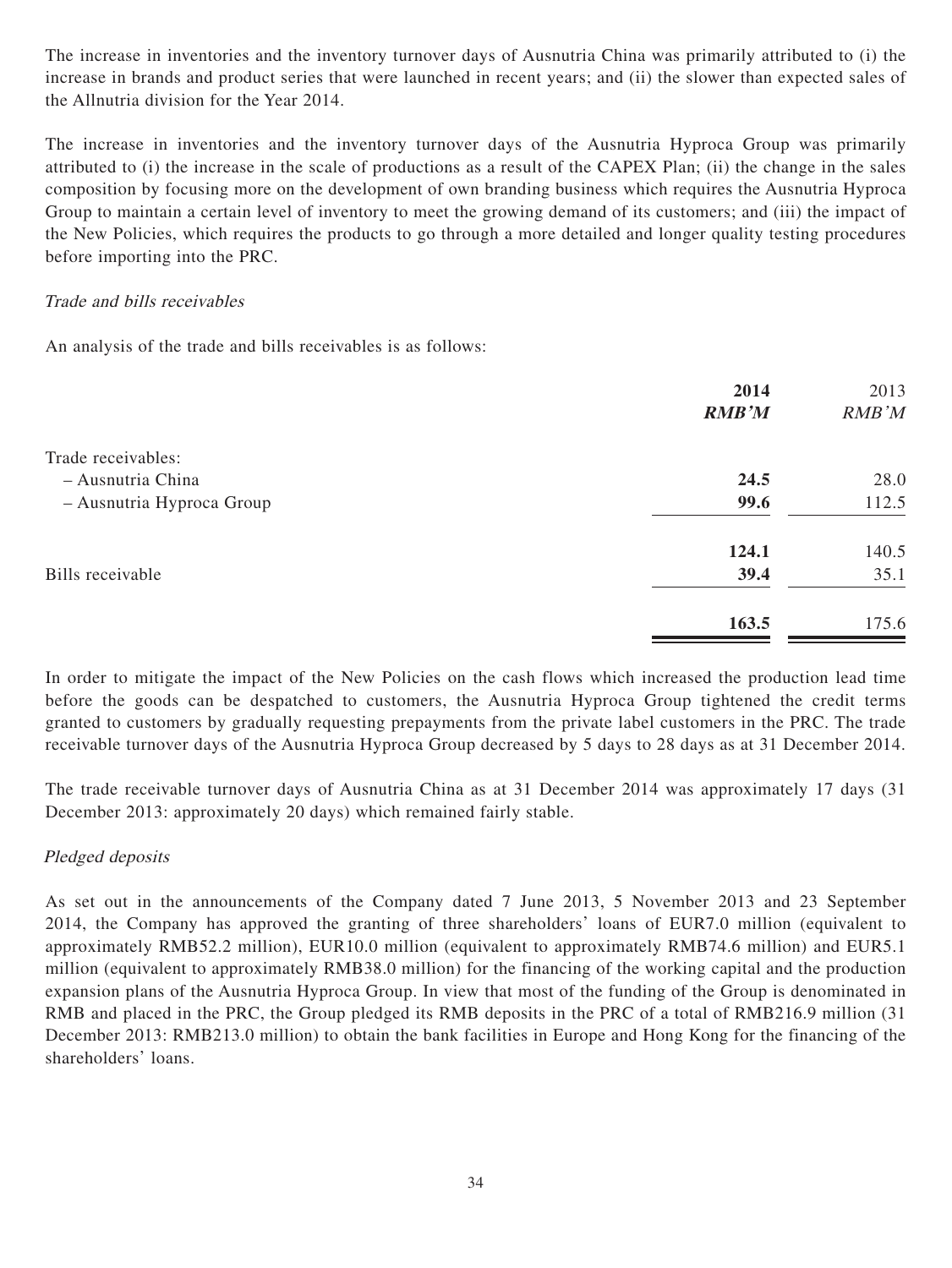### Time deposits and cash and cash equivalents

As at 31 December 2014, the Group's cash and bank balances and time deposits amounted to a total of approximately RMB743.4 million, representing an increase of approximately RMB85.9 million, or approximately 13.1%, from RMB657.5 million as at 31 December 2013.

# **Current liabilities**

As at 31 December 2014, the total current liabilities of the Group amounted to approximately RMB1,121.7 million (31 December 2013: approximately RMB722.7 million), mainly comprised trade payables of approximately RMB184.2 million (31 December 2013: approximately RMB168.0 million), other payables and accruals of approximately RMB373.5 million (31 December 2013: approximately RMB256.6 million), interest-bearing bank loans and other borrowings of approximately RMB517.2 million (31 December 2013: approximately RMB260.0 million) and CIT payables of approximately RMB46.4 million (31 December 2013: approximately RMB37.5 million).

## Trade payables

An analysis of the trade payables is as follows:

|                         | 2014<br><b>RMB'M</b> | 2013<br>RMB'M |
|-------------------------|----------------------|---------------|
| Ausnutria China         | 10.6                 | 16.0          |
| Ausnutria Hyproca Group | 173.6                | 152.0         |
|                         | 184.2                | 168.0         |

The trade payable turnover days of Ausnutria China and the Ausnutria Hyproca Group as at 31 December 2014 was approximately 17 days (31 December 2013: approximately 16 days) and approximately 53 days (31 December 2013: approximately 47 days), respectively, which remained fairly stable and were in line with the credit periods granted by the suppliers.

### Other payables and accruals

Other payables and accruals mainly represented advances and deposits from customers of a total of approximately RMB95.3 million (31 December 2013: approximately RMB60.5 million), deferred income of approximately RMB99.5 million (31 December 2013: approximately RMB70.1 million), accrued salaries and welfare of approximately RMB35.7 million (31 December 2013: approximately RMB25.3 million), other tax payables of approximately RMB18.4 million (31 December 2013: approximately RMB14.7 million) and accrued marketing and promotion expenses, travelling costs and professional fees.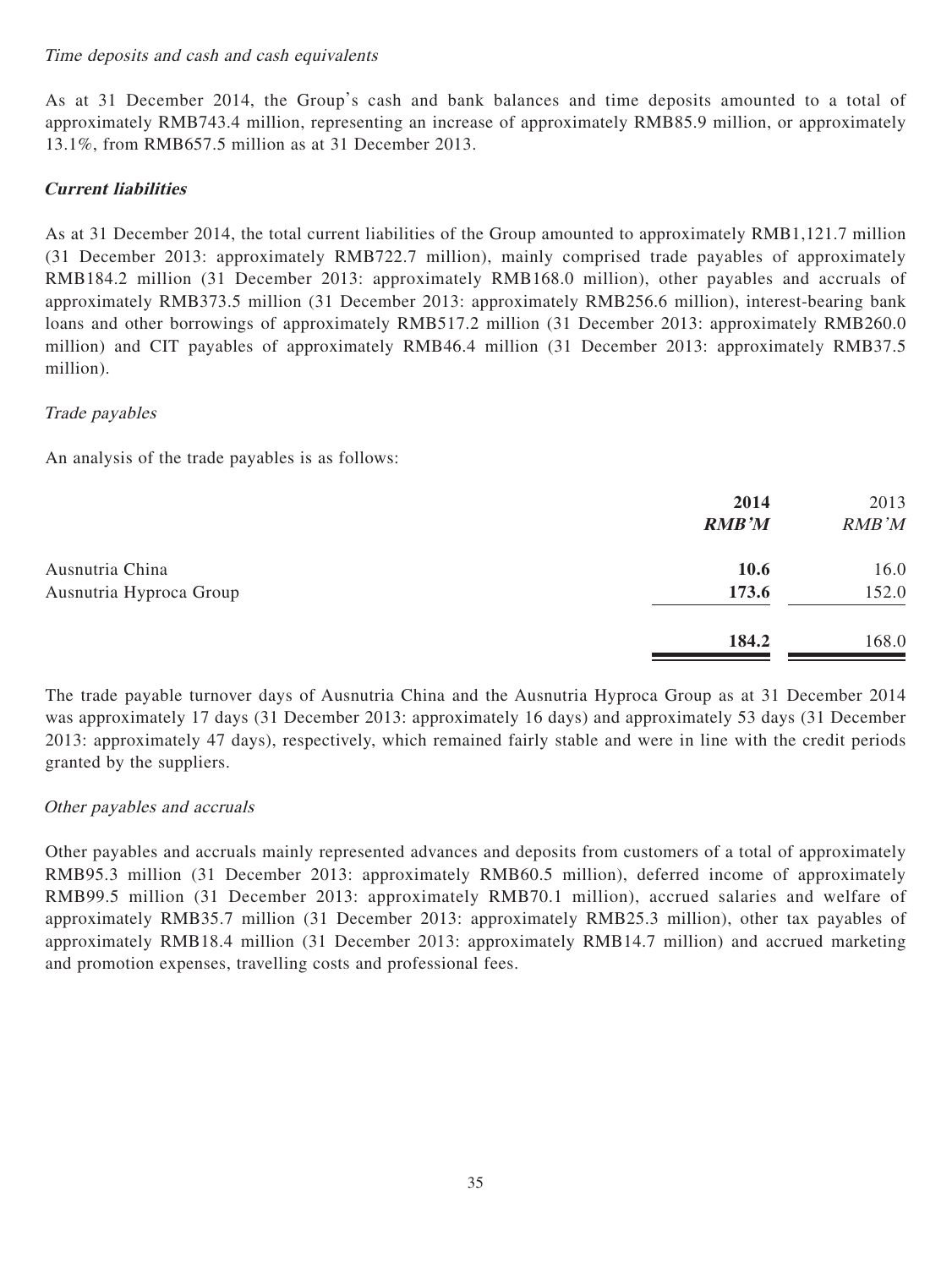The increase in other payables and accruals was mainly attributable to the increase in advances and deposits from customers by approximately RMB34.8 million as a result of the change in credit terms granted to the private label customers of the Ausnutria Hyproca Group to mitigate the impact on the New Policies which caused a longer production lead time; the increase in deferred income by approximately RMB29.4 million and the general increase in the accrued expenses for the salaries and travelling costs for salesmen and the marketing and promotion expenses as a result of the establishment of a number of business units for the implementation of the multibranding strategies of the Group.

## Interest-bearing bank loans and other borrowings

The interest-bearing bank loans and other borrowings as at 31 December 2014 were primarily used for the financing of the working capital and the CAPEX Plan and distribution of the 2013 final dividends.

## **Non-current liabilities**

As at 31 December 2014, the total non-current liabilities of the Group amounted to approximately RMB96.6 million (31 December 2013: approximately RMB85.5 million), comprised interest-bearing bank loans and other borrowings of approximately RMB51.9 million (31 December 2013: approximately RMB36.9 million), accruals for defined benefit plan of approximately RMB15.7 million (31 December 2013: approximately RMB18.5 million) and deferred tax liabilities of approximately RMB29.1 million (31 December 2013: approximately RMB30.2 million).

## Accruals for defined benefit plan

One of the subsidiaries of the Ausnutria Hyproca Group operates unfunded defined benefit plan for its qualified employees. Under the plans, the qualified employees are entitled to retirement benefits at rates varying at certain percentage of their final salaries on attainment of a retirement age of 67. The accruals for defined benefit plans of approximately RMB15.7 million (31 December 2013: approximately RMB18.5 million) were determined based on the actuarial valuations as at 31 December 2014 carried out by independent professional valuers using the projected unit credit actuarial valuation method.

No defined benefit plan was operated by other companies of the Group.

# Deferred tax liabilities

The balance represented (i) the tax effect arising from the timing differences on the depreciation and amortisation charged between accounting and tax reporting purpose that was attributed to the Ausnutria Hyproca Group as at 31 December 2014 and the fair value adjustment arising from the acquisition of Ausnutria Hyproca of a total of approximately RMB16.8 million (31 December 2013: approximately RMB18.5 million); and (ii) the withholding tax amounting to approximately RMB12.2 million (31 December 2013: approximately RMB11.7 million) calculated at 10% on the scheduled distributable profits of the PRC subsidiaries of the Group.

Pursuant to the PRC Corporate Income Tax Law, a 10% withholding tax is levied on dividends declared to foreign investors from foreign investment enterprises established in the PRC. The requirement is effective from 1 January 2008 and applies to earnings after 31 December 2007.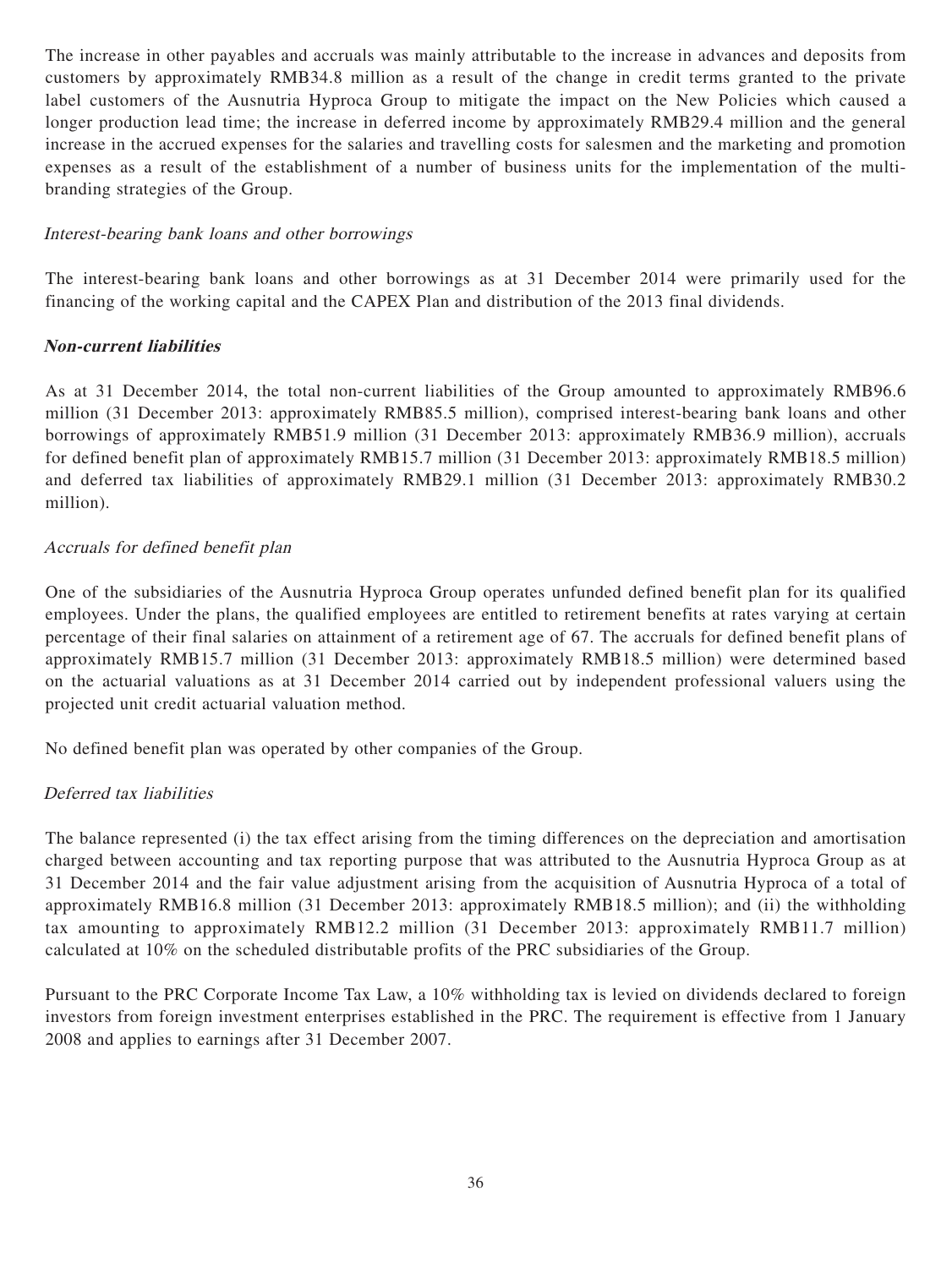# **Non-controlling interests**

As at 31 December 2014 and 2013, the balance mainly represented the 49% equity interests in Ausnutria Hyproca owned by DDI.

# **MATERIAL INVESTMENTS AND ACQUISITIONS AND DISPOSALS**

Save for the Sanimel Acquisition and the Farmel Investment as detailed above in this announcement, there were no material investments and acquisitions and disposals of subsidiaries and associated companies during the Year 2014.

# **FINANCIAL RESOURCES, LIQUIDITY AND PLEDGED OF ASSETS**

The Group adopts conservative financial management policies. A summary of liquidity and financial resources is set out below:

|                                       | As at 31 December |         |  |
|---------------------------------------|-------------------|---------|--|
|                                       | 2014              | 2013    |  |
|                                       | <b>RMB'M</b>      | RMB'M   |  |
| Cash and cash equivalents             | 278.3             | 161.2   |  |
| Time deposits                         | 465.1             | 496.3   |  |
| Total bank loans and other borrowings | 569.1             | 296.8   |  |
| Total assets                          | 2,433.3           | 2,002.7 |  |
| Gearing ratio $(1)$                   | $23.4\%$          | 14.8%   |  |

Note:

(1) Calculated as a percentage of total bank loans and other borrowings over total assets.

As at 31 December 2014, the Group had pledged the land and buildings, plant and machineries, inventories and trade receivables that were attributable to the Ausnutria Hyproca Group with a total carrying value of approximately EUR98.8 million, equivalent to approximately RMB736.8 million (31 December 2013: approximately EUR68.0 million, equivalent to approximately RMB572.2 million) and the time deposits that were attributable to Ausnutria China of RMB216.9 million (31 December 2013: RMB213.0 million) for the banking facilities granted to the Group.

# **FOREIGN EXCHANGE RISK**

The operations of the Group are mainly carried out in the PRC and the Netherlands. During the Year 2014, revenue, cost of sales and operating expenses of the Group are mainly denominated in Renminbi ("RMB"), Hong Kong dollars ("HK\$"), United States dollars ("US\$") or EURO and RMB is the Group's presentation currency. The Group is exposed to potential foreign exchange risk as a result of fluctuation of HK\$, US\$ or EURO against RMB. The Group did not enter into any arrangements for the purpose of hedging against the potential foreign exchange risks during the year under review.

The management will monitor closely on its foreign currency exposure to ensure appropriate measures are taken promptly against any significant potential adverse impact.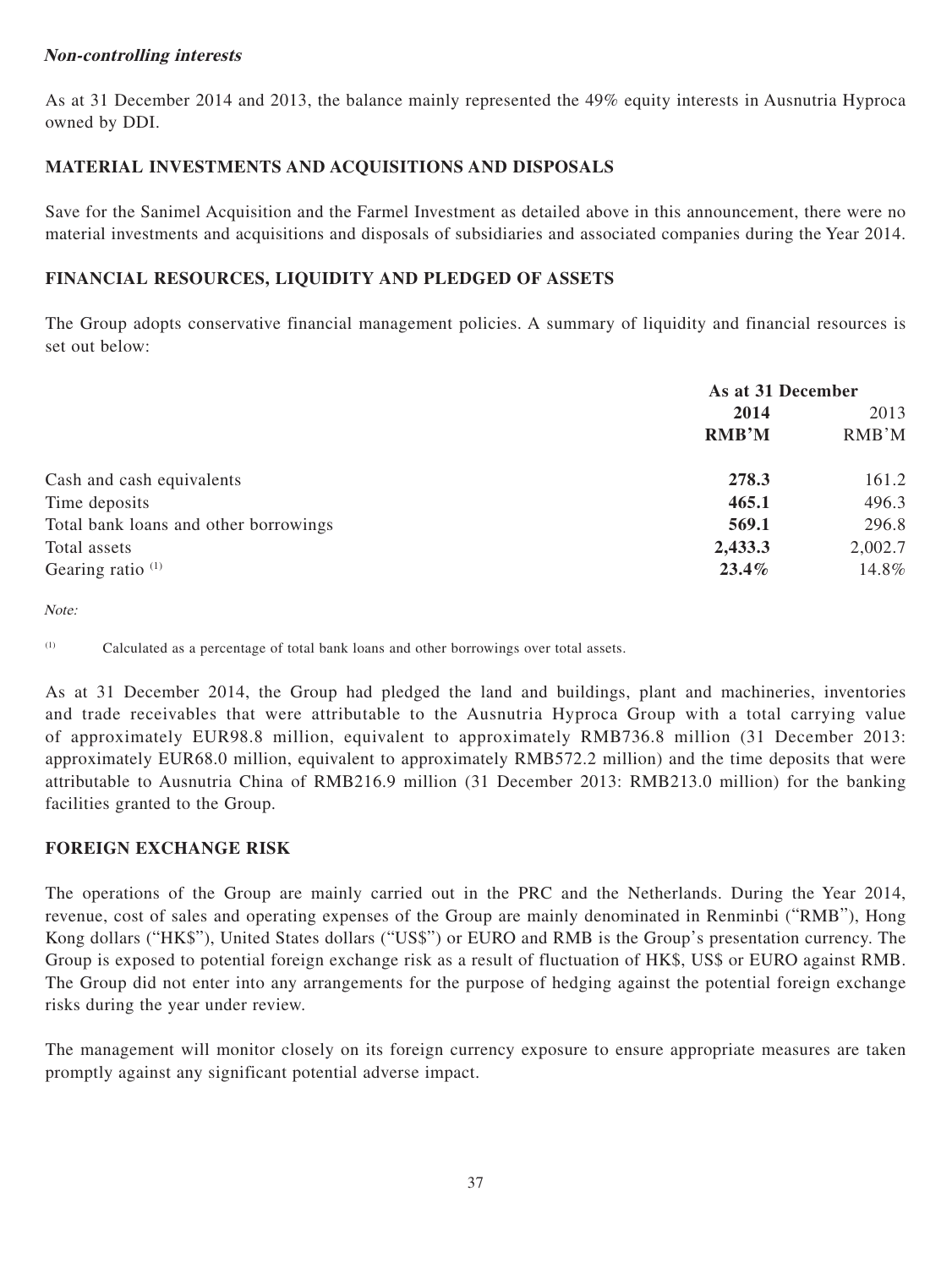### **INTEREST RATE RISK**

The Ausnutria Hyproca Group has exposure to the risk of change in market interest rate in relation to its interestbearing bank loans and other borrowings with a floating interest rate. In order to minimise the impact of the interest rate exposure, the Ausnutria Hyproca Group entered into interest rate swap contracts with bank, effective from 1 October 2007, of a notional amount of EUR2.5 million with 3-month floating EURO Interbank Offered Rate being swapped to a fixed interest rate of 4.45% per annum. The aforesaid derivative financial instrument will expire in October 2017.

# **CREDIT RISK**

The Group seeks to maintain strict control over its outstanding receivables and closely monitors the collection to minimize credit risk. As the Group's exposure spreads over a diversified portfolio of customers, there is no significant concentration of credit risk.

The carrying amounts of cash and cash equivalents, trade and bill receivables, deposits and other receivables represent the Group's maximum exposure to credit risk in relation to the Group's other financial assets.

## **COMMITMENTS**

As at 31 December 2014, the Group, as lessee, had total future minimum lease payments under non-cancellable operating leases amounting to approximately RMB8.0 million (31 December 2013: approximately RMB6.6 million).

As at 31 December 2014, the Group had contracted, but not provided for, capital commitments in respect of purchase of plant and machineries and construction of the building of the New Factory of a total of approximately RMB40.0 million (31 December 2013: approximately RMB23.3 million).

### **CONTINGENT LIABILITIES**

As at 31 December 2014, the Group did not have any significant contingent liabilities (31 December 2013: Nil).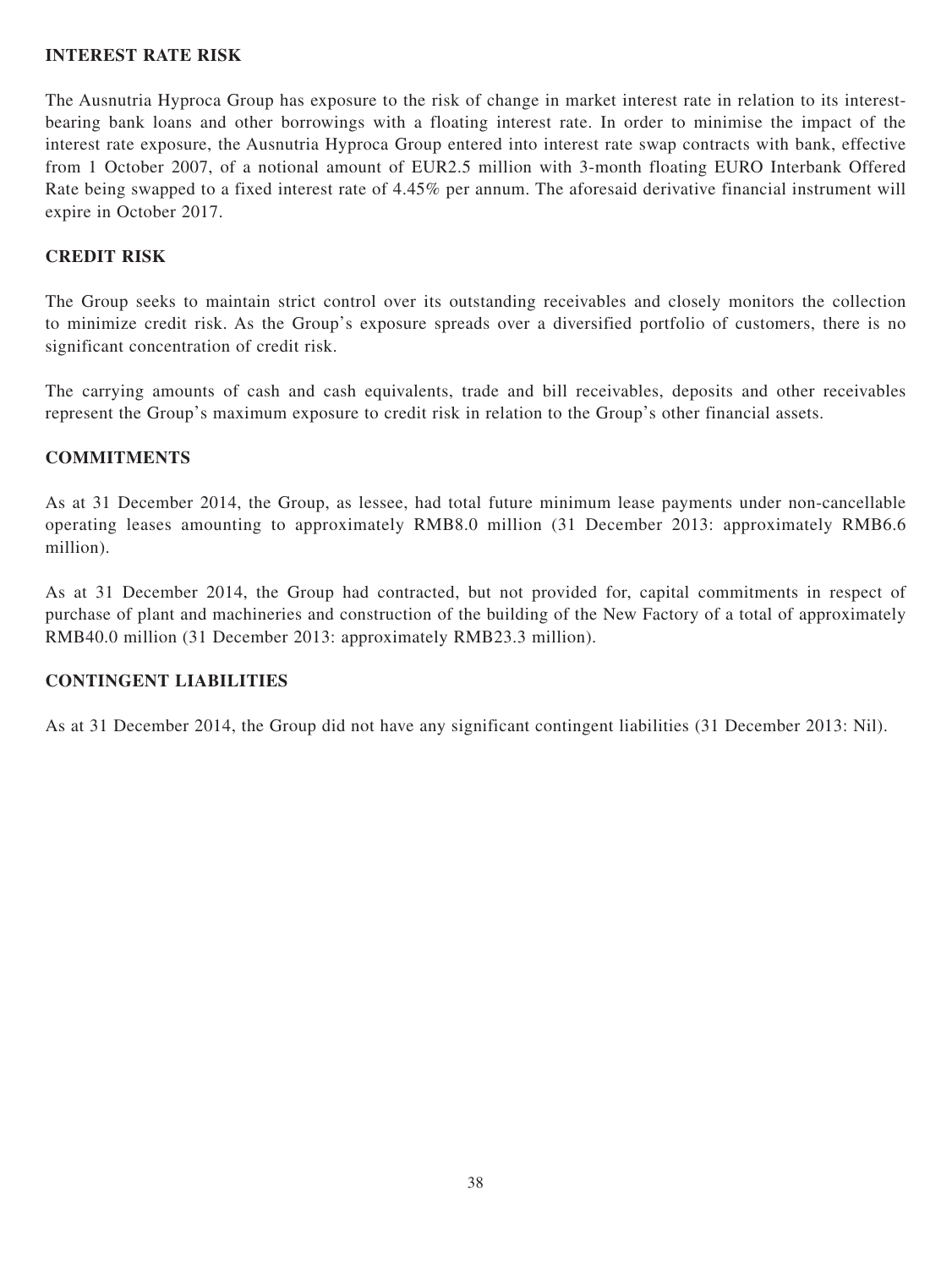#### **USE OF PROCEEDS**

The Shares were listed on the Main Board of the Stock Exchange on 8 October 2009 with net proceeds from the IPO of approximately HK\$823.1 million (after deducting underwriting commissions and related expenses) (the "Net IPO Proceeds").

The use of the Net IPO Proceeds from the IPO up to 31 December 2014 was as follows:

|                                              |                 |                 | <b>Balance</b>  |
|----------------------------------------------|-----------------|-----------------|-----------------|
|                                              | As stated       |                 | as at           |
|                                              | in the          |                 | 31 December     |
|                                              | Prospectus*     | <b>Utilised</b> | 2014            |
|                                              | <b>HK\$'000</b> | <b>HK\$'000</b> | <b>HK\$'000</b> |
| Invest in upstream operations                | 246,930         | (246,930)       |                 |
| Expand the Group's distribution              |                 |                 |                 |
| network and brand building                   | 246,930         | (246,930)       |                 |
| Enhance the Group's research and             |                 |                 |                 |
| development efforts                          | 82,310          | (64,215)        | 18,095          |
| Introduce new series of organic paediatric   |                 |                 |                 |
| nutrition products                           | 82,310          | (64, 856)       | 17,454          |
| Establish new production lines and warehouse | 82,310          | (82,310)        |                 |
| General working capital                      | 82,310          | (82,310)        |                 |
|                                              | 823,100         | (787, 551)      | 35,549          |

The remaining balance was deposited in reputable financial institutions in the PRC.

\* The Directors intend to apply the remaining Net IPO Proceeds in the manner as stated in the prospectus of the IPO (the "Prospectus") and as subsequently amended as set out in the announcement of the Company dated 8 September 2010 to place the unutilised portion of the Net IPO Proceeds in short term deposits and short term treasury products with licensed banks and authorised financial institutions in Hong Kong and in the PRC.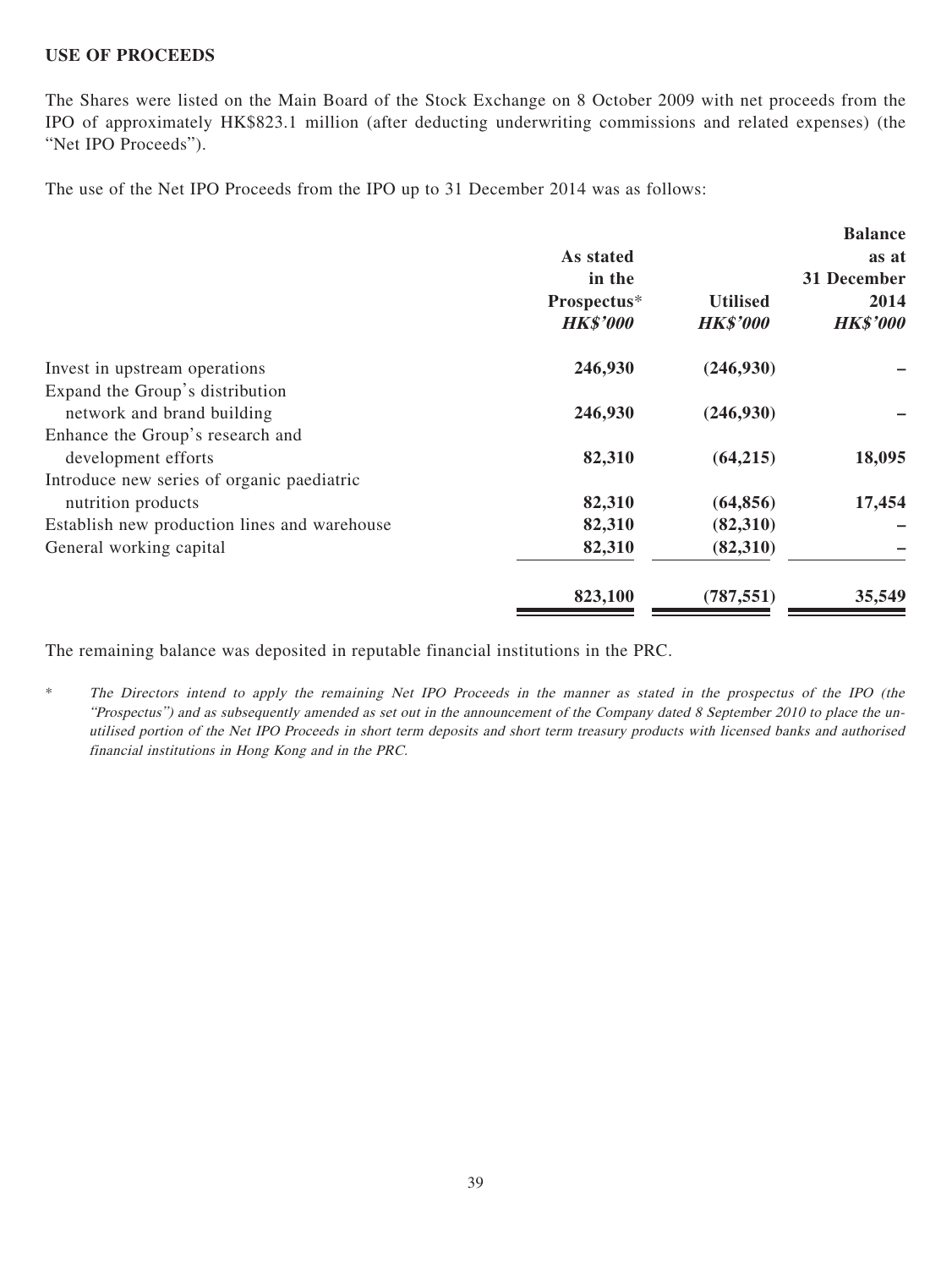#### **HUMAN RESOURCES**

|                               | <b>Mainland</b> |                         | <b>The</b>         |               |              |
|-------------------------------|-----------------|-------------------------|--------------------|---------------|--------------|
| Number of full-time employees | China           | <b>Hong Kong</b>        | <b>Netherlands</b> | <b>Others</b> | <b>Total</b> |
| 31 December 2014              |                 |                         |                    |               |              |
| The Group (other than         |                 |                         |                    |               |              |
| the Ausnutria Hyproca Group)  | 763             | $\overline{\mathbf{4}}$ |                    |               | 767          |
| Ausnutria Hyproca Group       | 444             |                         | 356                | 50            | 850          |
|                               | 1,207           | $\boldsymbol{4}$        | 356                | 50            | 1,617        |
| 31 December 2013              |                 |                         |                    |               |              |
| The Group (other than the     |                 |                         |                    |               |              |
| Ausnutria Hyproca Group)      | 607             | $\overline{4}$          |                    |               | 611          |
| Ausnutria Hyproca Group       | 267             |                         | 249                | 26            | 542          |
|                               | 874             | 4                       | 249                | 26            | 1,153        |

For the Year 2014, total employee costs, including directors' emoluments, amounted to approximately RMB233.3 million (Year 2013: approximately RMB189.8 million). The Group determined the remuneration packages of all employees with reference to individual performance and current market salary scale.

The Group provides a defined contribution mandatory provident fund for retirement benefits of its employees in Hong Kong and various plans in either defined benefit or defined contribution arrangements for the retirement benefits of its employees in the Netherlands. The Group also provides various welfare schemes as required by the applicable local laws and regulations to its employees in the PRC and other countries.

### **SHARE OPTION SCHEME**

On 19 September 2009, the Company adopted a share option scheme (the "Scheme"), whereby the Board is empowered to grant options to eligible persons, including directors, employees and advisers of the Group, to subscribe for the Shares.

As at the date of this announcement, no option has been granted or agreed to be granted under the Scheme.

### **PURCHASE, REDEMPTION OR SALE OF LISTED SECURITIES OF THE COMPANY**

Neither the Company nor any of its subsidiaries purchased, redeemed or sold any of the Shares during the Year 2014 and up to the date of this announcement.

### **CORPORATE GOVERNANCE**

The Board is committed to raising the standard of corporate governance within the Group at all times and believes that good corporate governance helps the Group to safeguard the interests of the Shareholders and improve its performance.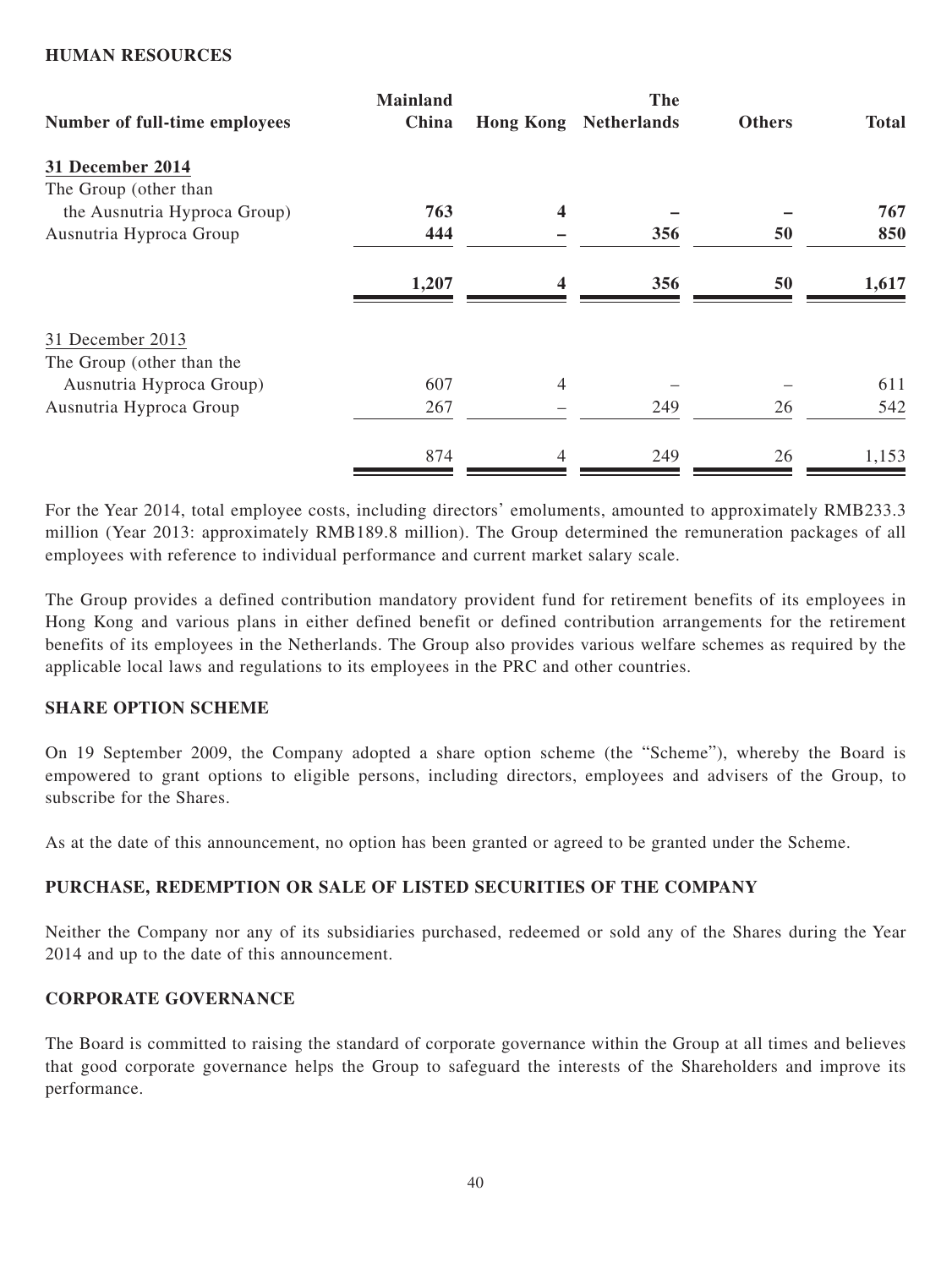The Company has adopted the code provisions set out in the Corporate Governance Code (the "CG Code") contained in Appendix 14 of the Listing Rules as its own code of corporate governance practices. The Board also strives to implement the best practices embodies in the CG Code where feasible and as far as practicable.

In the opinion of the Directors, save for the exceptions as set out in the following, the Company has complied with the respective code provisions of the CG Code during the Year 2014 and up to the date of this announcement.

# **1) Delay in publishing the 2012 and 2013 financial reports and convening 2012 and 2013 annual general meetings**

As a result of the Unresolved Issues, EY were unable to carry out an effective audit work for the Group for the year ended 31 December 2011, the Group has breached the financial reporting provisions under the Listing Rules in (i) announcing the annual/interim results and reports for the financial years ended 31 December 2012 and 2013 and for the six-months ended 30 June 2012 and 2013; and (ii) convening annual general meetings for the years ended 31 December 2012 and 2013.

On 27 June 2014 and 19 August 2014, the Company announced the annual/interim results for the financial years ended 31 December 2012 and 2013 and for the six-months ended 30 June 2012 and 2013, despatched the corresponding reports shortly afterwards, and convened annual general meetings for the years ended 31 December 2012 and 2013, respectively.

# **2) Code provision A.1.8**

Under code provision A.1.8 of the CG Code, the Company should arrange appropriate insurance cover in respect of legal action against its directors.

As disclosed in the "Other Information" section in the Company's interim report for the six months ended 30 June 2014, the previous directors and officers liability insurance lapsed on 7 October 2013 and the Company had entered into a new directors and officers liability insurance with another insurance company on 7 January 2014.

### **DIRECTORS' SECURITIES TRANSACTIONS**

The Company has adopted the Model Code for Securities Transactions by Directors of Listed Issuers ("Model Code") as contained in Appendix 10 to the Listing Rules as the standards for the Directors' dealings in the securities of the Company. Having made specific enquiry with all Directors, all Directors confirmed that they have complied with the required standard set out in the Model Code for the year ended 31 December 2014 and up to the date of this announcement.

### **AUDIT COMMITTEE**

The Company's audit committee comprises three independent non-executive Directors, namely, Mr. Lau Chun Fai Douglas, Mr. Qiu Weifa and Mr. Jason Wan. The audit committee has reviewed the audited consolidated financial statements of the Group for the Year 2014 including the accounting principles and practices adopted by the Group and discussed with the management of the Company on matters relating to auditing, internal controls and financial reporting.